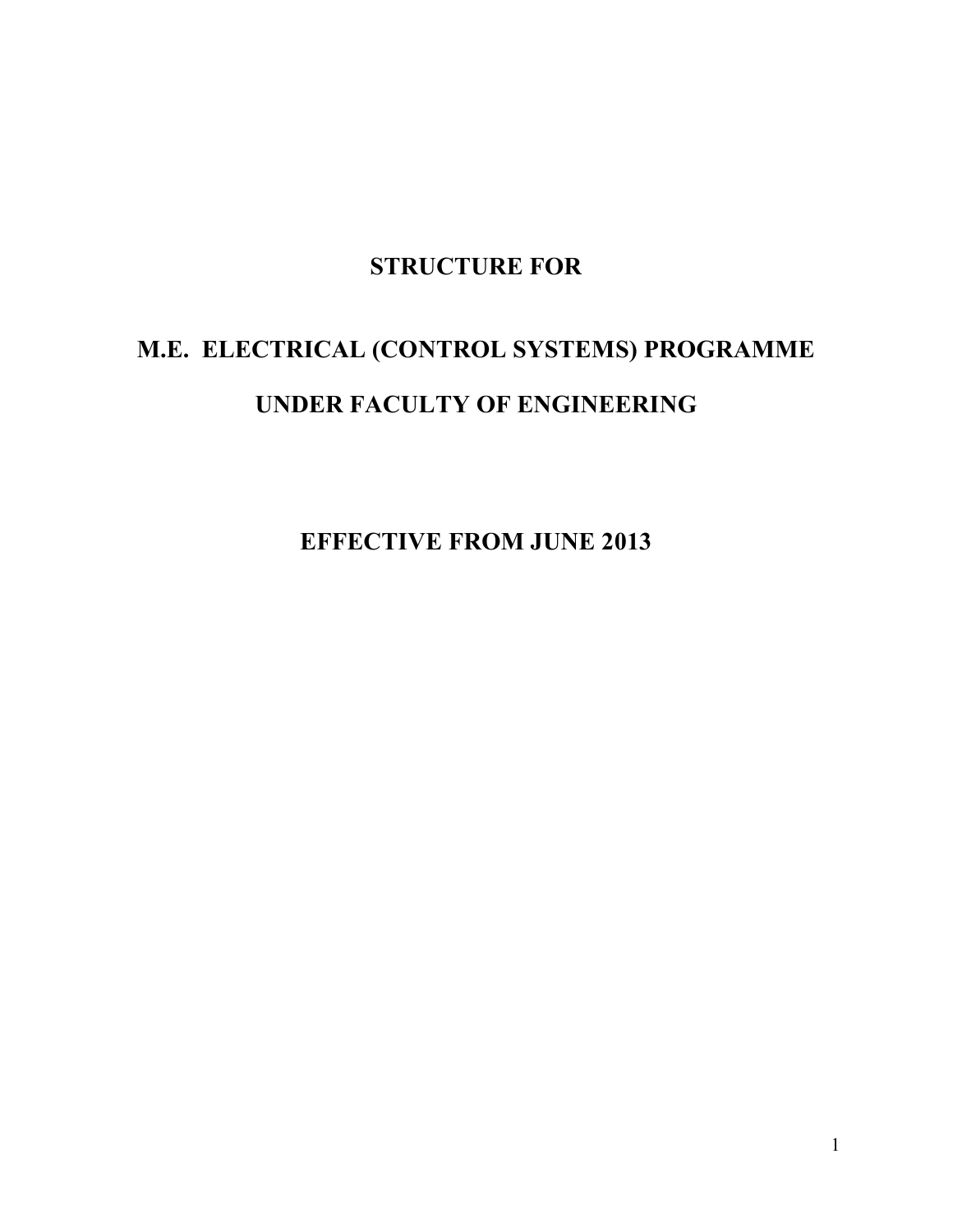## **UNIVERSITY OF PUNE**

## **THE SYLLABUS IS PREPARED BY :**

**BOS- Electrical Engineering,**

**University of Pune.**

## **PEER REVIEW BY :**

- Prof. Dr. Mrs. G.A. Vaidya, (Chairman)
- Dr.J.G.Ghodekar,
	- Ex-Dean FOE, Shivaji University, Kolhapur
- Shri Jayant Badve, (Expert from Industry)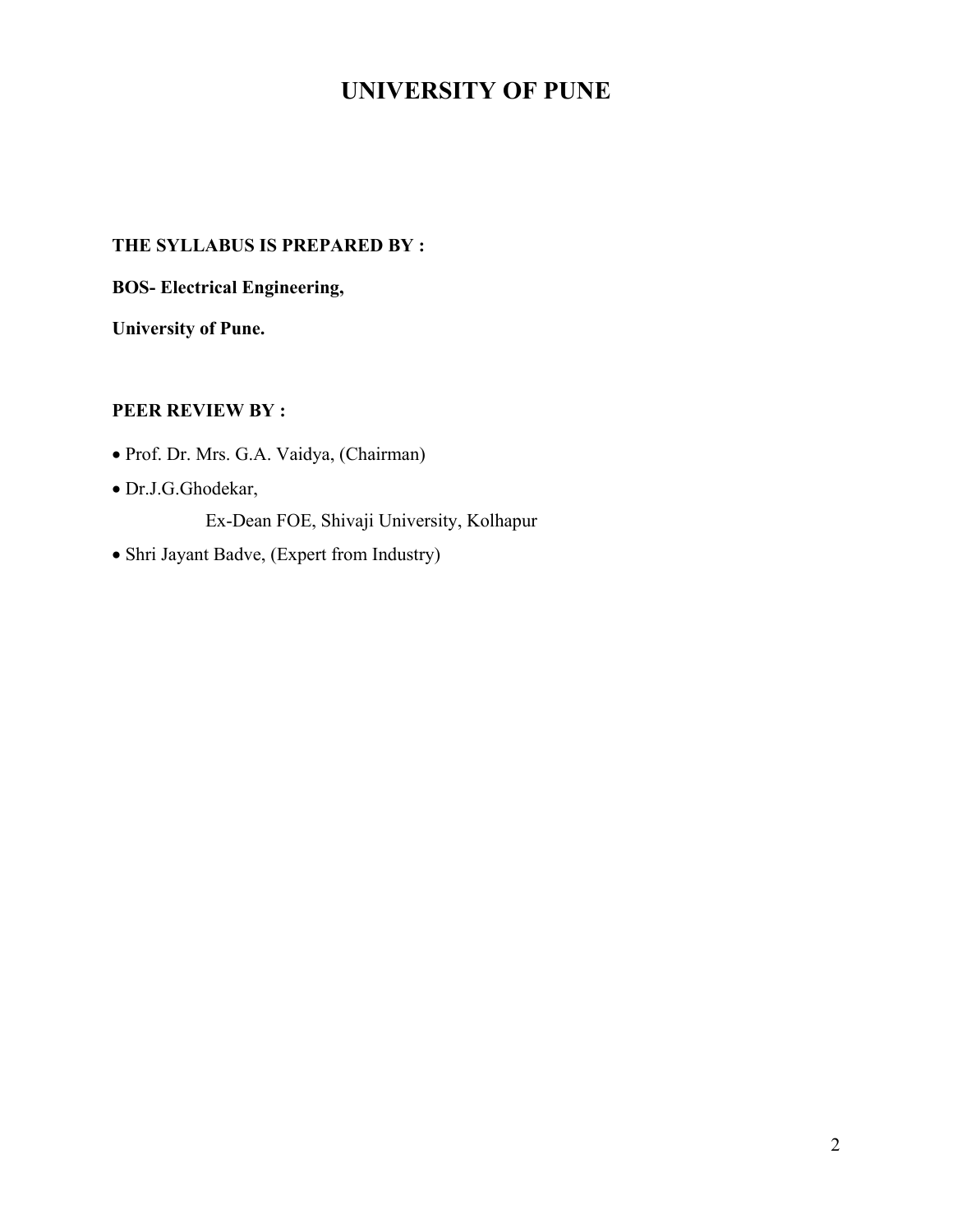## **Structure for M.E. (Electrical) Control Systems 2013 Course**

|             |                                                     | <b>TEACHING</b><br><b>SCHEME</b> |                                                         |       |                  |       |       |                |
|-------------|-----------------------------------------------------|----------------------------------|---------------------------------------------------------|-------|------------------|-------|-------|----------------|
| <b>CODE</b> | <b>SUBJECT</b>                                      | Lect./                           |                                                         | Paper |                  | Oral/ | Total | <b>CREDITS</b> |
|             |                                                     | Pr                               | End Semester<br>In Semester<br>Assessment<br>Assessment | TW    | presentati<br>on |       |       |                |
| 503101      | Computational<br>Technique for<br>Control<br>System | 4                                | 50                                                      | 50    |                  |       | 100   | 4              |
| 503102      | Process Control<br>Management                       | 4                                | 50                                                      | 50    |                  |       | 100   | 4              |
| 503103      | Non Linear<br>Control System                        | 4                                | 50                                                      | 50    |                  |       | 100   | 4              |
| 503104      | Research<br>Methodology                             | 4                                | 50                                                      | 50    |                  |       | 100   | 4              |
| 503105      | Elective I                                          | 5                                | 50                                                      | 50    |                  |       | 100   | 5              |
| 503106      | Lab Practice I                                      | 4                                |                                                         |       | 50               | 50    | 100   | $\overline{4}$ |
|             | <b>Total</b>                                        | 25                               | 250                                                     | 250   | 50               | 50    | 600   | 25             |

## **SEMESTER I**

## **SEMESTER II**

|             |                                                     | <b>TEACHING</b><br><b>SCHEME</b> |                           | <b>EXAMINATION SCHEME</b>     |     |                |              |                |  |
|-------------|-----------------------------------------------------|----------------------------------|---------------------------|-------------------------------|-----|----------------|--------------|----------------|--|
| <b>CODE</b> | <b>SUBJECT</b>                                      |                                  |                           | Paper                         |     | Oral/pr        |              | <b>CREDITS</b> |  |
|             |                                                     | Lect./Pr                         | In Semester<br>Assessment | End<br>Semester<br>Assessment | TW  | esentati<br>on | <b>Total</b> |                |  |
| 503107      | Multivariable<br>and Optimal<br>Control<br>System   | $\overline{4}$                   | 50                        | 50                            |     |                | 100          | $\overline{4}$ |  |
| 503108      | System<br>Identification<br>and Adaptive<br>Control | $\overline{4}$                   | 50                        | 50                            |     |                | 100          | $\overline{4}$ |  |
| 503109      | Advanced<br>Digital<br>Control<br>Techniques        | $\overline{4}$                   | 50                        | 50                            |     |                | 100          | $\overline{4}$ |  |
| 503110      | Elective II                                         | 5                                | 50                        | 50                            | ٠   | $\blacksquare$ | 100          | 5              |  |
| 503111      | Lab Practice II                                     | $\overline{4}$                   | ÷,                        | L,                            | 50  | 50             | 100          | $\overline{4}$ |  |
| 503112      | Seminar I                                           | $\overline{4}$                   | -                         | -                             | 50  | 50             | 100          | $\overline{4}$ |  |
|             | <b>Total</b>                                        | 25                               | 200                       | 200                           | 100 | 100            | 600          | 25             |  |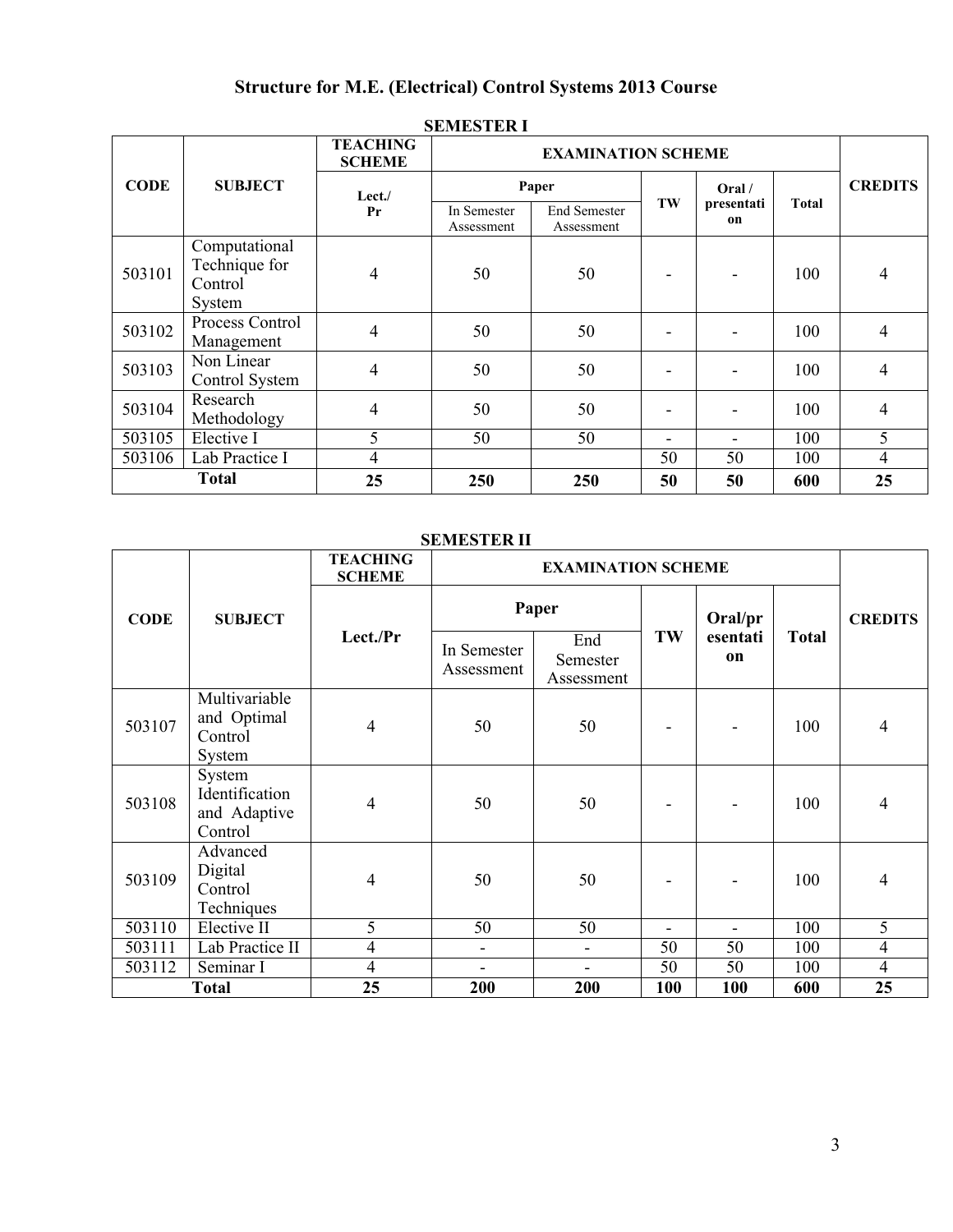|             |                                            | <b>TEACHING</b><br><b>SCHEME</b> | <b>EXAMINATION SCHEME</b> |                               |                              |                              |              |                |
|-------------|--------------------------------------------|----------------------------------|---------------------------|-------------------------------|------------------------------|------------------------------|--------------|----------------|
| <b>CODE</b> | <b>SUBJECT</b>                             |                                  |                           | Paper                         |                              | Oral/pr                      |              | <b>CREDITS</b> |
|             |                                            | Lect./ Pr                        | In Semester<br>Assessment | End<br>Semester<br>Assessment | TW                           | esentati<br>on               | <b>Total</b> |                |
| 603101      | Advanced<br>Drives and<br>Control          | 4                                | 50                        | 50                            | ۰                            | $\qquad \qquad \blacksquare$ | 100          | 4              |
| 603102      | Computer<br>Aided Control<br>System Design | 4                                | 50                        | 50                            | $\qquad \qquad \blacksquare$ | $\qquad \qquad \blacksquare$ | 100          | 4              |
| 603103      | Elective III                               | 5                                | 50                        | 50                            | -                            |                              | 100          | 5              |
| 603104      | Seminar II                                 | 4                                | -                         | ۰                             | 50                           | 50                           | 100          | 4              |
| 603105      | Project Stage I                            | 08                               |                           |                               | 50                           | 50                           | 100          | 8              |
|             | <b>Total</b>                               | 25                               | 150                       | 150                           | 100                          | 100                          | 500          | 25             |

## **SEMESTER III**

## **SEMESTER IV**

| <b>CODE</b> | <b>SUBJECT</b>           | <b>TEACHING</b><br><b>SCHEME</b> | <b>EXAMINATION SCHEME</b> |     |                       |              |    |  | <b>CREDITS</b> |
|-------------|--------------------------|----------------------------------|---------------------------|-----|-----------------------|--------------|----|--|----------------|
|             |                          | <b>Lect./</b><br>Pr              | Paper                     | TW  | Oral/presentati<br>on | <b>Total</b> |    |  |                |
| 603106      | Seminar III              |                                  | $\overline{\phantom{0}}$  | 50  | 50                    | 100          |    |  |                |
| 603107      | Project Work<br>Stage II | 20                               | $\overline{\phantom{a}}$  | 150 | 50                    | 200          | 20 |  |                |
|             | <b>Total</b>             | 25                               | $\blacksquare$            | 200 | <b>100</b>            | 300          | 25 |  |                |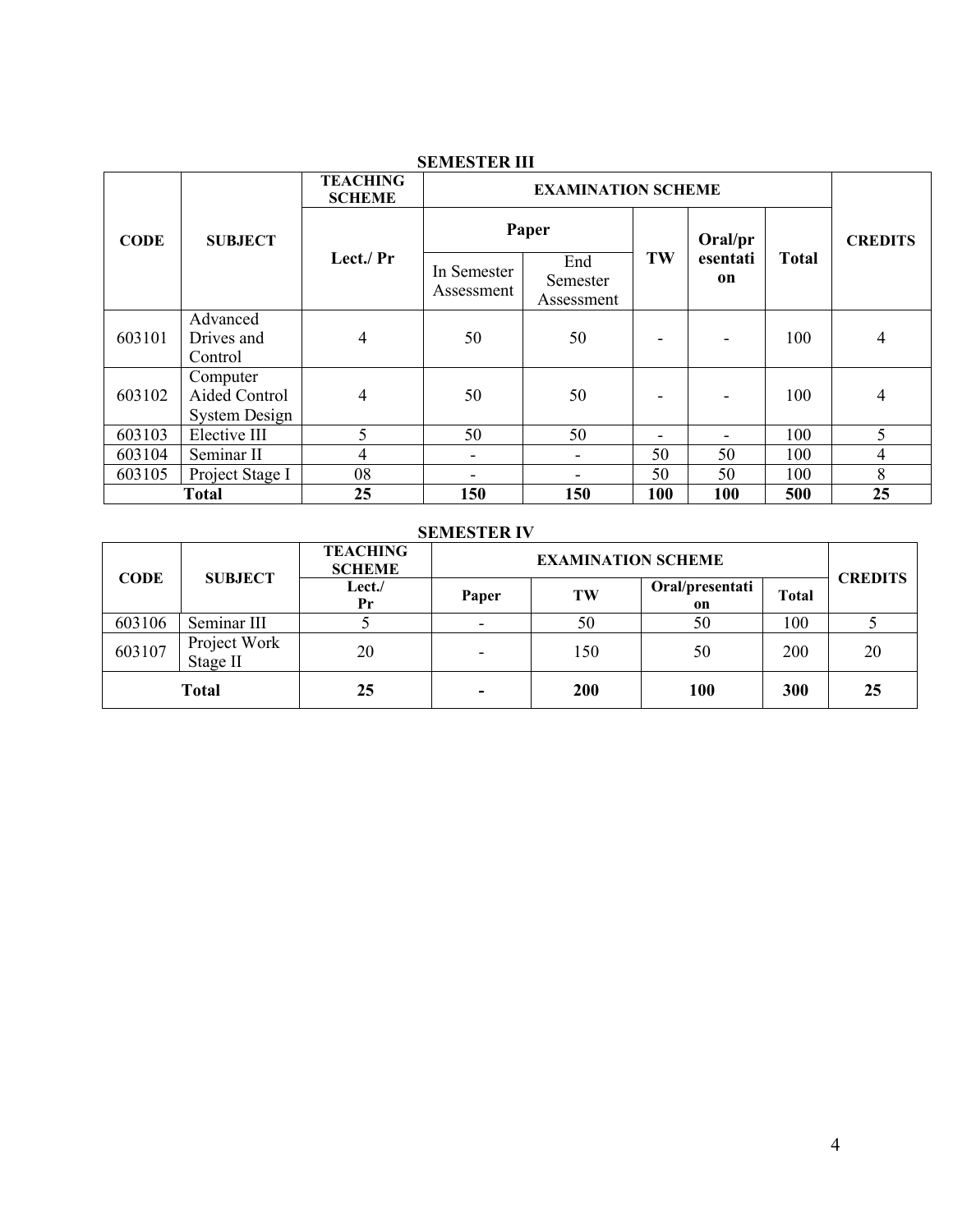## **List of Elective Subjects**

|                                            | Elective-I (5 credits)           |                                 | Elective-II (5 credits)                                    |                                         | Elective-III (5 credits)                                        |  |  |
|--------------------------------------------|----------------------------------|---------------------------------|------------------------------------------------------------|-----------------------------------------|-----------------------------------------------------------------|--|--|
| Module I<br>$(credits=4)$                  | Module II<br>$(\text{credit=1})$ | Module I<br>$({\rm credits=4})$ | Module II<br>$(\text{credit=1})$                           | Module I<br>$({\rm credits=4})$         | Module II<br>$(\text{credit=1})$                                |  |  |
| 1) Automation<br>and Robotics              | 1) Project<br>Management         | 1) Robust<br>Control<br>Systems | 1) Electric<br>Vehicles                                    | 1) Intelligent<br>Control               | 1) Artificial<br>Intelligent<br>tools                           |  |  |
| 2) Modeling<br>of Dynamic<br>System        | 2) IPR and<br>Patent Law         | 2) Large Scale<br>Systems       | 2)<br>Fundamentals<br>of Cyber<br>Security                 | 2) SCADA<br>Systems and<br>Applications | 2) Intelligent<br><b>Sensors</b><br>and<br>instrument-<br>ation |  |  |
| 3) Industrial<br>Automation<br>and control | 3) Technical<br>communication    |                                 | 3) Disaster<br>management                                  |                                         | 3) Human<br><b>Rights</b>                                       |  |  |
|                                            | 4) Smart Grid<br>Technologies    |                                 | 4)<br>Communication<br>protocols in<br><b>SCADA System</b> |                                         | 4) Green<br>building<br>design                                  |  |  |
|                                            |                                  |                                 | 5) Mechatronics                                            |                                         | 5) MEMS<br>and<br>Applications                                  |  |  |

## **Note: Select any one subject from module I and one subject from module II for each Elective.**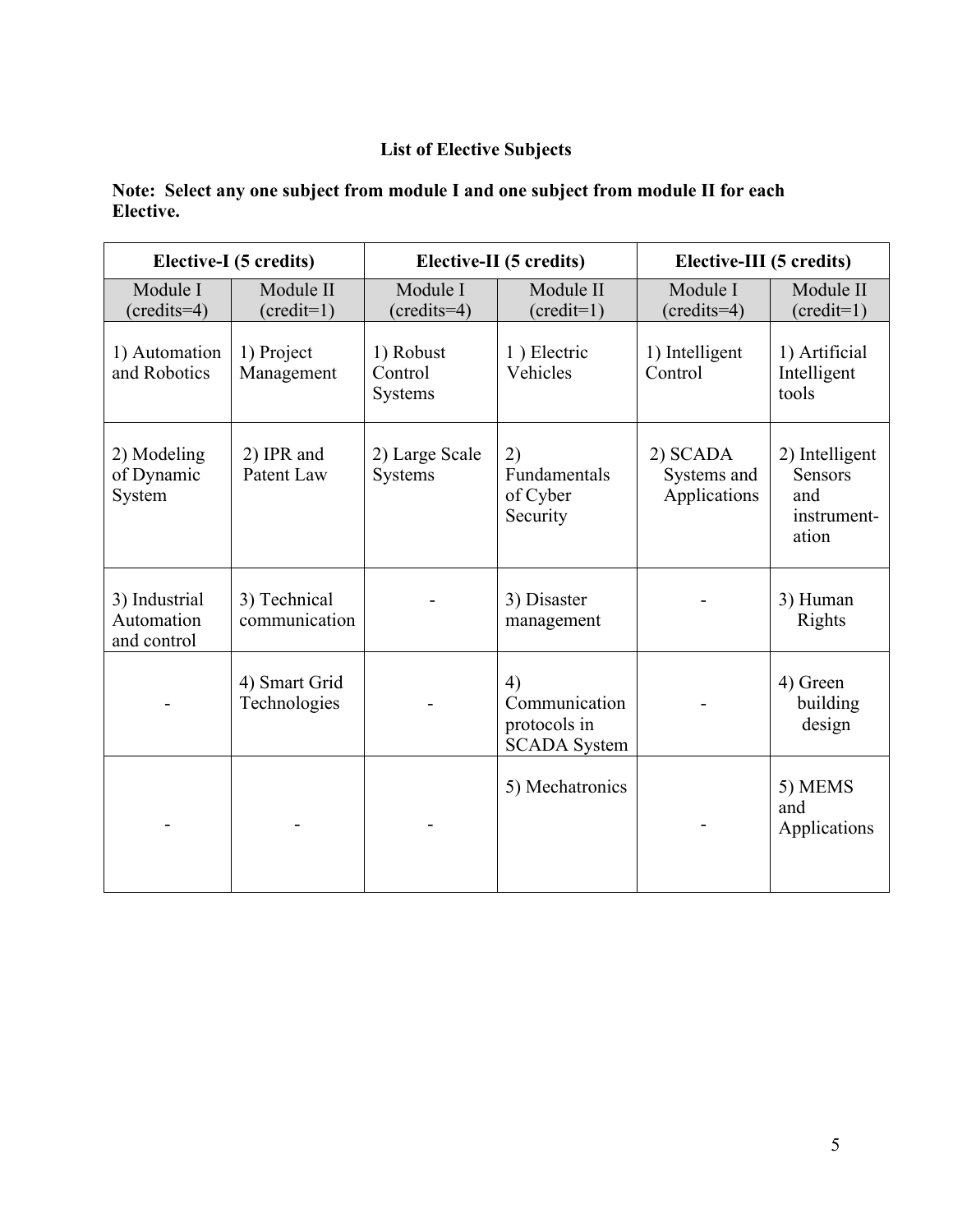## **EXAMINATION SCHEME GUIDELINES**

## **A) Compulsory subjects: Credits 4**

## **Total marks: 100**

| To be done at Institute Level           |          | <b>University Exam</b>         |          |  |  |
|-----------------------------------------|----------|--------------------------------|----------|--|--|
| In semester assessment<br>Units $1 - 4$ |          | <b>End semester assessment</b> |          |  |  |
| 30 Marks<br>Class tests                 |          | Units $1 - 4$                  | 18 Marks |  |  |
| Assignments / Mini                      | 20 Marks | Unit 5                         | 16 Marks |  |  |
| Project                                 |          | Unit 6                         | 16 Marks |  |  |
| 50 Marks<br>Total                       |          | Total                          | 50 Marks |  |  |

## **B) Elective subjects: Credits 5**

## **Total marks: 100**

| Module 1 ( $Credits - 4$ )          |             |                                |          |  |  |  |  |
|-------------------------------------|-------------|--------------------------------|----------|--|--|--|--|
| In semester assessment<br>Units 1-4 |             | <b>End semester assessment</b> |          |  |  |  |  |
| Class tests                         | 15 Marks    | Units $1 & 2$                  | 12 Marks |  |  |  |  |
|                                     |             | Units $3 & 4$                  | 14 Marks |  |  |  |  |
| Assignments/PPT<br>presentation     | Marks<br>10 | Unit 5                         | 12 Marks |  |  |  |  |
|                                     |             | Unit 6                         | 12 Marks |  |  |  |  |
| Total                               | 25 Marks    | Total                          | 50 Marks |  |  |  |  |

| Module 2 ( $Credit-1$ )   |             |  |  |  |
|---------------------------|-------------|--|--|--|
| In semester assessment    | Units $1-2$ |  |  |  |
| Class tests / Assignments | 25 Marks    |  |  |  |

## **Chairman B.O.S. Electrical Engineering**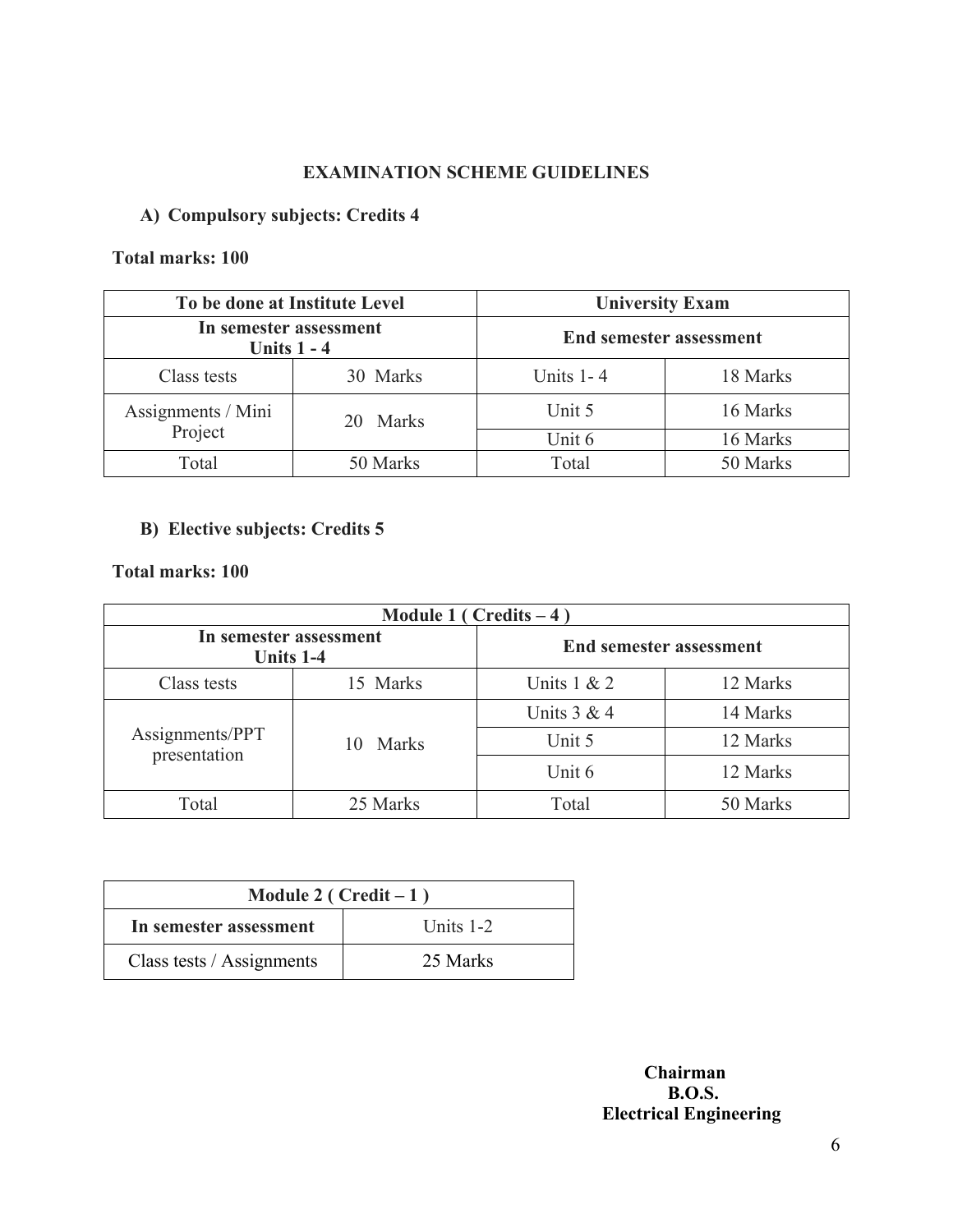# (6 Hrs.)

7

## **503101: COMPUTATIONAL TECHNIQUES FOR CONTROL SYSTEMS**

**Teaching Scheme Examination Scheme**

Theory: 4Hrs/Week In Semester Assessment : 50 Marks Credits:04 End Semester Assessment : 50 Marks

## **Unit I: Mathematical Concepts**

Review of extrema of functions, real valued function, partial derivatives gradient vector, Taylor series, Directional derivatives, direction of steepest descent, local and global extrema, unimodal function, limitations of method of differential calculus, unconstrained extrema of differentiable functions, constrained extrema, method of Lagrange multipliers. (6 Hrs.)

## **Unit II: Optimization and Classical Techniques**

Engineering applications of optimization, optimization problem, classification of optimization problems and techniques, single variable, multivariable optimization with no constraints, equality constraints, inequality constraints unconstrained minimization, steepest descent method, conjugate gradient method, Newton's method.

## **Unit III: Linear Programming**

Linear programming problems, LP problems, involving LE constraints, simplex method, revised simplex method, duality.

## **Unit IV: Nonlinear Programming**

One dimensional minimization method, unimodel function, elimination methods, dichotomous search, Fibonacci method, Golden section method, interpolation methods, unconstrained optimization technique.

**Unit V: Dynamic Programming**

Multistage decision process, sub optimization and principle of optimality, computational and calculus method of solution, final value and initial value problems dynamic programming in continuous time systems.

## **Unit VI: Integer and Stochastic Programming**

Integer and stochastic programming, zero-one programming, mixed integers, integer linear programming, graphical representation, Gomory cut method, Integer nonlinear programming, and polynomial. Stochastic linear programming, nonlinear programming and dynamic programming.

(6 Hrs.)

(6 Hrs.)

(6 Hrs.)

(6Hrs.)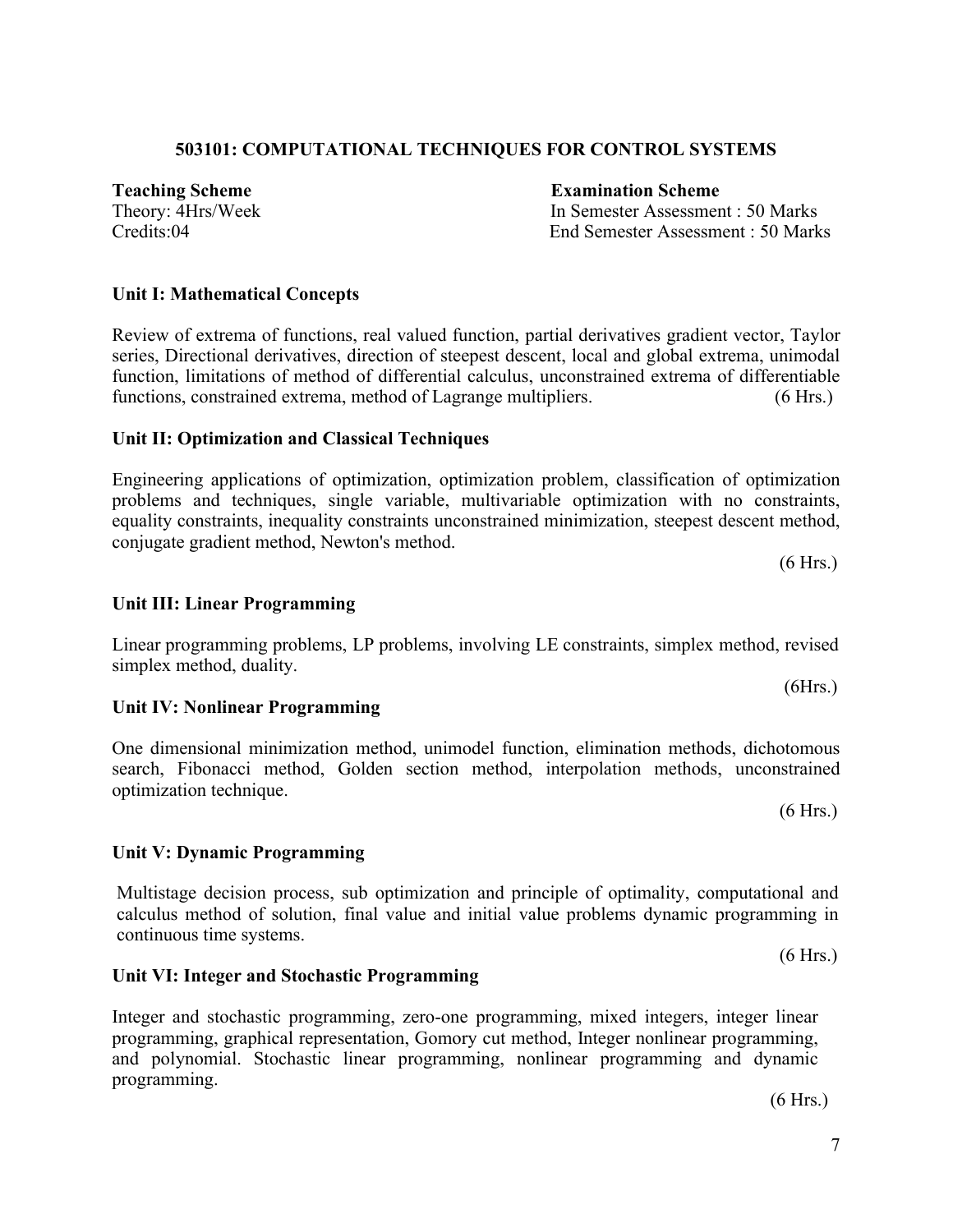## **Text Book:**

1. "Optimization Theory and Applications", S. S. Rao, New Age International Publications.

- "Optimization Methods in Operations and Research Systems Analysis", K. V. Mital and C. Mohan, New Age International Publications.
- "Optimization Concepts and Applications in Engineering", A. D. Belegundu and T. R. Chandrupatla, Pearson Education.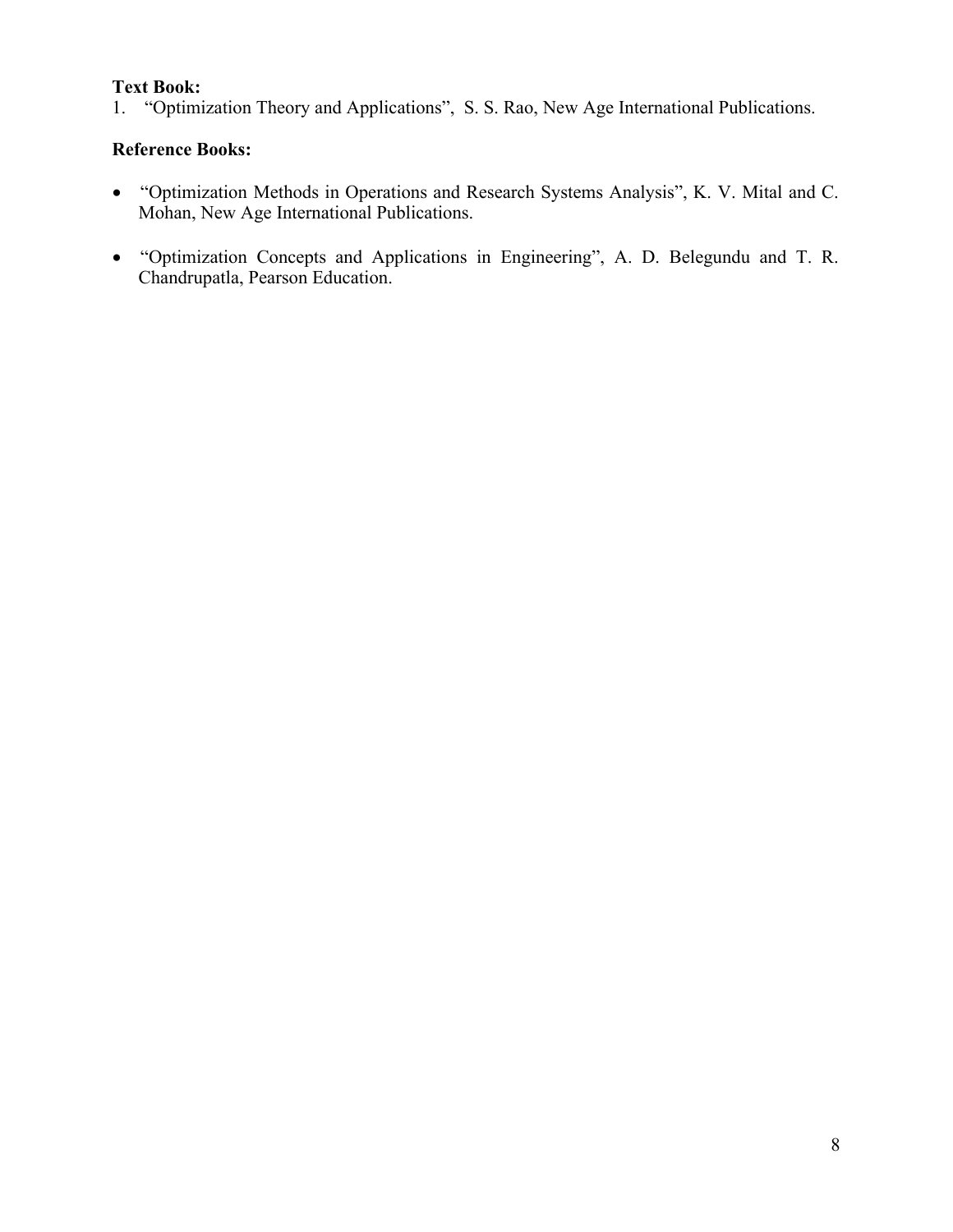## **503102: PROCESS CONTROL MANAGEMENT**

Motivation- Motives, classification of motives. Leadership – definition, importance – leadership style - models and theories of leadership styles. Group dynamics and teams, theories of group formation, formal organization and informal groups and their interaction. Conflict management, stress management, strategies for solving destructive conflicts.

**Unit II: Process Dynamics** Introduction to Process Control, Control Strategies, control Objectives, Benefits of Control, and importance of Control Engineering. Mathematical Modeling Principles - A Modeling Procedure,

Modeling examples, Linearization. Dynamic behavior of typical process systems - Series structure of a simple systems, Parallel structure of a simple systems, Recycle structure, Staged processes, multiple-Input multiple-output systems, an empirical model building, process reaction curve.

#### **Unit III: Feedback Control and PID Controller for Process Management**

Process and Instrument Elements of the Feedback Loop, Block Diagram, Control Performance Measures for Common Input Changes, Selection of Variables for Control. PID Controller Tuning for Dynamic Performance - Determining Tuning Constants for Good Control Performance, Ziegler-Nichols method, Correlations for Tuning Constants, Fine-Tuning the Controller Tuning Constants, Controller tuning based on stability –Dead beat and self tuning controller, some important interpretations.

Structure of the Digital Control System, Effects of Sampling a continuous signal, The Discrete

(6 Hrs.)

## PID Control Algorithm, Effects of Digital control on stability, Tuning and performance. Practical Application of Feedback Control - Equipment Specification, Input Processing, Feedback Control Algorithm, Output Processing.

**Unit IV: Digital Implementation and Management of Process Control**

## **Unit V: Cascade Control and Feed forward Control**

Design Criteria, Cascade control,Feed-forward Performances, Controller Algorithm and Tuning, Implementation Issues. (4 Hrs.)

## **Unit VI: Multivariable Control** Modeling and Transfer Functions, Influence of interaction on the Possibility of Feedback Control, Process Interaction - Important Effects on Multivariable System Behavior, Process Interaction - The Relative Gain Array (RGA), Effect of Interaction on Stability and Tuning of Multi loop Control Systems. Typical multivariable process control system.

## **Unit I: Management Process**

## **Teaching Scheme Examination Scheme**

Theory: 4 Hrs/Week In Semester Assessment : 50 Marks Credits:04 End Semester Assessment : 50 Marks

(6 Hrs.)

(6 Hrs.)

(6 Hrs.)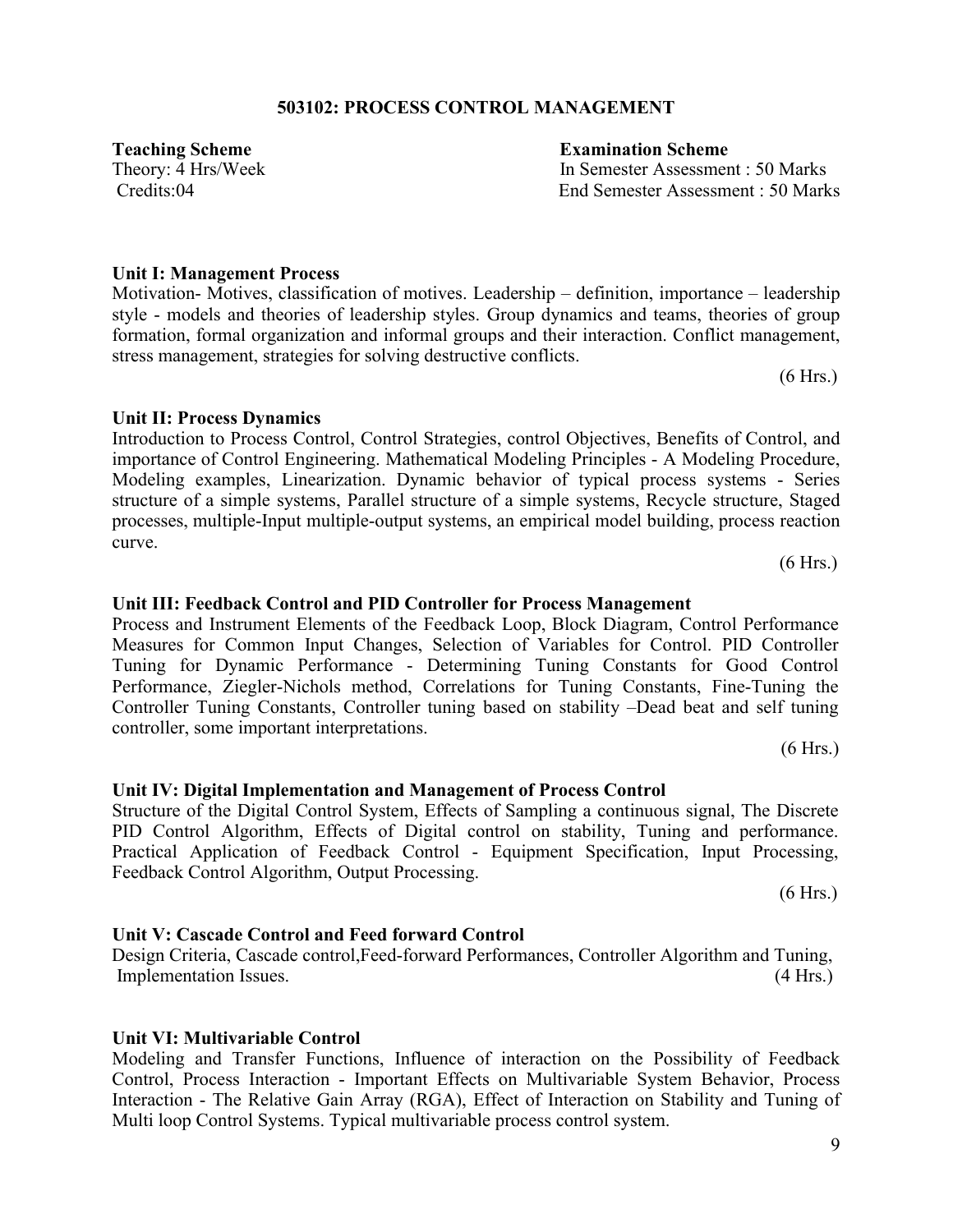## **Text Books:**

1. T E Marlin – "Process Control - Designing processes and Control system for dynamic performance", McGraw-Hill, International Edition, New York 1995.

2. G. Stephanopoulos: "Chemical process control – An introduction to Theory & Practice", Prentice Hall of India Ltd, New Delhi.

## **Reference Books:**

1. Organization behavior,  $9<sup>th</sup> Ed.$  – Stephen Robbins San Diego State University Prentice Hall International, Inc.

2. Human behavior at work – Davis and Newstorm , McGraw-Hill/Irwin Publications

3. Organization behavior – Uma Sekaran, Tata McGraw-Hill Publications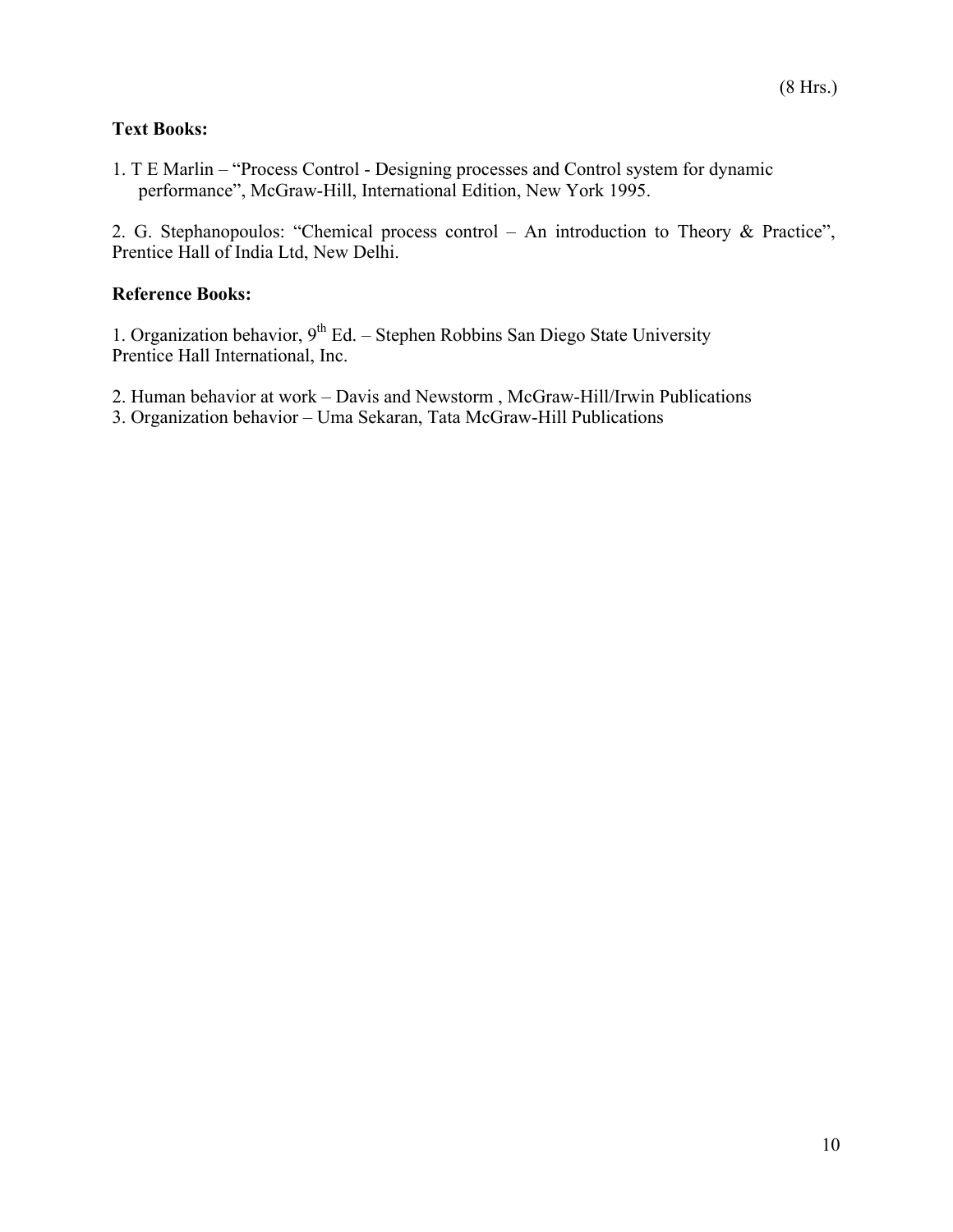## **503103: NON LINEAR CONTROL SYSTEMS**

**Teaching Scheme Examination Scheme**

## **Unit I: Introduction to Non Linear System**

Classification of non-linearity's, types of non-linearity in physical system, Peculiarities of nonlinear systems, methods of analysis of non-linear systems and comparison.

Concept of phase plane,singular points, phase trajectory, phase portraits, methods of plotting phase plane trajectories Vander Pol's equation, stability from phase portrait, time response from trajectories, Isocline method, Delta method of phase trajectory construction, MATLAB Simulation. (6 Hrs.)

## **Unit III: Describing Function Method**

## Describing function, DF of typical nonlinearities, stability analysis using DF method, pole zero shifting transformation, Circle criterion, Popov criterion. (6 Hrs.)

## **Unit IV: Liapunov Stability**

**Unit II: Phase Plane Analysis**

## Autonomous Systems: Stability of equilibrium point. Concepts of positive definite/semi definite, negative definite/ semi definite, indefinite functions, Lyapunov function Liapunov Stability: asymptotic stability, global asymptotic stability.

## **Unit V: Stability Criterion**

Linearization of nonlinear systems about equilibrium point, Methods of construction of Liapunov functions, Liapunov's direct method. Stability analysis of nonlinear system using Liapunov's theorems.

## **Unit VI: Sliding Mode Control**

Feedback linearization, Input Output linearization, Concept of sliding mode control, Nonlinear control system design using sliding mode technique. (4 Hrs.)

## **Text Books:**

- Automatic Control System: George J. Thaler Brown, Jaico Publications
- Nonlinear Systems: Hasan A. Khalil, Prentice Hall of India

## **Reference Books:**

- Control Systems Theory and Application: Samarjit Ghosh, Pearson Education
- Principle and Design of Control Systems, M. Gopal. Tata McGraw-Hill Education, 2002
- Introduction to Control Engineering: A. K. MandaI, New Age International Publications
- Nonlinear Systems: Analysis, Stability & Control, S.S. Sastry, Springer Verlag, New York, 1999.

Theory: 4 Hrs/Week In Semester Assessment : 50 Marks Credits: 04 End Semester Assessment : 50 Marks

(6 Hrs.)

(8 Hrs.)

(6 Hrs.)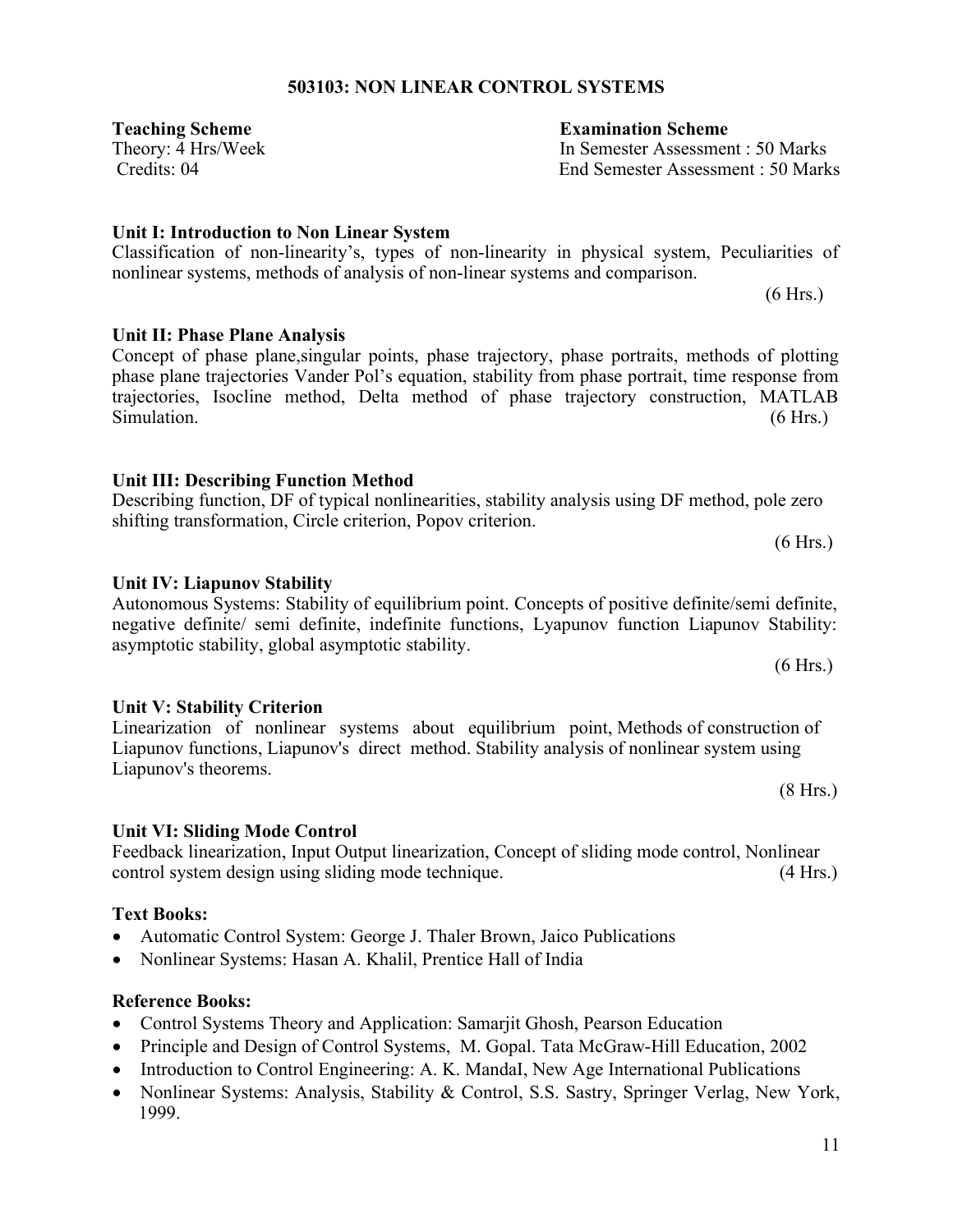## **503104 : RESEARCH METHODOLOGY**

**Teaching Scheme Examination Scheme** 

Lectures: 4 Hours / Week In Semester Assessment: 50 Credits: 4 End Semester Assessment : 50

## **Unit I:**

Definition, Research Characteristics, Research Need, Objectives and types of research: Motivation and objectives – Research methods vs Methodology, Types of research – Descriptive vs. Analytical, Applied vs. Fundamental, Quantitative vs. Qualitative, Conceptual vs. Empirical. [8 Hrs]

## **Unit II:**

Research Formulation – Defining and formulating the research problem -Selecting the problem - Necessity of defining the problem - Importance of literature review in defining a problem – Literature review – Primary and secondary sources – reviews, treatise, monographs-patents – web as a source – searching the web - Critical literature review – Identifying gap areas from literature review - Development of working hypothesis.Summarizing a Technical Paper summary template

Online tools - Google, CiteSeer, ACM Digital Library, IEEE, The on-line Computer Science bibliography, Searching patents

[8 Hrs]

## **Unit III:**

Research design, sampling design and scaling techniques – Research design – Basic Principles-Need of research design –– Features of good design – Important concepts relating to research design, basic principles of experimental designs, implications of sample design, steps in sample design, criteria of selecting sampling procedure, characteristics of good sampling design, different types of sample design. Scaling techniques: measurement scales, sources of error, technique of developing measurement tool, important scaling techniques, scale construction techniques.

 $[8 Hrs]$ 

## **Unit IV** :

Data Collection and analysis:- Observation and Collection of primary and secondary data - Methods of data collection, processing operations, types of analysis, statistics in research, measures of central tendency, measures of dispersion, measures of asymmetry, measures of relationships, simple regression analysis, multiple correlation and regression, partial correlation.

 $[8 Hrs]$ 

## **Unit V:**

Reporting and thesis writing – Structure and components of scientific reports - Types of report – Technical reports and thesis – Significance – Different steps in the preparation – Layout, structure and Language of typical reports – Illustrations and tables - Bibliography, referencing and footnotes - Oral presentation – Planning – Preparation –Practice – Making presentation – Use of visual aids - Importance of effective communication - Documentation and presentation tools: LATEX.

[8 Hrs]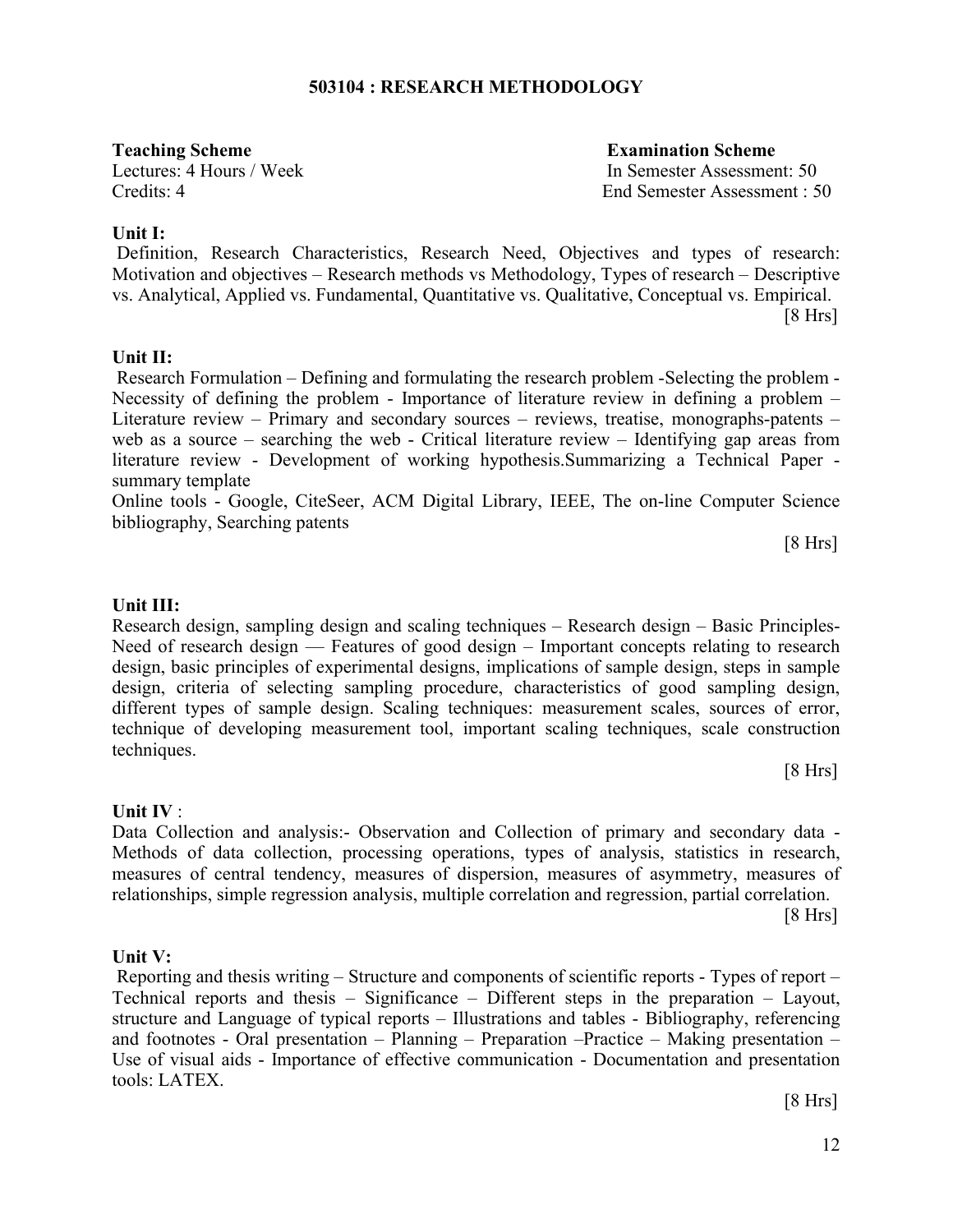## **Unit VI:**

Types of technical papers - Journal papers, Conference papers, Survey papers, Poster papers, Review papers Comparison, Structure of a survey, conference and journal paper, Organization and flow of thesis/ Project report, Research proposal: preparation, budgeting, presentation, funding agencies for engineering research, Intellectual property rights and patent law – Trade Related aspects of Intellectual Property Rights. [8 Hrs]

## **Text Books :**

- 1. Kothari, C.R., Research Methodology: Methods and Techniques. New Age International
- 2. Garg, B.L., Karadia, R., Agarwal, F. and Agarwal, U.K., An introduction to Research Methodology, RBSA Publishers
- 3. Suresh Sinha, Anil K Dhiman,Research Methodology, ESS Publications,Volumes 2
- 4. Day R.A., How to Write and Publish a Scientific Paper, Cambridge University Press
- 5. Wadehra, B.L. Law relating to patents, Trade Marks, copyright designs and geographical indications. Universal Law Publishing

- 1. Louis Cohen, Lawrence Manion and Keith Morrison, Research Methods in Education, 7<sup>th</sup> Edition, Cambridge University Press, ISBN – 978-0415-58336-7
- 2. Anthony, M., Graziano, A.M. and Raulin, M.L., Research Methods: A Process of Inquiry, Allyn and Bacon
- 3. Ranjit Kumar, Research Methodology: A Step by Step Guide for Beginners,  $2<sup>nd</sup>$  Edition, APH Publishing Corporation
- 4. Leedy, P.D. and Ormrod, J.E., Practical Research: Planning and Design, Prentice Hall
- 5. Fink, A., Conducting Research Literature Reviews: From the Internet to Paper. Sage Publications
- 6. Leslie Lamport, ' Latex: A document preparation system' Addison Wesley, Reading, Massachusetts, second edition, 1994, ISBN 0-201-52983-1.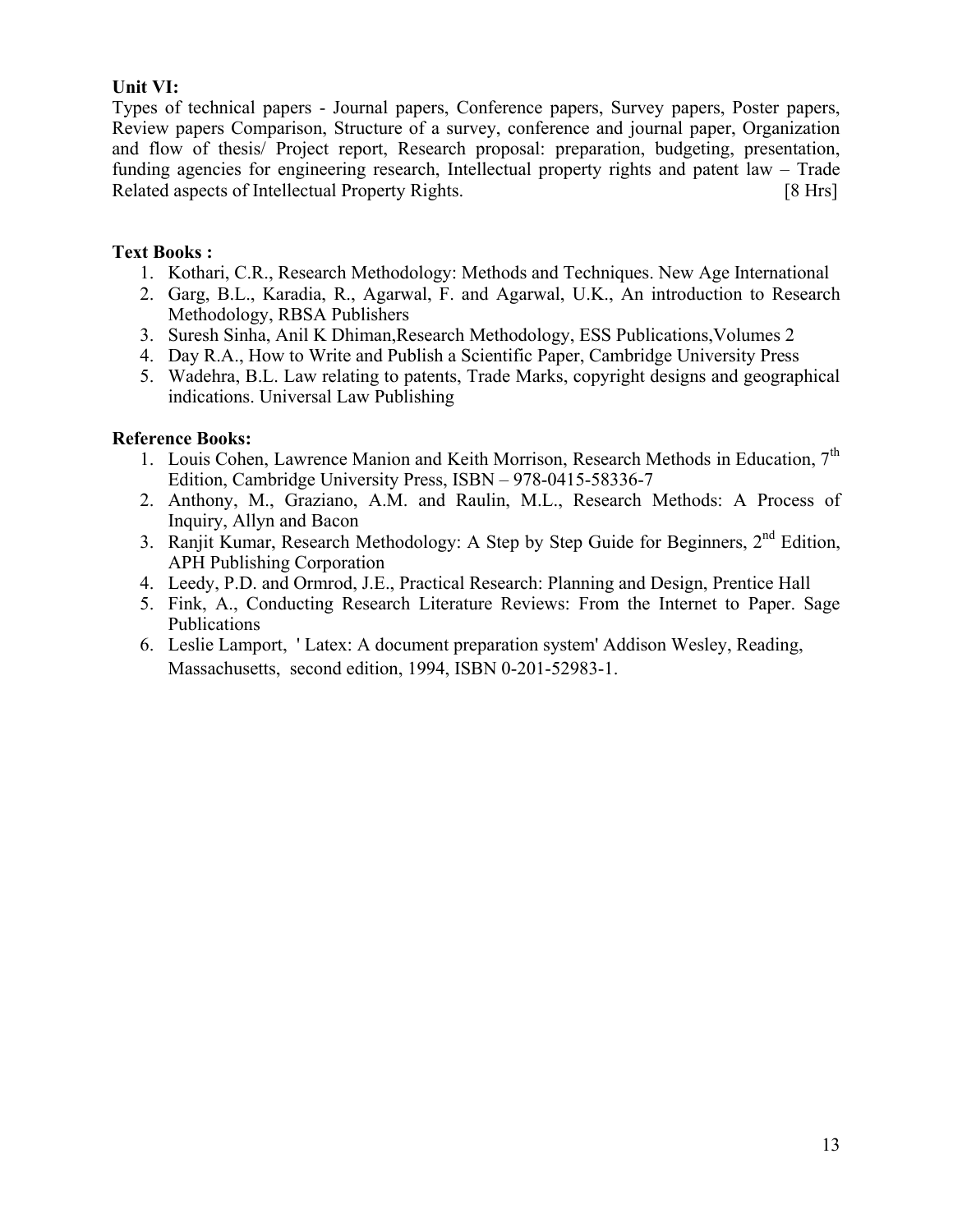## **503105 (ELECTIVE – I )**

| <b>CODE</b> | <b>TEACHING</b><br><b>SCHEME</b> |                                     | <b>EXAMINATION SCHEME</b>                   |    |                        |              |                |
|-------------|----------------------------------|-------------------------------------|---------------------------------------------|----|------------------------|--------------|----------------|
|             |                                  |                                     | Paper                                       |    |                        |              | <b>CREDITS</b> |
| 503105      | Lect/week                        | 1n<br>semester<br><b>Assessment</b> | End<br><b>Semester</b><br><b>Assessment</b> | TW | Oral /<br>Presentation | <b>Total</b> |                |
|             |                                  | 50                                  | 50                                          |    |                        | <b>100</b>   |                |

| Code No.       | <b>Modules of 4 credit</b><br>(Select any one) | Code No.       | <b>Modules of 1 credit (Select</b><br>any one) |
|----------------|------------------------------------------------|----------------|------------------------------------------------|
| 503105 M1(i)   | <b>Automation and Robotics</b>                 | 503105 M2(i)   | <b>Project Management</b>                      |
| 503105 M1(ii)  | Modeling of Dynamic<br>System                  | 503105 M2(ii)  | <b>IPR</b> and Patent Law                      |
| 503105 M1(iii) | Industrial Automation and<br>control           | 503105 M2(iii) | Technical communication                        |
|                |                                                | 503105 M2(iv)  | <b>Smart Grid Technologies</b>                 |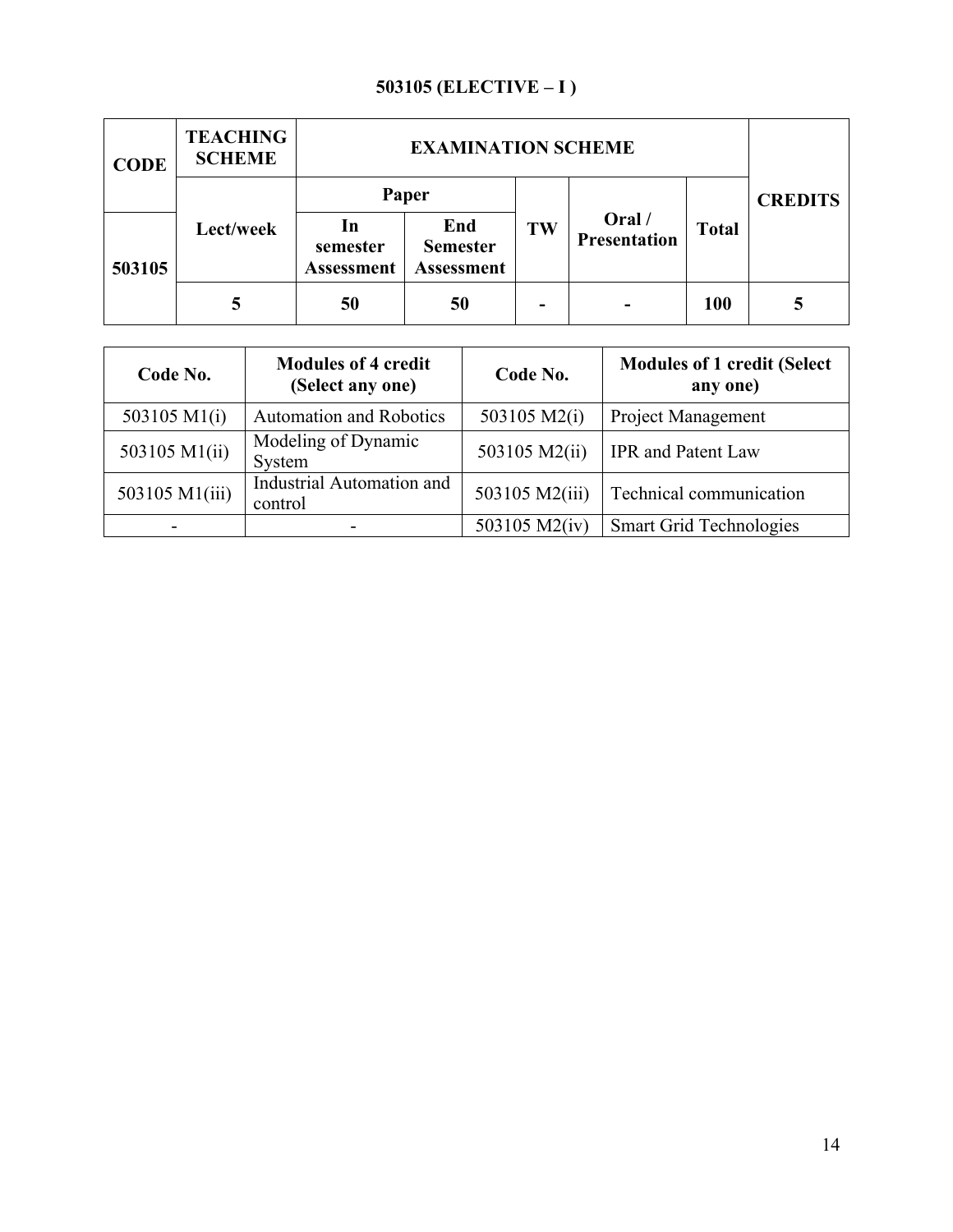## **503105 M1(i) : AUTOMATION AND ROBOTICS**

**Teaching Scheme Examination Scheme**

Lectures: 4 Hrs./Week In-Semester Examination : 25 Marks Credits:4 End Semester Examination:50 Marks

## **Unit I: Introduction**

Basic concept of automation, types of automation: fixed, flexible and programmable and their comparative study. Robotics, definition, laws of Robotics, Introduction to NC and CNC machines - Basic concept, block diagram difference and comparison with robots, advantages, disadvantages and applications. Robot like devices such as prostheses, exoskeletons, telecherics, locomotive mechanism, robot manipulator, Concept of Workcell, Basic components of robot, Specifications of robot: degrees of freedom (DOF), accuracy, repeatability, spatial resolution, compliance, loads carrying capacity, speed of response, work volume, work envelope, reach.

(6 Hrs.)

#### **Unit II: Fundamentals of Robot Technology**

Basic structure, links and Joints, types of Joints, types of links, types of end effectors: Grippers: Mechanical, Vacuum cups, Magnetic, adhesive and miscellaneous. Tools as end effectors. Wrist configuration: concept of: yaw, pitch and roll.

Robot classification: according to 1) Co-ordinate system: Cartesian, cylindrical, spherical, SCARA, Articulated 2) Control Method: Servo controlled and non-servo controlled, their comparative study 3) Form of motion: P-T-P (point to point), C-P (continuous path), pick and place etc. and their comparative study 4) Drive Technology: Hydraulic, Pneumatic, Electric (stepper motor, D.C. servo motor) in detail with selection criteria. Motion conversion: Rotary to rotary, rotary to linear and vice versa. (6 Hrs.)

#### **Unit III: Industrial Applications and Robot Programming**

Industrial Applications of Robots: Welding, Spray-painting, Grinding, Handling of rotary tools, Parts handling/transfer, Assembly operations, parts sorting, parts inspection, Potential applications in Nuclear and fossil fuel power plant etc. (Details for the above applications are selection criterion of robots, sensors used, selection of drives and actuators, methods of control, peripheral devices used etc) Programming of Industrial Robots: Concept of on-line and off line programming, concept of teach pendant, three levels of robot programming such as 1) Specialized manipulation languages 2) Robot library for an existing computer language 3) Robot library for a new general purpose language. Classification of robot specific languages on the basis of hardware level, point-to-point level, the motion level and structured programming level. (6 Hrs.)

#### **Unit IV: Robot arm dynamics and transformation**

Newton Euler Equations, Kinetic and potential energy, Lagrangian analysis for a single prismatic joint working against gravity and single revolute joint. Joint vector, Homogeneous co-ordinates. Matrix operators for translation and rotation. Homogeneous transformation matrix. Concept of "Hand Matrix". Effect of pre and post multiplication of a hand matrix by basic matrix operators.  $(6$  Hrs $)$ 

#### **Unit V: Kinematics**

Denavit-Hartenberg (D-H) representation of kinematics chains. Rules for establishing link coordinate frames. D-H matrix. Forward solution of robotic manipulator. Examples of forward solutions for Stanford and PUMA robots.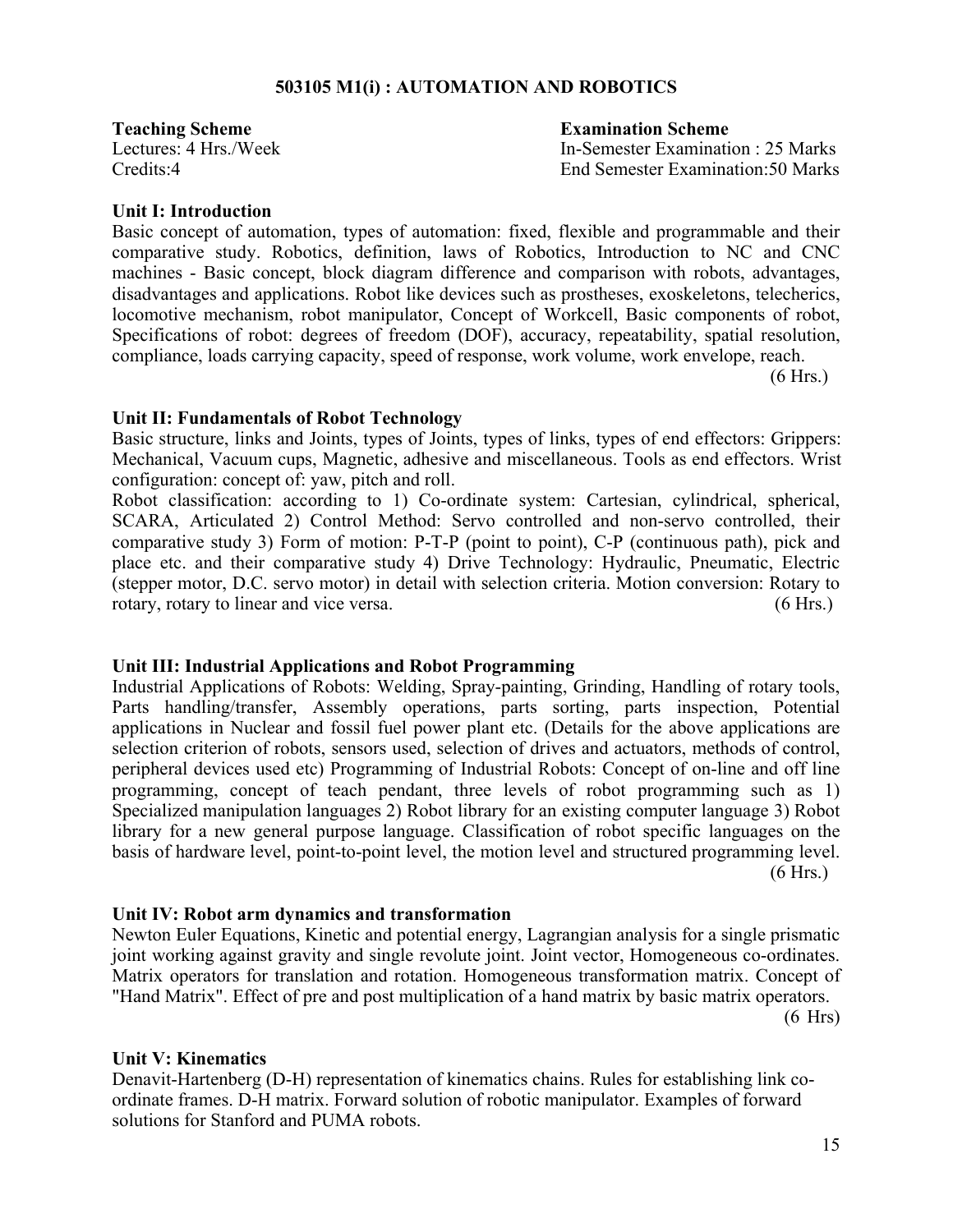Inverse Kinematics: Inverse (back) solution by i) direct approach, ii) Geometric approach, iii) Geometric approach with co-ordinate transformation and iv) manipulation of symbolic T and A matrices.

(6 Hrs.)

## **Unit VI: Robot Control**

Open loop and closed loop control, Linear control Schemes, PI and PID controllers, Torque and Force control of robotic manipulators, Adaptive control, Hybrid control, Impedance control. Manipulator Jacobian, Jacobian for prismatic and revolute joint. Jacobian Inverse, Singularities. Control of Robot manipulator: joint position controls (JPC), Resolved Motion Position Controls (RMPC) and Resolved Motion Rate Control (RMRC). (6 Hrs.)

## **Text Books:**

- Richard D. Klafter, Thomas A. Chemielewski, Michael Neign "Robotic Engineering An Integral Approach", Prentice Hall of India Pvt. Ltd., New Delhi. Eastern Economy Edition.
- K. S. Fu., R. C. Gonzalez, C. S. G. Lee, "Robotics: Control Sensing, Vision and Intelligence", International Edition, McGraw Hill Book Co.
- R. K. Mittal, I. J. Nagrath, "Robotics and Control", Tata McGraw Hill Publishing Company Ltd., New Delhi.

- Arthur J. Critchlow, "Introduction to Robotics" , Macmillan Publishers Limited, 1985.
- Robert J. Schilling, "Fundamentals of Robotics: Analysis and Control", Prentice Hall of India, New Delhi.
- John J. Craig, "Introduction to Robotics: Mechanics and Control", Pearson Education.
- Mikell P. Groover, Mitchell Weiss, Roger N. Nagel, Nicholas G. Odrey, "Industrial Robotics: Technology, Programming and Applications", McGraw Hill Book Company.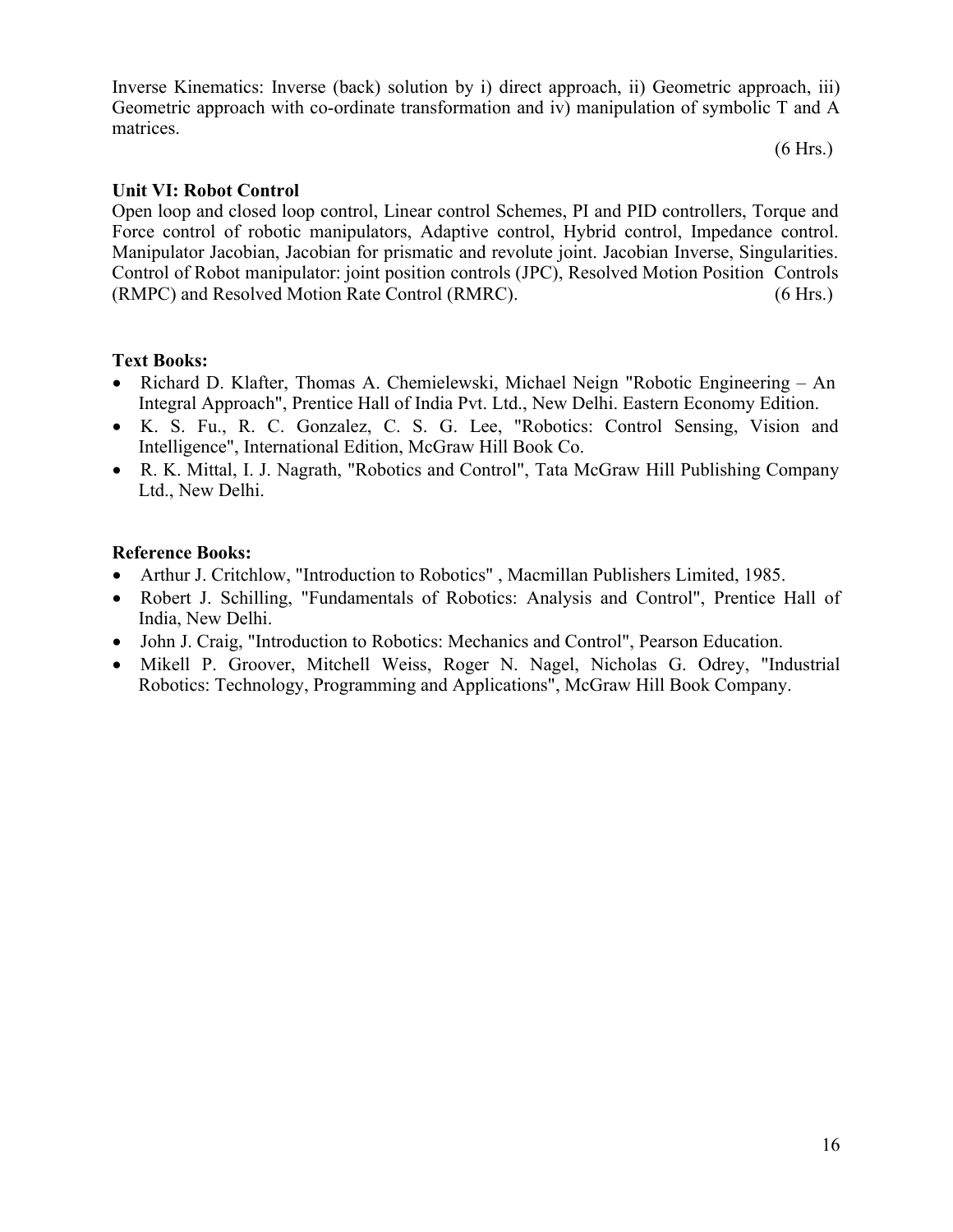## **503105 M1(ii) : MODELING OF DYNAMIC SYSTEM**

**Teaching Scheme Examination Scheme**

Lectures: 4 Hrs./Week In-Semester Examination : 25 Marks Credits:4 End Semester Examination:50 Marks

 $(5 Hrs)$ 

## **Unit I**

Dynamic systems, Examples of dynamic systems, Definitions related to dynamic systems, Classification of system inputs, classification of system models. System modeling and simulation.

## **Unit II: Modeling of Mechanical and Electrical Systems:**

Translational systems: Springs, Dampers, Mass, Rotational Systems; D'Alembert's Principle, Lagranges's Equation, Three dimensional motion, Electric Systems: Basic Elements, Passive Circuit Analysis, Active circuit analysis: The operational amplifier Mechanics.  $(6 Hrs)$ 

## **Unit III: Fluid Systems:**

Properties of fluids, density, equation of state, liquids and gases, viscosity, propagation of speed, Thermal properties, Reynolds Number Effects. Derivation of passive components, resistance, inductance and capacitance. Thermal System: Basic Effects, conduction, convection and Radiation, Circuit analysis of static thermal system: Signal and Multiple lumped capacitance modeling. (7 Hrs)

## **Unit IV: Transform Methods for Generalized Response:**

Impulse response, Convolution integral: Response to arbitrary inputs when impulse response is known, Frequency response, Response to periodic Inputs, transient inputs and random signal. Simulation Methods: Limitations of analytical methods, Analog Simulation. Digital Simulation: Specific Digital Simulation techniques. (6 Hrs)

## **Unit V: Generalized Modeling Methods:**

Frequency response methods, Pulse testing methods, Random signal testing methods, Parameter tracking methods, Multiple regression and least square methods, Subsystem Coupling Methods.  $(5 Hrs)$ 

## **Unit VI: Applications of Distributed Parameter Models**

Longitudinal vibrations of a rod, Lumped parameter approximations for rod vibration, Conduction, heat translation in an insulated bar, Lumped parameter approximations for heat transfer in insulated bar. Magnetic levitation system for an Experimental Rail vehicle. (7 Hrs)

## **Text Books:**

- System Modeling and Response: Theoretical and Experimental Approaches. Ernest O. Dobling, John Wiley and Sons, 1980
- Modeling and Simulation of Dynamic Systems: Robert Woods, Kent L. Lawrence, Prentice Hall

## **Reference Books:**

Simulation Modeling and Analysis: Averill M. Law, W. David Kelton. McGraw Hill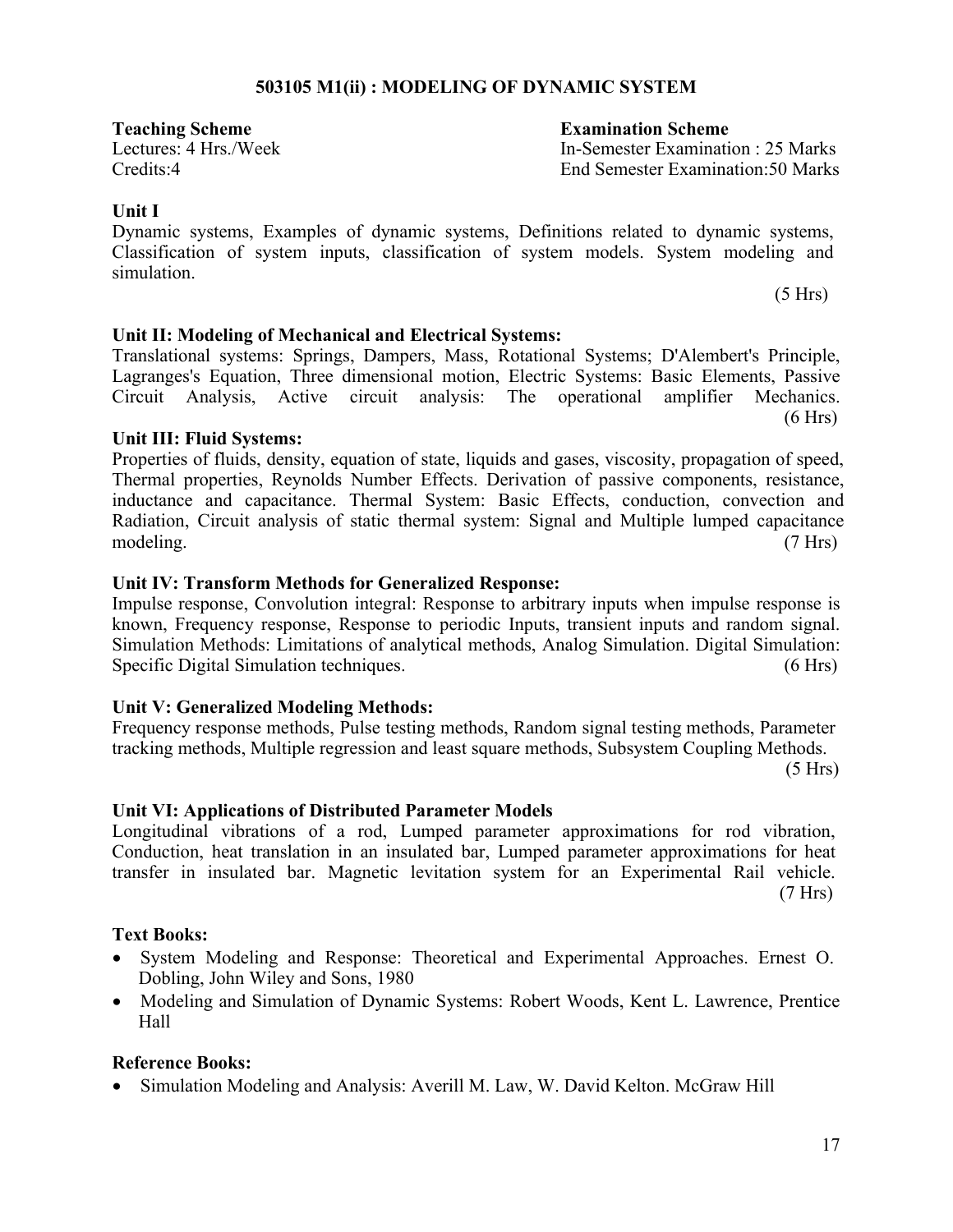- System Dynamics: Modeling Analysis, Simulation, Design: Ernest O. Dobling, Marcel Dekker Inc.
- Modeling of Dynamical Systems Vol. I: H. Nicholson (Editor), Peter Peregrinus Ltd., on behalf of IEE (Useful for unit 6) 116842, 1980 Edition
- Dynamic Modeling and Control of Engineering Systems: J. Lowen Sheaser, Bohan T. Kulawski Macmillan Publishing Company NY, 158275, 1990 Edition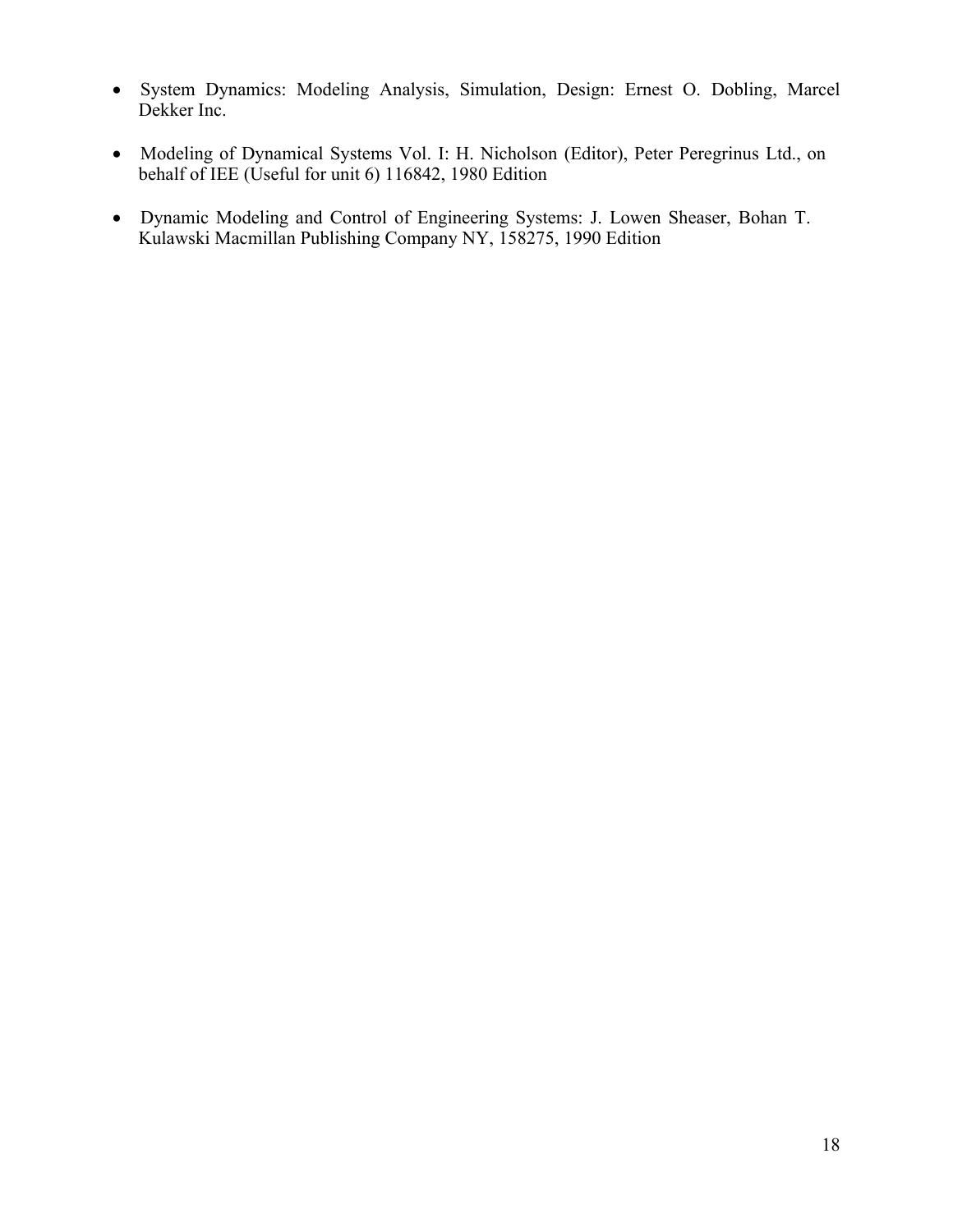## **503105 M1(iii) : INDUSTRIAL AUTOMATION AND CONTROL**

**Teaching Scheme** Examination Scheme

Lectures: 4 Hr/Week In-Semester Examination : 25 Marks Credits:4 End Semester Examination:50 Marks

## **Unit I: Introduction**

Architecture industrial automation system, development trends in industrial automation, classification of existing systems, and functionality of industrial automation system. Relay and contactor logic, AC and DC relays and their role for load control. Power and Auxiliary contactors and their usage for load control. [8Hrs]

## **Unit II: Industrial Measurement System Characteristics**

Sensors and control logic, control using potential free output sensors Control using PO, PC, NO, NC type output sensor, 2W(2wire), 3W(3 wire), 4W(4wire) and 4WC sensors, Linear potentiometer Timer hardware architecture, Controlling industrial system using timers Controlling industrial system using counters .Temperature Measurement, Pressure, Force and Torque Sensors, Motion Sensing, Flow Measurement, Signal Conditioning, Data Acquisition Systems. [8Hrs]

#### **Unit III: Automatic Control**

Introduction, P-I-D Control, manual and auto PID Control Tuning, Feed forward Control Ratio Control, Time Delay Systems and Inverse Response Systems, Special Control Structures. Temperature controller hardware architecture. [8Hrs]

#### **Unit IV: PLC**

Introduction to Sequence Control, PLC, RLL (Relay Ladder Logic), Sequence Control. Scan Cycle, Simple RLL Programs, Sequence Control. More RLL Elements, RLL Syntax, A Structured Design Approach to Sequence, PLC Hardware Environment, Introduction To CNC Machines, Contour generation and Motion Control, Allen Bradley PLC and SIEMEN PLC. [8Hrs]

#### **Unit V: Industrial Control**

Basics of hydraulics, Hydraulic components their functions and symbols Hydraulic actuators, Pumps and its operation, pump control, Hydraulic valves (Direction control, pressure and flow control), special valves, pressure gauges and switches, hydraulic logic circuits, Hydraulic Control System, Multiple pressure and speed operations, Industrial Hydraulic Circuit, Pneumatic systems and components Pneumatic Control Systems, compressor operation and control, air treatment. [8Hrs]

## **Unit VI: Industrial Drives**

AC Drive basics, Electrical specifications and hardware architecture .AC drive and AC motor specification matching. AC drive power wiring and Interfacing input and output signals. Operation and control of AC motor in scalar mode. Operation and control of AC drive in vector. control mode. Performance verifications of special features of AC drive. Requirement and specifications of input and output chokes, braking applications, methodology and specifications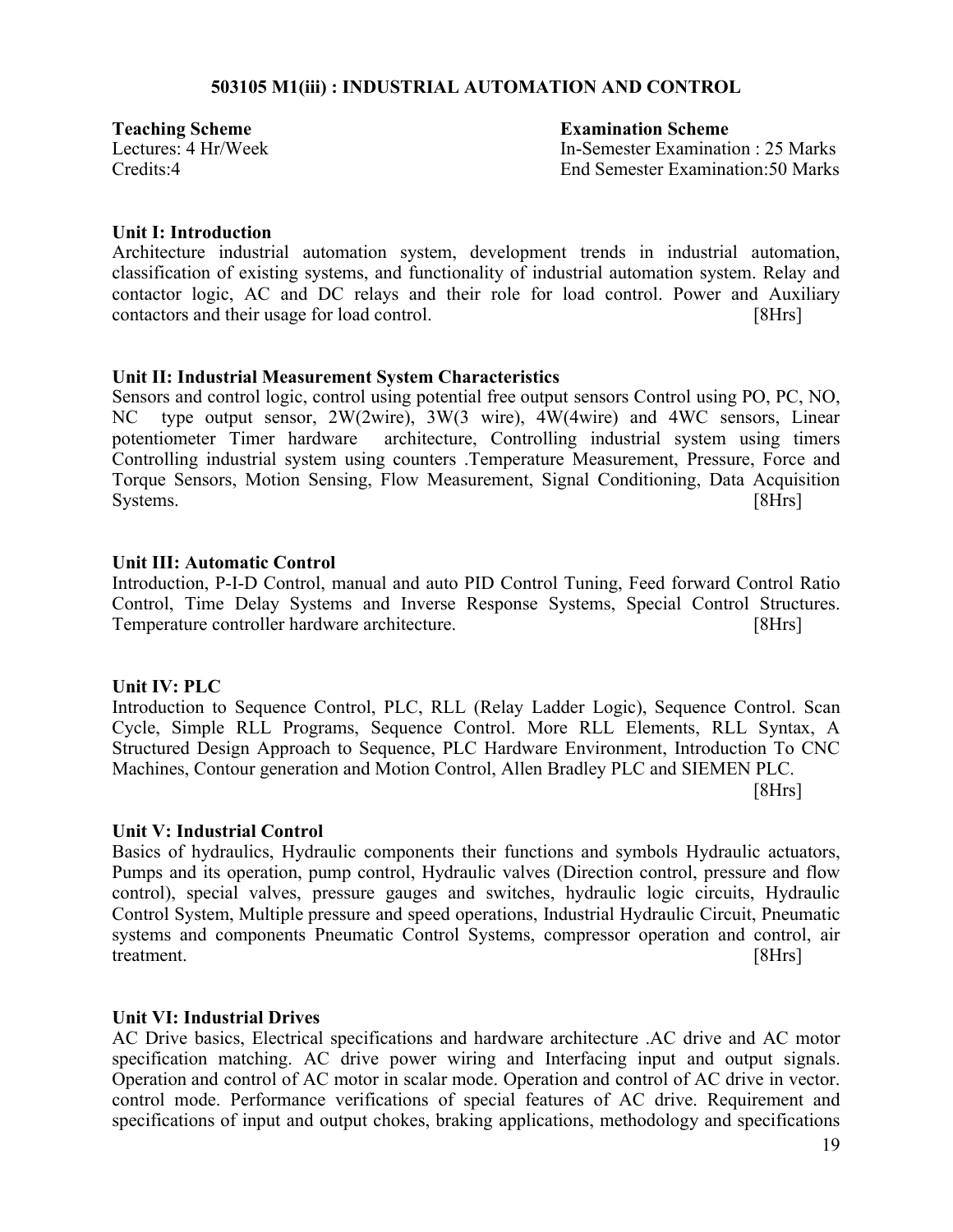of braking resistors. Selection of power, motor and signal cables for AC drive application. Wiring and lay outing guidelines of AC drive .Energy Savings with Variable Speed Drives, DC Motor Drives, DC and BLDC Servo Drives. [8Hrs]

## **References:**

- 1. Lingefeng Wang, Kay Chen Tan,"Modern Industrial Automation and Software Design" John Wiley & Sons Inc.
- 2. K. L.S. Sharma, " Overview of Industrial Process Automation", Elsevier
- 3. Kok Kiong "Drives and Control for Industrial Automation", Springer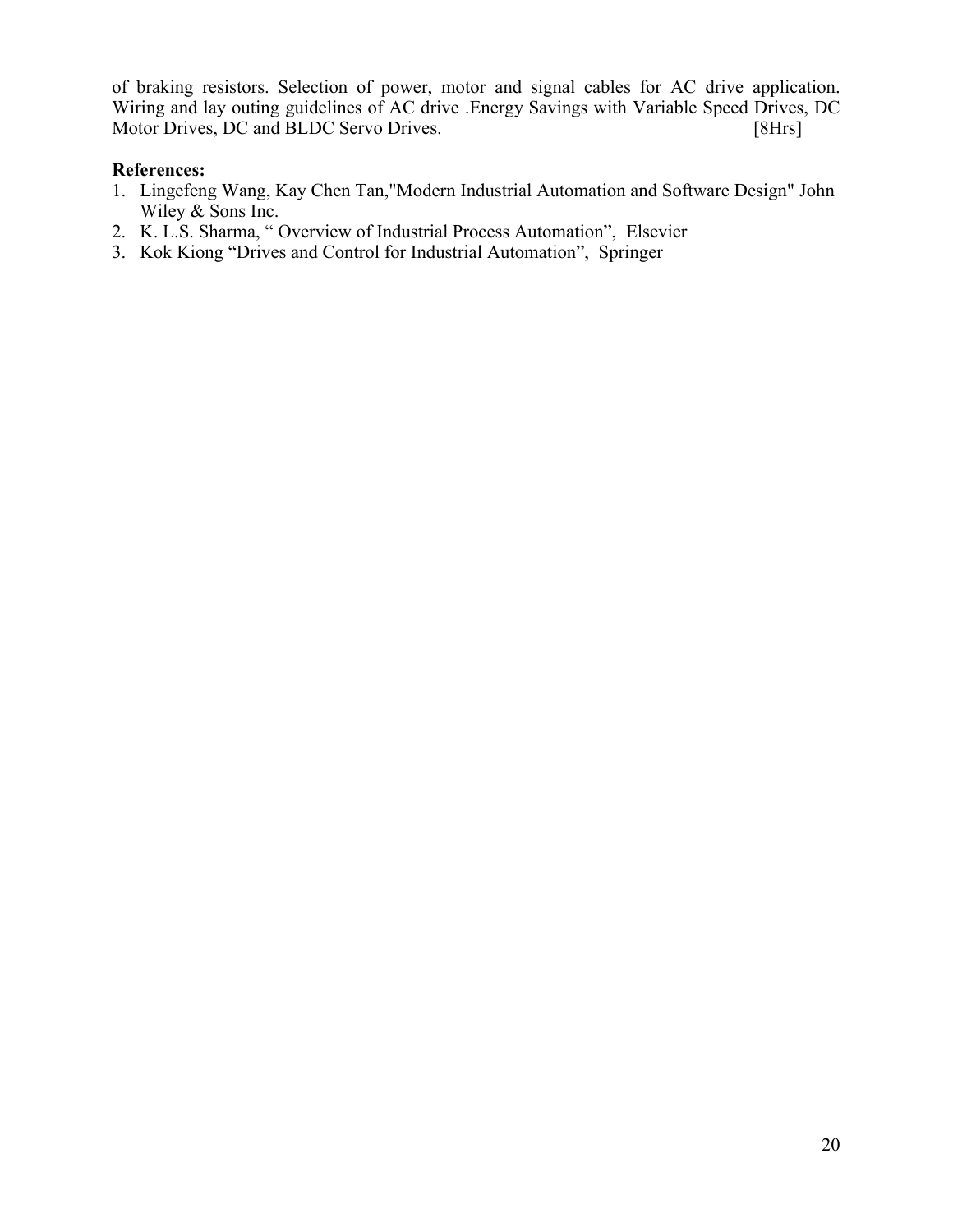## **503105 M2 (i) : PROJECT MANAGEMENT**

Credit: 1

**Teaching Scheme Examination Scheme** Lectures: 1 Hr/Week In-Semester Examination : 25 Marks

## **Unit I**

**Project Scheduling:** Gantt chart and its application, AOA (Activity on Arrow diagram), AON (Activity on Node) Diagram, Precedence diagramming methods (PDM), Critical Path Method (CPM), Programme Evaluation and Review Technique (PERT), GERT (Graphical Evaluation and Review Technique), Resource allocation, Line of Balancing and crashing the network.

**Project Quality Management:** The processes of project quality management, Quality planning, assurance and control, Quality of procured items, Techniques of quality assurance and control, project execution and control, International Project Management. [9Hrs]

## **Unit II**

**Project Risk Management:** Introduction, Managing risks in projects, Measurement and assessment of risk, Sources of risks. Risk: - Adjusted discount rate method, certainly equivalent method, correlation coefficient, portfolio risks, diversible & non-diversible risks, CAPM (Capital Asset pricing model) case studies of project management, computer aided project management.

**[5**Hrs**]**

## **Text Books:**

- 1. K. Nagarajan, "Project Management",  $5<sup>th</sup>$  Edition, New Age International Publishers, 2010
- 2. Prasanna Chandra, "Projects: planning, analysis, selection, implementation and review", 4<sup>th</sup> Edition, Tata McGraw Hill Publishing Co. Ltd, New Delhi, 1995
- 3. Rosy Burke, "Project Management: planning and control technique", Wiley India, 2003
- 4. S. Chaudhary, "Project Management", Tata McGraw Hill, 1988

- 1. J. R. Meredith, S. J. Mantel, "Project Management: A managerial approach", Wiley India, 2010
- 2. John M. Nicholas, Herman Steyn, "Project Management", 3rd Edition, Elsevier Inc., 2008
- 3. Samuel Mantel, Jr. J. R. Meredith, S. M. Scafer, M. M. Sutton, M. R. Copalan, "Project Management"  $1<sup>st</sup>$  Edition, 2011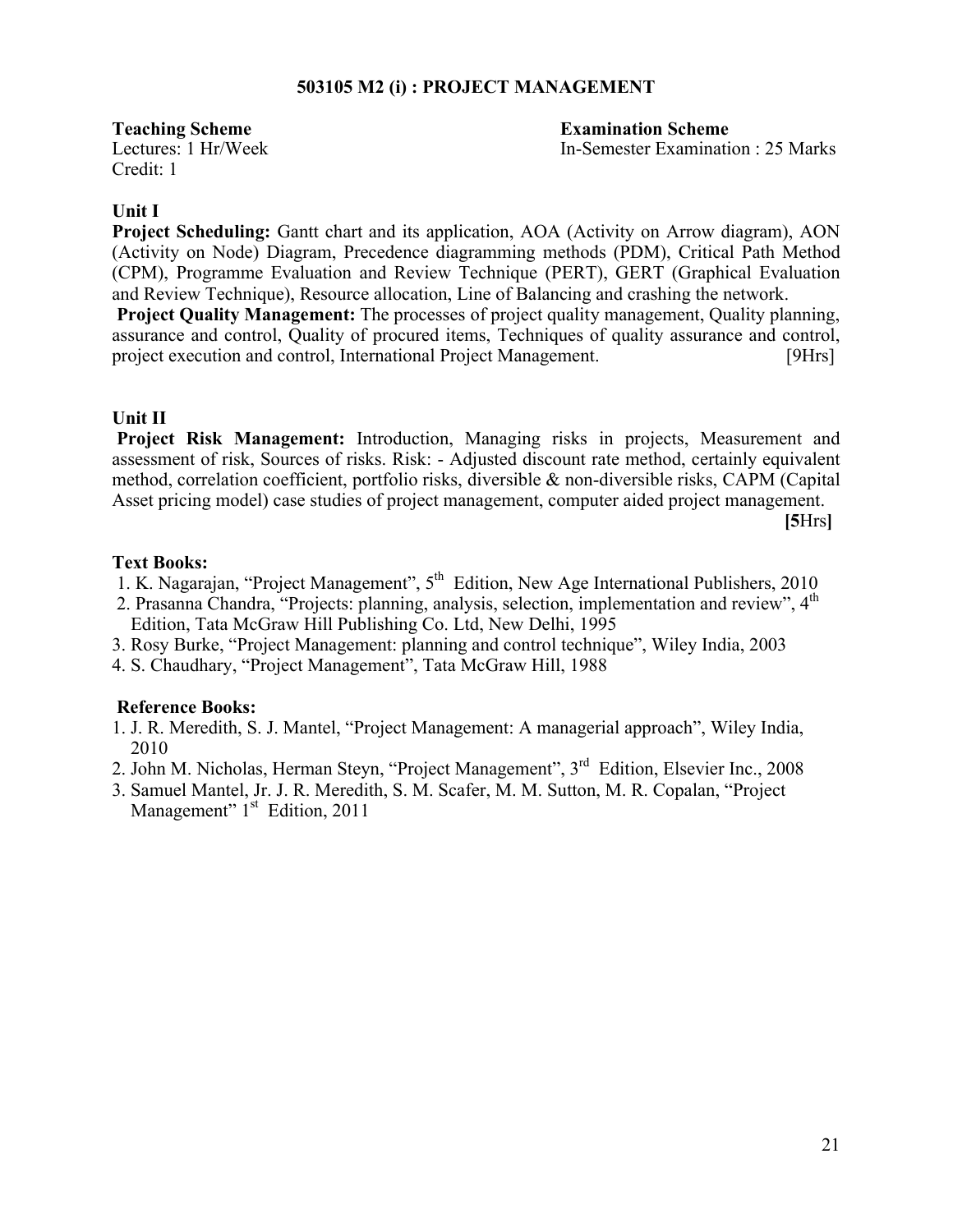## **503105 M2 (ii) : IPR AND PATENT LAW**

Credit: 1

**Teaching Scheme Examination Scheme** Lectures: 1 Hr/Week In-Semester Examination : 25 Marks

## **Unit I :**

Intellectual property, History, Types(Seven types of Intellectual Property Right**s**) viz. Patent, Industrial Designs, Trademark, Copyright, Geographical Indication, Integrated Circuit Layout, Trade Secrets.

**Patents and standards**: History of patent law, History of Indian Patent System, Utility model Procedures: Patent application, Patent infringement and enforcement, Patent licensing, Patent prosecution. Criteria of patentability, Rights granted for IP owners.

Legal requirements: Patentable subject matter, Novelty, Utility (patent), Inventive step and nonobviousness, Industrial applicability, Person skilled in the art, Prior art, Inventor ship, Sufficiency of disclosure, Unity of invention**,** Intellectual property brokering, Intellectual property education, Intellectual property infringement, Intellectual property valuation**.** [7 Hrs]

## **Unit II :**

CEN and CENELEC Patent Policy, CEN-CENELEC Guidelines for Implementation of the Common IPR Policy on Patents, Declaration of patents.

Copyright: CEN-CENELEC copyright policy, piracy. Industrial design rights

Trademarks: Geographical indication, Protected designation of origin, Trade dress.

Other types**:** Database right, Fashion law, Indigenous intellectual property, Industrial design rights (or registered designs), Intellectual rights to magic methods, Internet domain name, Know how, Mask work (or Integrated circuit layout design protection), Open-source software, Orphan drug rights, Personality rights, Plant breeders' rights Patent law by region or country: Indian patent law, Australian patent law, Canadian patent law, Patent law of the People's Republic of China, European patent law, Japanese patent law, United States patent law.[7 Hrs]

## **Text Books:**

- 1) Intellectual Property Rights Prabuddha Ganguli, Tata McGraw Hill publishing Company Ltd.
- 2) Satarkar S.V., Intellectual Property Rights and Copy Right. ESS Publications.

## **References:**

www.cen.eu, www.cenelec.eu www.cencenelec.eu http://ipindia.nic.in/ http://ipindia.nic.in/ipr/patent/patents.htm http://www.ipaustralia.gov.au/ (Australian Intellectual property) http://guides.slv.vic.gov.au/ http://www.cipo.ic.gc.ca (Canadian patent office) http://www.epo.org(Europian patent office) http://www.academicleadership.org/emprical\_research/The\_State\_of\_Intellectual\_Property\_Edu cation\_Worldwide.shtml (Intellectual property education) http://www.epo.org/law-practice/legal-texts/html/epc/2010/e/ar69.html http://www.epo.org/law-practice/legal-texts/html/epc/2010/e/ar64.html http://www.cas.go.jp/jp/seisaku/hourei/data/PA.pdf http://nopr.niscair.res.in/bitstream/123456789/12687/1/JIPR%2016%285%29%20377-384.pdf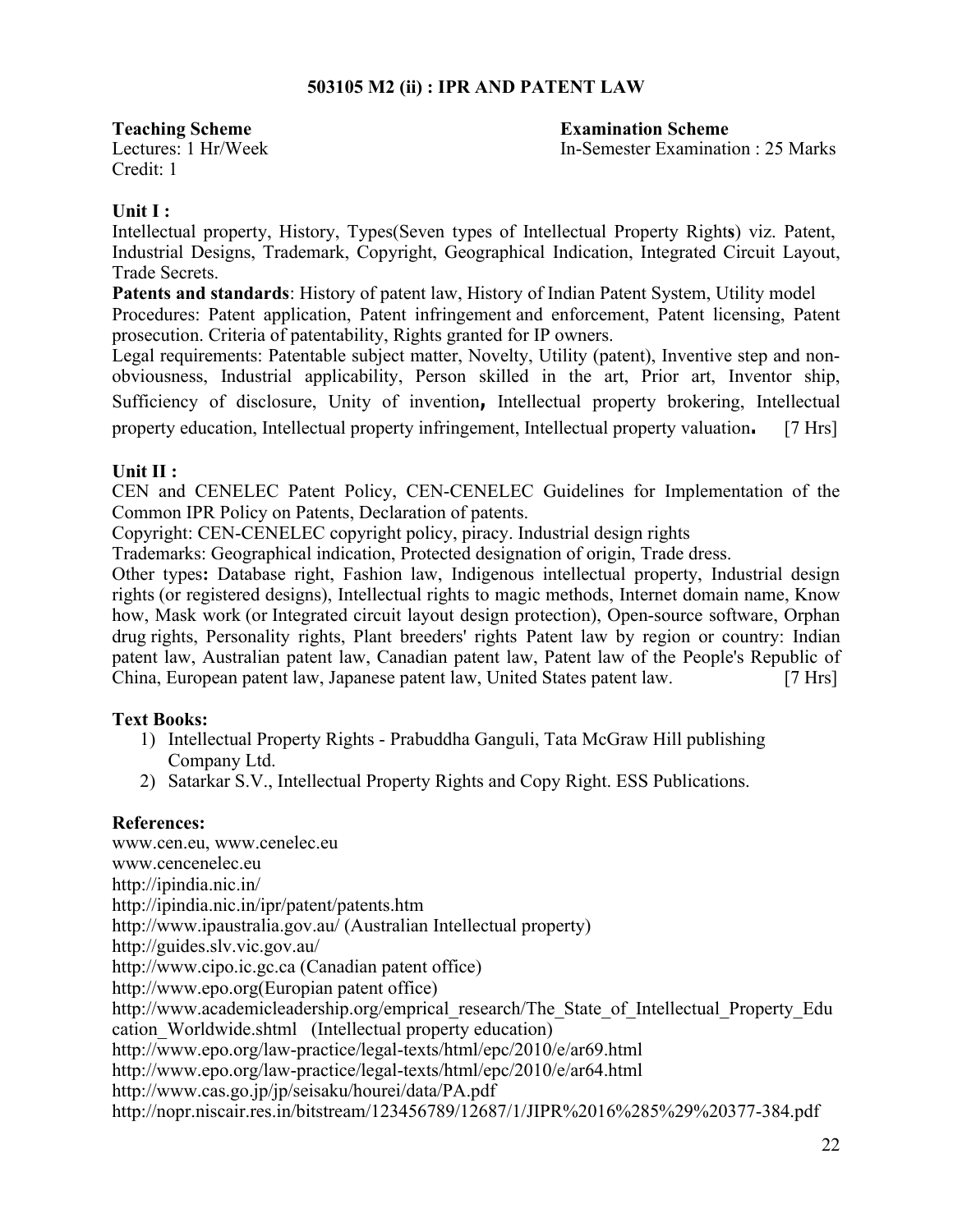## **503105 M2 (iii) : TECHNICAL COMMUNICATION**

Credit: 1

**Teaching Scheme Examination Scheme** Lectures: 1 Hr/Week In-Semester Examination : 25 Marks

## **Unit I :**

## **Effective Presentation Strategies**

Define the purpose of presentation, Analyzing audience and locale, organizing contents, Preparing an Outline, Visual Aids, Understanding the nuance of delivery, sample speech and practice the presentation [3Hrs]

## **Listening techniques**

Types of listening, listening with a purpose, barriers to listening, listening comprehension, effective listening strategies, listening in conversational interaction, team listening [2Hrs]

## **Speech techniques**

Conversation and oral skills, strategies for good conversation, techniques to develop effective word accent, word stress, primary and secondary stress, use of correct stress pattern, developing voice quality, developing correct tone. [2Hrs]

## **Unit II :**

Writing technical reports, research papers, dissertation, thesis and research proposals. Important parts of reports like abstract, results, conclusion. Supplementary parts like list of symbols, list of tables, annexures, references etc. Making title page, writing mathematical equations, including graphics, making tables and writing references using LaTex/ MiKTeX. Assignment for one technical proposal, one research paper and one technical report should be submitted using LaTex/MikTeX for in semester assessment. [7 Hrs]

- 1) Technical Communication-principles and practice, Meenakshi Raman, Sangeeta Sharma, OXFORD university Press.
- 2) Effective Technical Communication, M Ashraf Rizvi, TATA McGRAW HILL
- 3) Leslie Lamport, ' Latex: A document preparation system' Addison Wesley, Massachusetts, second edition, 1994, ISBN 0-201-52983-1.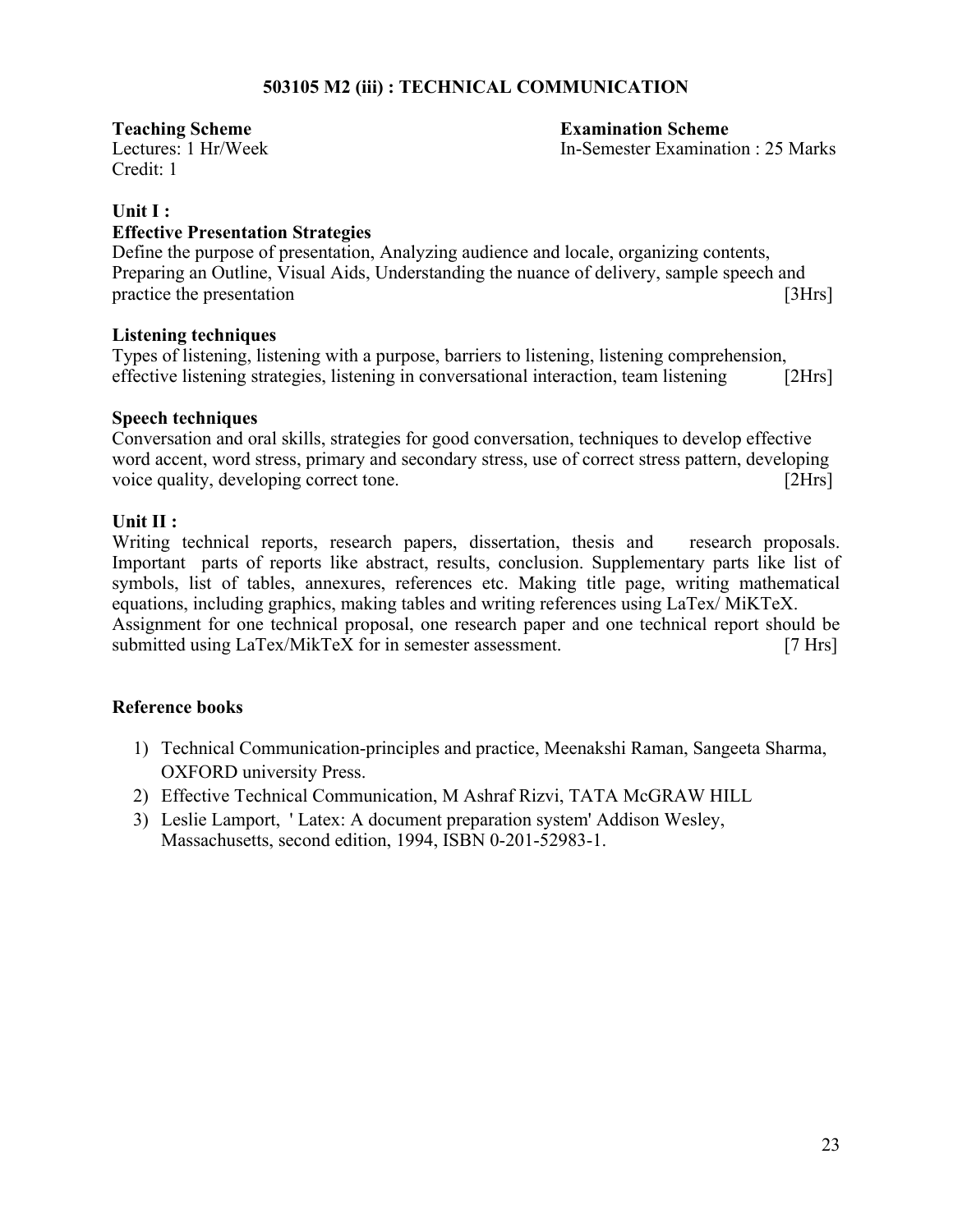## **503105 M2 (iv) : SMART GRID TECHNOLOGIES**

Credit: 1

**Teaching Scheme Examination Scheme** Lectures: 1 Hr/Week In-Semester Examination : 25 Marks

## **Unit: I**

Need of Synchro phasor Measurements, Phasor Measurement Unit : Architecture, Functions, Optimal Placement of PMUs, phasor data concentrators and associated communication system .Visualization tools to enhance visibility and control within transmission system, PMU measurements and sampling rates State Estimation & observability by using PMU, phasor data use for real time operation, frequency stability monitoring and trending, power oscillation, voltage monitoring and trending. Alarming and setting system operating limits. Dynamic line rating and congestion management, outage restoration. Application of PMU for wide area monitoring and control. [9Hrs]

## **Unit: II**

WAMS (Wind Area Measurement system): Architecture, Components of WAMS, GUI (Graphical User Interface), Applications: Voltage Stability Assessment, Frequency stability Assessment, Power Oscillation Assessment, Communication needs of WAMS, WAMPAC (Wide Area Monitoring Protection & Control), RAS (Remedial Action Scheme). Standards: IEEE 1344, IEEE C37.118 (2005), IEEE Standard C37.111-1999 (COMTRADE), IEC61850 GOOSE.

[5Hrs]

## **Text Books:**

- 1. "Synchronized Phasor Measurements and Their Applications", Arun G. Phadke, J.S. Thorp, Springer Publication.
- 2. "Event detection and visualization based on phasor measurement units for improved situational awareness", Joseph Euzebe Tate, UMI Dissertation Publishing.
- 3. "Wide Area Monitoring, Protection and Control: The Gateway to Smart Grids", Fahd Hashiesh, M. M. Mansour , Hossam E. Mostafa Fahd Hashiesh , M. M. Mansour , Hossam E. Mostafa.

- 1. "Power System State Estimation", Mukhtar Ahmad
- 2. "Computer Relaying for Power Systems", Dr. Arun G. Phadke, Dr. James S. Thorp, Wiley Publication, Second Edition.
- 3. "SMART GRID Infrastructure & Networking", KRZYSZTOF INIEWSKI, TATA McGRAW-HILL EDITION.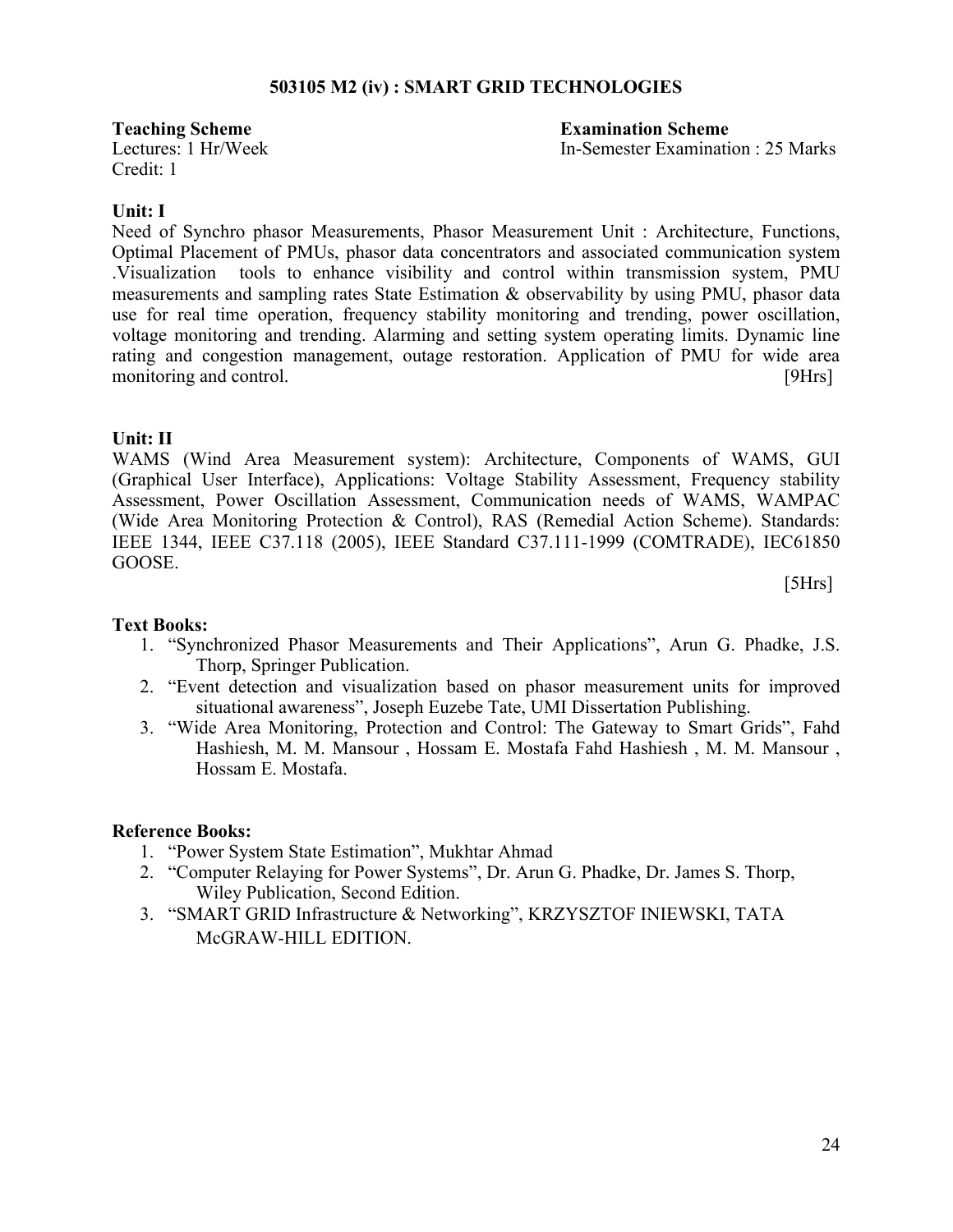## **503106 : LAB PRACTICE – I**

Credits: 4 Oral : 50 Marks

**Teaching Scheme Examination Scheme** 4Hrs / Week Term Work : 50 Marks

A minimum of eight experiments should be performed under Lab Practice – I. Out of which minimum six experiments should be from the list below. Minimum six experiments should be based on compulsory subjects. A list of experiments that may be performed under various subjects of semester - I is given below as a guideline.

## **1.** *Computational Techniques for Control Systems*

- a) Give Algorithm and flow chart for steepest descent method/conjugate gradient method with suitable example.
- b) State and explain standard LP Problems (or application of simplex method for LPP) with suitable example
- c) State and explain any one of the method for unconstrained optimization (Dichotomous search, Fibonacci method and Golden section method)
- d) Dynamic programming in continuous time/Discrete time system for optimal solution of control system

## 2. *Process Control Management:*

a)To study the operation of Level transmitter, I/P converter and control valve.

- b) To determine step response of  $2<sup>nd</sup>$  order system and calculate time domain specifications.
- c) To study PI, PID controller for single loop feedback level control system.
- d) To study the closed loop cascade level sensor/transmitter from supervisory station i.e. from computer.

## 3. *Nonlinear Control Systems:*

- a) Simulate the various nonlinearities using Op. Amps.
- b) Construct Phase Plane Trajectory by any method and compare it with MATLAB Simulation for a nonlinear system.
- c) Determination of stability of nonlinear systems using Lyapunov function.
- d) Construct trajectories of Vander Pol's equation.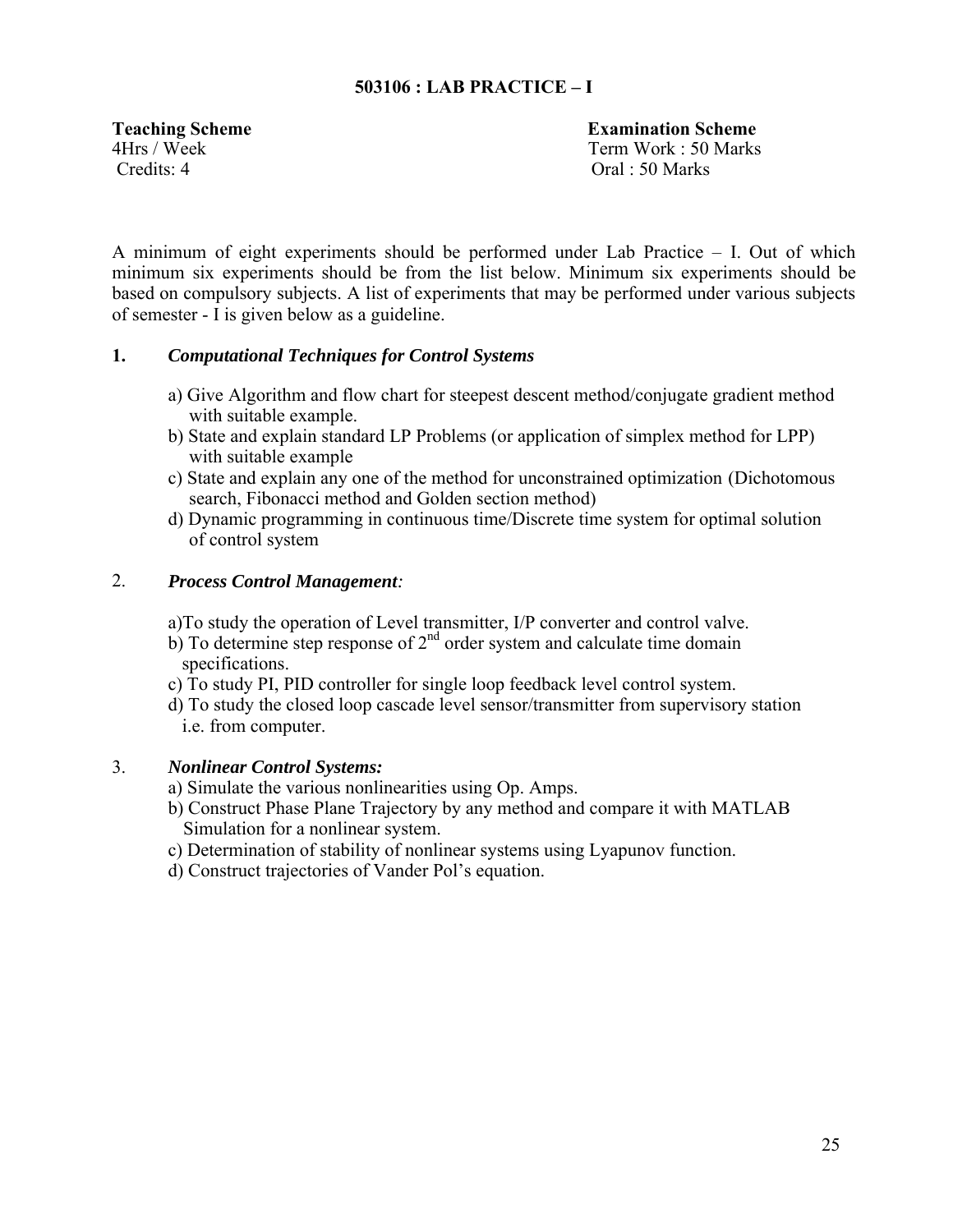## **503107 : MULTIVARIABLE AND OPTIMAL CONTROL SYSTEMS**

**Teaching Scheme Examination Scheme**

Theory: 4 Hrs/Week In Semester Assessment : 50 Marks Credits: 4 End Semester Assessment : 50 Marks

## **Section I: Multivariable Control Systems**

## **Unit I**

Example of multivariable control systems, differential operator and transfer matrix, state-space models and system solution. (6 Hrs) (6 Hrs)

## **Unit II**

Controllability, observability, state estimation, pole allocation, stability and reproducibility, minimal realization of multivariable control systems.

 $(6 Hrs)$ 

## **Unit III**

Decoupling and model matching control., Extension of classical theory to Multivariable control systems. Design specifications for Multivariable Systems. (6 Hrs)

## **Section II: Optimal Control System**

## **Unit IV**

Hamiltonian formulation of optimal control problem, Hamilton-Jacoby equation, Linear regulator problem. Quadratic performance criterion, Numerical solution of Matrix Riccati Equation.. (8 Hrs)

## **Unit V**

Pontryagin's minimum principle, application to optimal control of discrete and continuous systems. (5 Hrs)

## **Unit VI**

Minimum time problems, Bang Bang Control, singular solutions. (5 Hrs)

## **Text Books:**

- Linear Multivariable Control System: Y. S. Apte, New Age International Publication 1996
- Multivariable Control System: W. M. Wonham, Springer-Verlag, 1985
- Optimal Control- An Introduction: O. Kirk, Prentice Hall
- Optimum Systems Control: A. P. Sage, II Edition

- Linear System Theory and Design: C. T. Chen, 3rd Edition, Oxford 1999
- Multivariable Control: N. K. Sinha, Marcel Dekker Inc., New York
- Control System Design: Goodwin, Graebe, Salgado
- Optimization Theory and Applications: S. Rao, Wiley Eastern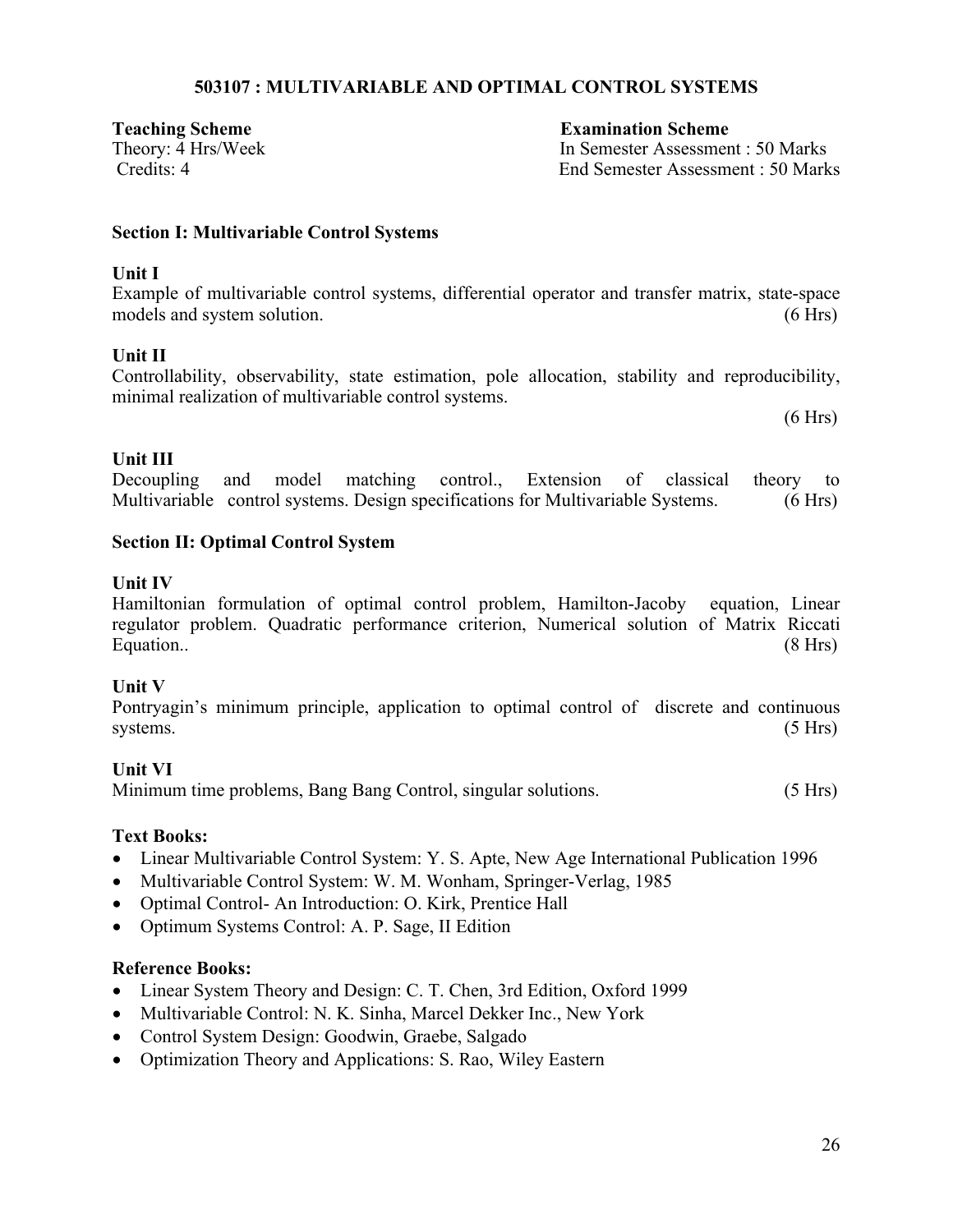## 27

## **503108 : SYSTEM IDENTIFICATION AND ADAPTIVE CONTROL**

**Teaching Scheme Examination Scheme**

Theory: 4 Hrs/Week In Semester Assessment : 50 Marks Credits: 4 End Semester Assessment : 50 Marks

## **Unit I: Introduction to Identification techniques**

Basic concepts of Identification and Adaptive Control Systems. Identification Techniques -

- Nonparametric Methods: Impulse Response and Correlation, Frequency Response, Fourier and Spectral Analysis, Need for Stochastic Identification.
- Parametric Methods: Least Square Estimation, Maximum Likelihood, Instrumental Variable Method
- Computation Methods: Levi son-type, Kalman- type and QR-type. (6 Hrs)

## **Unit II**

Convergence and Consistency, Recursive Estimation, Bootstrapping, Experiment Design, Choice of Input, Model Structure and Order Determination, Model Validation, Practical Application.

(5 Hrs)

## **Unit III: Learning Systems and Methods**

Learning in Redundant computer configuration, Learning and pattern recognition, Parametric and non parametric training methods, Linear discreminal function, Learning systems with and without supervision, Decision theoretic methods, Bayesian learning.

 $(6 Hrs)$ 

## **Unit IV: Introduction to Adaptive Control and Real-Time Parameter Estimation**

## Introduction to Adaptive Control, Effects of Process Variations, Adaptive Schemes, Adaptive Control Problem Real-Time Parameter Estimation - Least Squares and Regression Models, Estimating Parameters in Dynamical Systems, Simulation of Recursive Estimation.

 $(6 Hrs)$ 

## **Unit V: Self-Tuning Regulators (STR)**

## Pole Placement Design, Indirect Self-tuning Regulators, Continuous-Time Self-tuners, Direct Self-tuning Regulators, Disturbances with Known Characteristics, Stochastic Self-tuning Regulators, Unification of Direct Self-tuning Regulators, Linear Quadratic STR, Adaptive Predictive Control.

Adaptive Control, Output Feedback, Relations between MRAS and STR, Nonlinear Systems.

## **Unit VI: Model-Reference Adaptive Systems (MRAS)**

#### Introduction, The MIT Rule, Determination of the Adaptation Gain, Lyapunov Theory, Design of MRAS Using Lyapunov Theory, Bounded-Input, Bounded-Output Stability, Applications to

## **Text Books:**

• Ljung, System Identification Theory for the user, Prentice Hall, 1999.

(7 Hrs)

 $(6 Hrs)$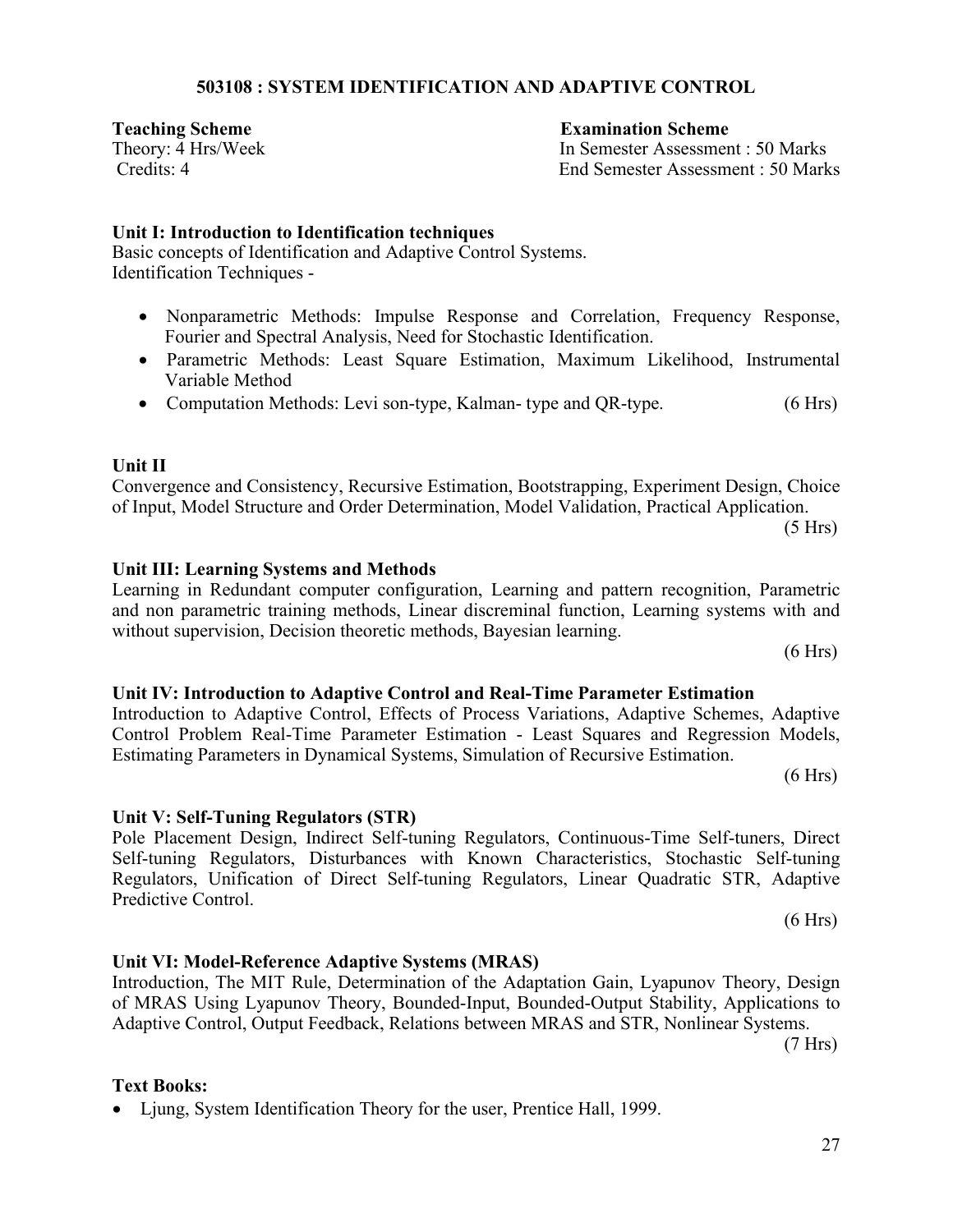- Astrom K. J., Wittenmark B "Adaptive Control", Addison Wesley, 1995.
- T. Soderstrom & P. Stoica, "System Identification", Prentice Hall

- Eveleigh, V. W. "Adaptive Control and Optimization Techniques", McGraw Hill Book Company, New York, 1967.
- Mendel, J.M. and Fu, K. S. "Adaptive Learning and Pattern Recognition Systems", Academic Press, New York, 1970.
- A. Papoulis, "Probability, Random Variables and sto chastic processes", 2nd Ed., McGraw Hill, 1983.
- A. Larson and B.O. Schubert, "Stochastic Processes", Vol. I and II, Holden-Day, 1979. W. Gardener, Stochastic Processes, McGraw Hill, 1986.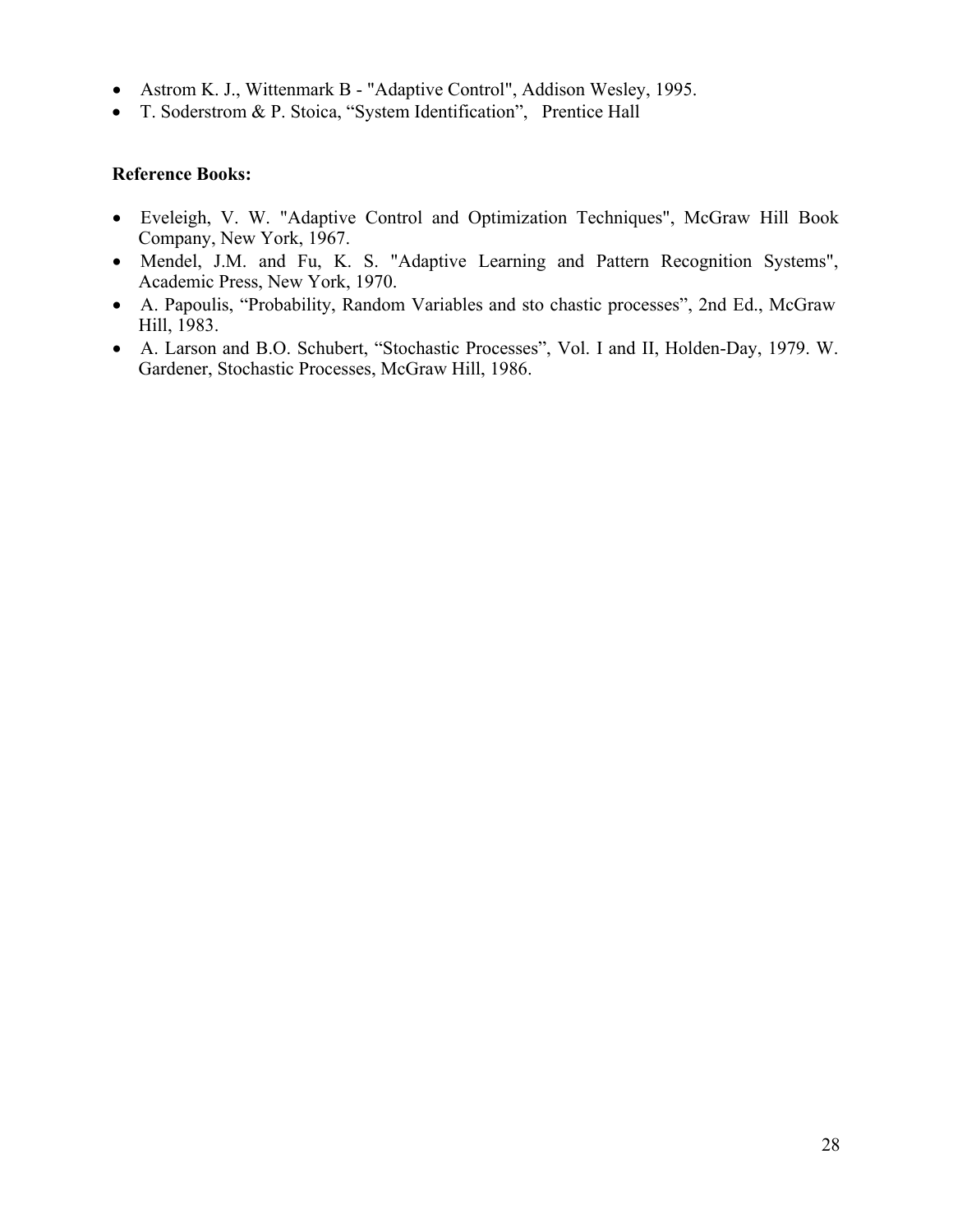## **503109 : ADVANCED DIGITAL CONTROL TECHNIQUES**

**Teaching Scheme Examination Scheme**

**Unit I: Digital Simulation and Digital Redesign** Introduction, Digital modeling with sample and hold devices, State variable formulation,

Numerical integration, Frequency domain characteristics, Warping and Prewarping, Digital Redesiging, Closed form solution for Digital System, Partial matching of states, solution of the feedback matrix by series expansion, Stability consideration and Constraints on the selection of weighing matrix. (8 Hrs)

## **Unit II: Design of Discrete Data control Systems by Conventional Methods**

Digital P, PI, PID controller, Design of Discrete Data System using Z-Transform method, Simple lag, lead and lag-lead compensators. (4 Hrs)

pole placement, State regulator design, Design of full State Observers, Design by separation principle. State feedback with integral control, digital control system with state feedback,

**Unit III: Pole Placement Design and State Observer** Stability improvement by linear state feedback, Necessary and Sufficient conditions for arbitrary

deadbeat observer, Concept of Adaptive Control.

# **Unit IV**

Multirate DSP, Decimation, Interpolation, Design of Practical Sampling, Rate Conversion, Design of FIR and IIR Filters, Finite word length effect in digital filters, discrete wavelet transform, adaptive filter components, algorithms.

Digital Signal Processors - Features, Fixed and Floating point DSP, Selection of DSP. Architecture and Instruction set of TMS 320C5X, instruction pipelining, Application Programs. (5 Hrs)

## **Unit VI**

**Unit V**

Digital Signal Processors - Features, Fixed and Floating point DSP, Selection of DSP. Architecture and Instruction set ofTMS320C54X DSP Processor, instruction pipelining, Application Programs.

**Text Books:** Discrete Time Control Systems, Pearson Education Asia, Katsuhiko Ogata

- Digital Control and State Variable Methods (conventional and Neuro Fuzzy Control), Tata McGraw Hill, M. Gopal
- Digital Signal Processing Implementation using DSP Microprocessors with Examples from TMS 320C54XX, Thomas Publication, Avatar Singh, S. Srinivasan

Theory: 4 Hrs/Week In Semester Assessment : 50 Marks Credits:4 End Semester Assessment : 50 Marks

 $(6Hrs)$ 

(8 Hrs)

 $(5 Hrs)$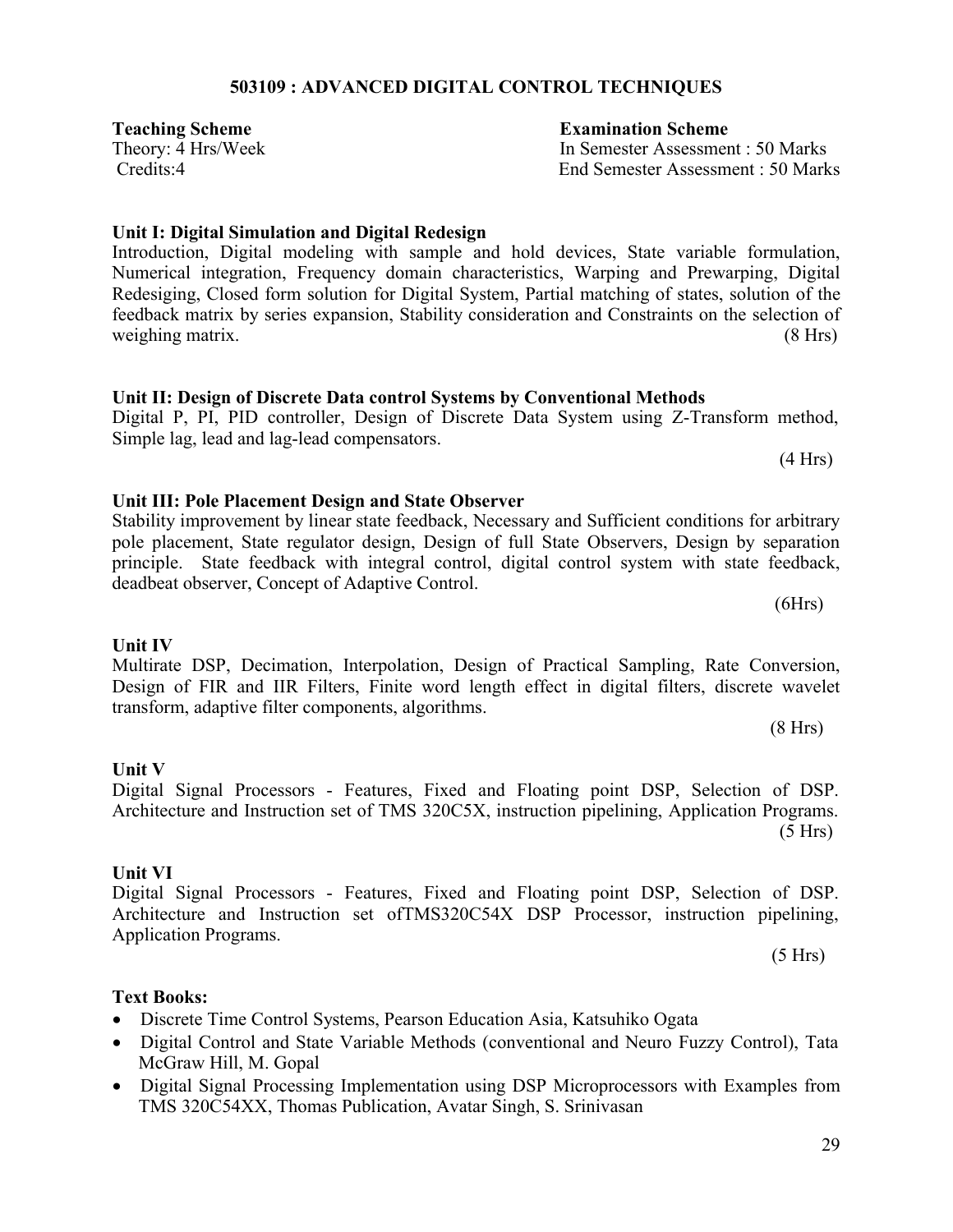Digital Signal Processor, B. Venkatramani, M. Bhaskar, Tata McGraw Hill

- Digital Control Systems, Oxford Press, Koop
- Digital Signal Processing, Principles, Algorithms and Applications, Pearson Education, John G. Proakis
- Digital Signal Processing, Pearson Education, Ifeachar Jervis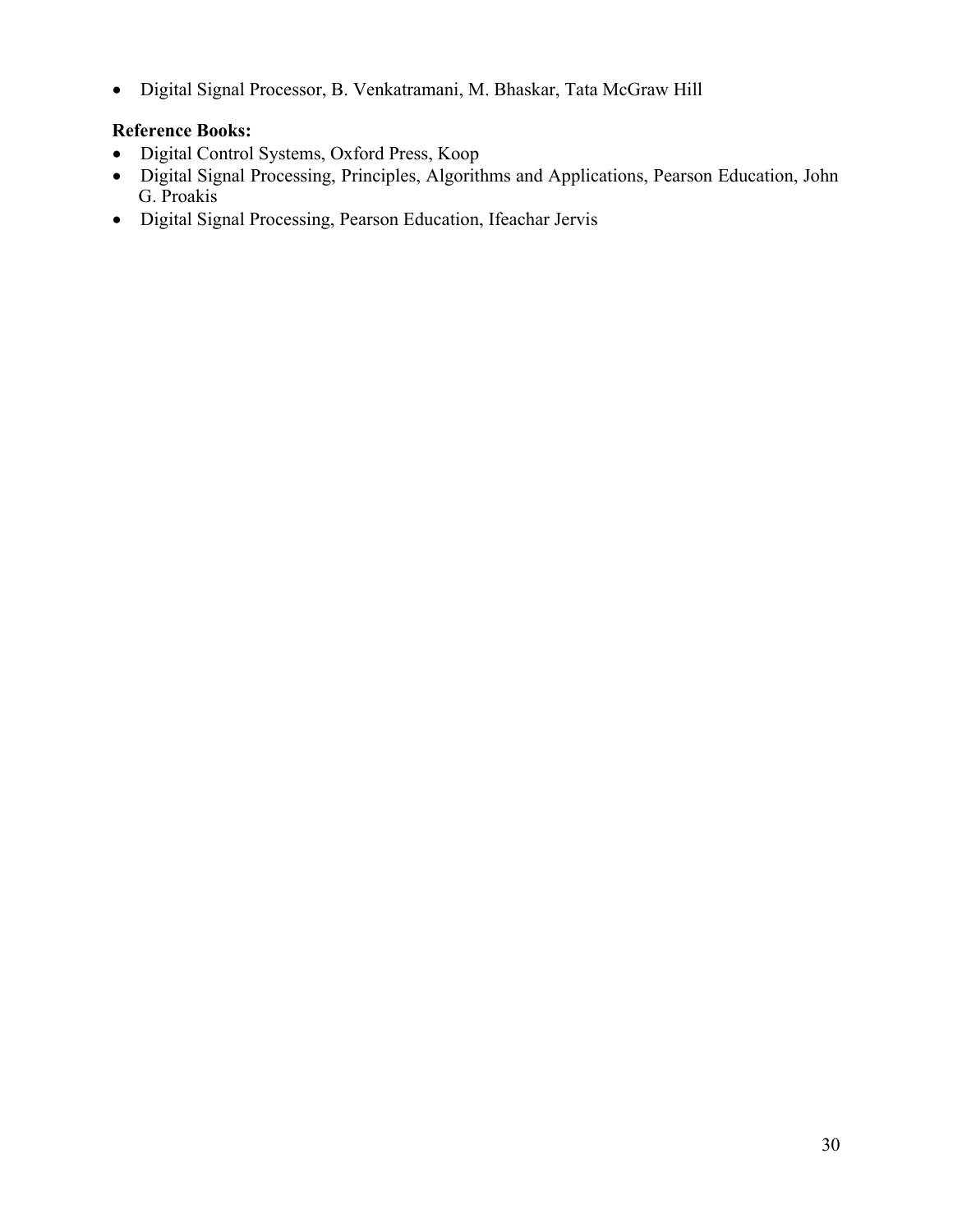## **503110: (ELECTIVE- II)**

| <b>CODE</b> | <b>TEACHING</b><br><b>SCHEME</b> |                               | <b>EXAMINATION SCHEME</b>            |    |                               |              |                |
|-------------|----------------------------------|-------------------------------|--------------------------------------|----|-------------------------------|--------------|----------------|
|             | Lect/week                        | In                            | Paper<br>End                         | TW | Oral /<br><b>Presentation</b> | <b>Total</b> | <b>CREDITS</b> |
| 503110      |                                  | semester<br><b>Assessment</b> | <b>Semester</b><br><b>Assessment</b> |    |                               |              |                |
|             |                                  | 50                            | 50                                   |    |                               | <b>100</b>   |                |

| Code No.       | <b>Modules of 4 credit</b><br>(Select any one) | Code No.       | <b>Modules of 1 credit (Select</b> )<br>any one)  |
|----------------|------------------------------------------------|----------------|---------------------------------------------------|
| 503110 $M1(i)$ | <b>Robust Control Systems</b>                  | 503110 M2(i)   | <b>Electric Vehicles</b>                          |
| 503110 M1(ii)  | Large Scale Systems                            | 503110 M2(ii)  | Fundamentals of Cyber<br>Security                 |
|                |                                                | 503110 M2(iii) | Disaster Management                               |
|                |                                                | 503110 M2(iv)  | Communication protocols in<br><b>SCADA System</b> |
|                |                                                | 503110 $M2(v)$ | Mechatronics                                      |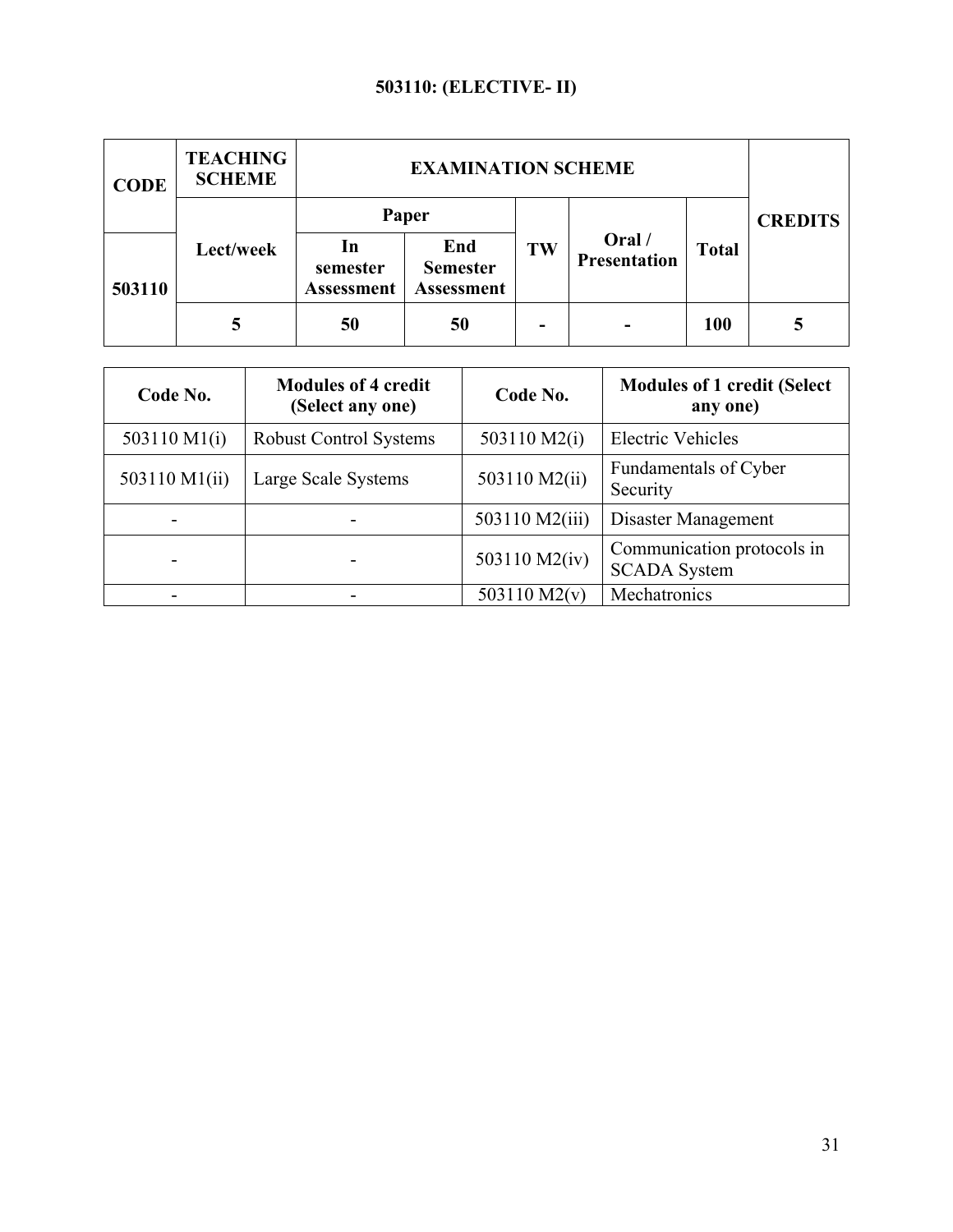## **503110 M1 (i) : ROBUST CONTROL SYSTEMS**

| <b>Teaching Scheme</b> | <b>Examination Scheme</b>          |
|------------------------|------------------------------------|
| Lectures: 4 Hrs./Week  | In-Semester Examination : 25 Marks |
| Credits: 4             | End Semester Examination: 50 Marks |

## **Unit I: Introduction**

Some common robust control problems. Linear system tools: Jordan and Real Jordan canonical forms, structural decomposition. (4 Hrs)

## **Unit II: Structural mapping of Bilinear Transformations:**

Mapping of continuous time to discrete time and vice a versa, existence condition of H∞ sub optimal controllers, continuous time system and discrete time system.

(7 Hrs)

## **Unit III: Solution to Discrete time Riccati Equations:**

Solutions to general DARE and  $H\infty$  -DARE. (7 Hrs)

## Unit IV: Information in continuous time and discrete time  $H \infty$  optimization:

Full information feedback, output feedback, plants with imaginary axis zeros/unit circle zeros. (6 Hrs)

## **Unit V: Solutions to continuous time and discrete time H ∞ problems:**

Full state feedback, full order output feedback, reduced order output feedback.  $(6 Hrs)$ 

## **Unit VI**

Robust and perfect tracking of continuous time and discrete time systems, solvability conditions and solutions; solutions to measurement feedback . (6 Hrs)

## **Text Books:**

- Robust and H ∞ Control: Ben M. Chen, Springer Verlag, London, 2000
- Essentials of Robust Control: K. Zhon, John C. Doyle, Prentice Hall Int. 1998

- Robust Control The Parametric Approach: S. P. Bhattacharya, H. Chapellat, Prentice Hall Int. 1995
- Robust Adaptive Control: Petros A. Ioannou, Jing Sun, Prentice Hall Int. Upper Saddle River, NJ07458
- Robust Process Control: M. Morari and E. Zafiriou, Prentice Hall 1989
- Feedback Control Theory: J. C. Doyle, B. A. Francis and A. R. Tannenbaum, Macmillan 1992.
- A Course in H ∞ Control Theory: Francis
- Optimal Controller, A General Robust Control in Control System Toolbox:- Robust Analysis, Robust Model Reduction:- MATLAB, Mathwork Inc. 1992.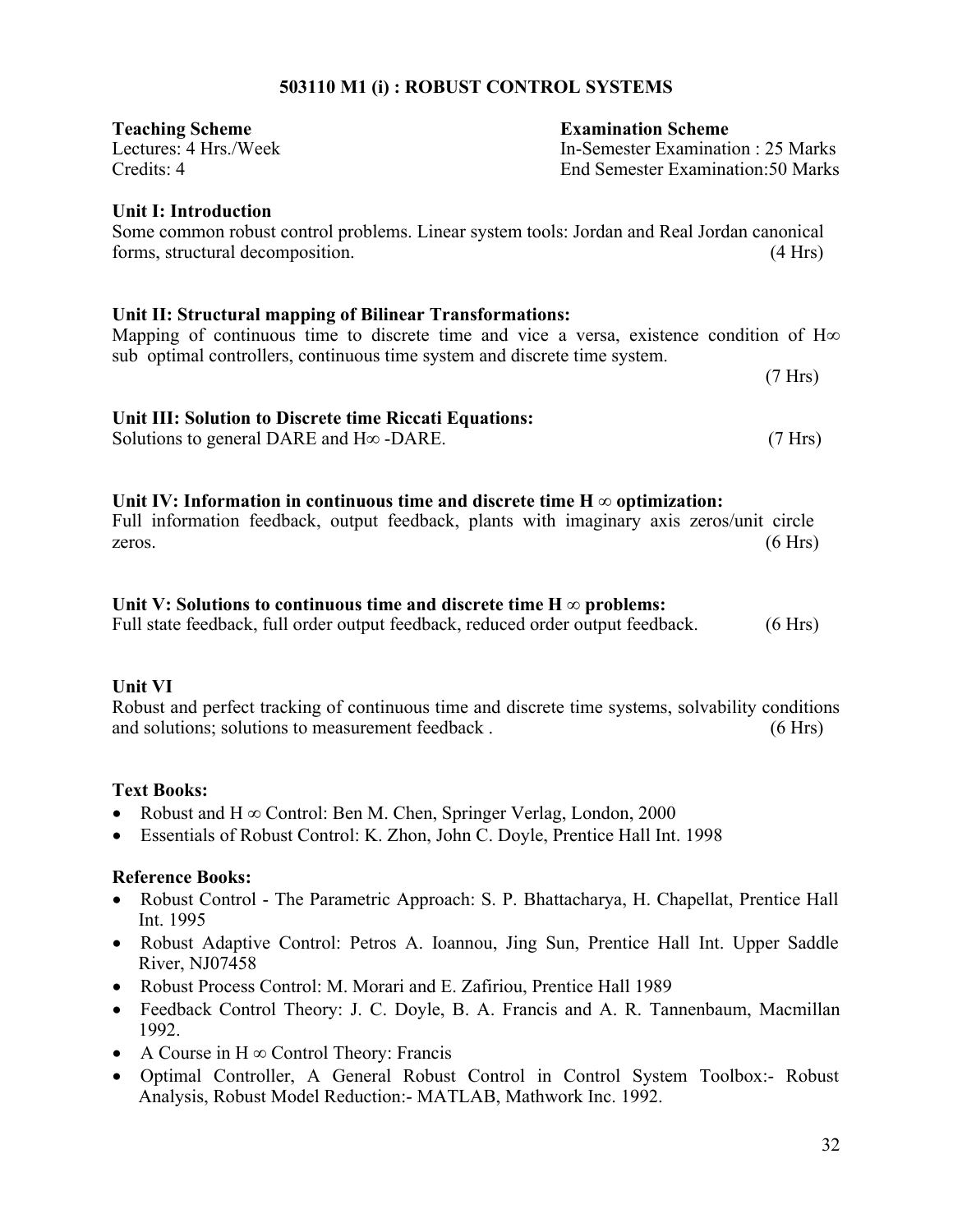## **503110 M1(ii) : LARGE SCALE SYSTEMS**

**Teaching Scheme Examination Scheme**

Lectures: 4 Hrs./Week In-Semester Examination : 25 Marks Credits: 4 End Semester Examination:50 Marks

## **Unit I: Modeling and parameter estimation**

Introduction to probability theory, elements of estimation theory, application to parameter estimation for a dynamical model, some methods for the determination of transfer functions.

(5 Hrs)

## **Unit II: Parameter estimation for large scale systems**

Hierarchical parameter estimation, the multiple projection approach, recursive algorithm for the minimum variance estimator, simulation results. (5 Hrs)

## **Unit III: Aggregation**

Aggregation of control systems, problem statement, properties of the aggregated system matrix, determination of the Aggregation matrix; Generation of feedback controls: linear dynamic optimization, bounds on sub optimality, eigenvalue assignment. (8 Hrs)

## **Unit IV: Model reduction techniques**

Model analysis approach, mathematical development, three basic methods, and a general approach. Subspace projection methods, projection error minimization, and derivation of reduced model. Optimal order reduction, problem formulation, conditions of optimality, numerical algorithm, polynomial input functions. A comparative study. Extension to discrete systems, preliminary analysis, two model reduction techniques, output error minimization. Examples.

(6 Hrs)

## **Unit V**

Model simplification using frequency domain techniques. Simplification by continued function expansions: three Cauer forms, a generalized Routh algorithm, simplified models, relationship to aggregation, and extension to discrete models;

Approximation methods for simplification: time moment matching, Padetype approximations, Routh-Hurwitz method. Minimal realization algorithms: conditions of reliability, Pade - type realizable models, aggregated model of Routh approximants. (6 Hrs)

## **Unit VI: Time scale analysis**

Block-diagonalization of continuous systems: problem statement, numerical algorithms, basic properties, relation to model aggregation. Feedback control design: two stage eigenvalue placement. Decoupling of discrete systems:, state feedback design. (6 Hrs)

## **Text Books:**

- Magdi S. Mahmoud and Madan G. Singh "Large scale systems modeling", Pergamon press, Oxford.
- Lan Lunze "Feedback control of Large scale system s", Prentice Hall International, New York.
- Prof. B. Bandopadhyay "Large scale systems"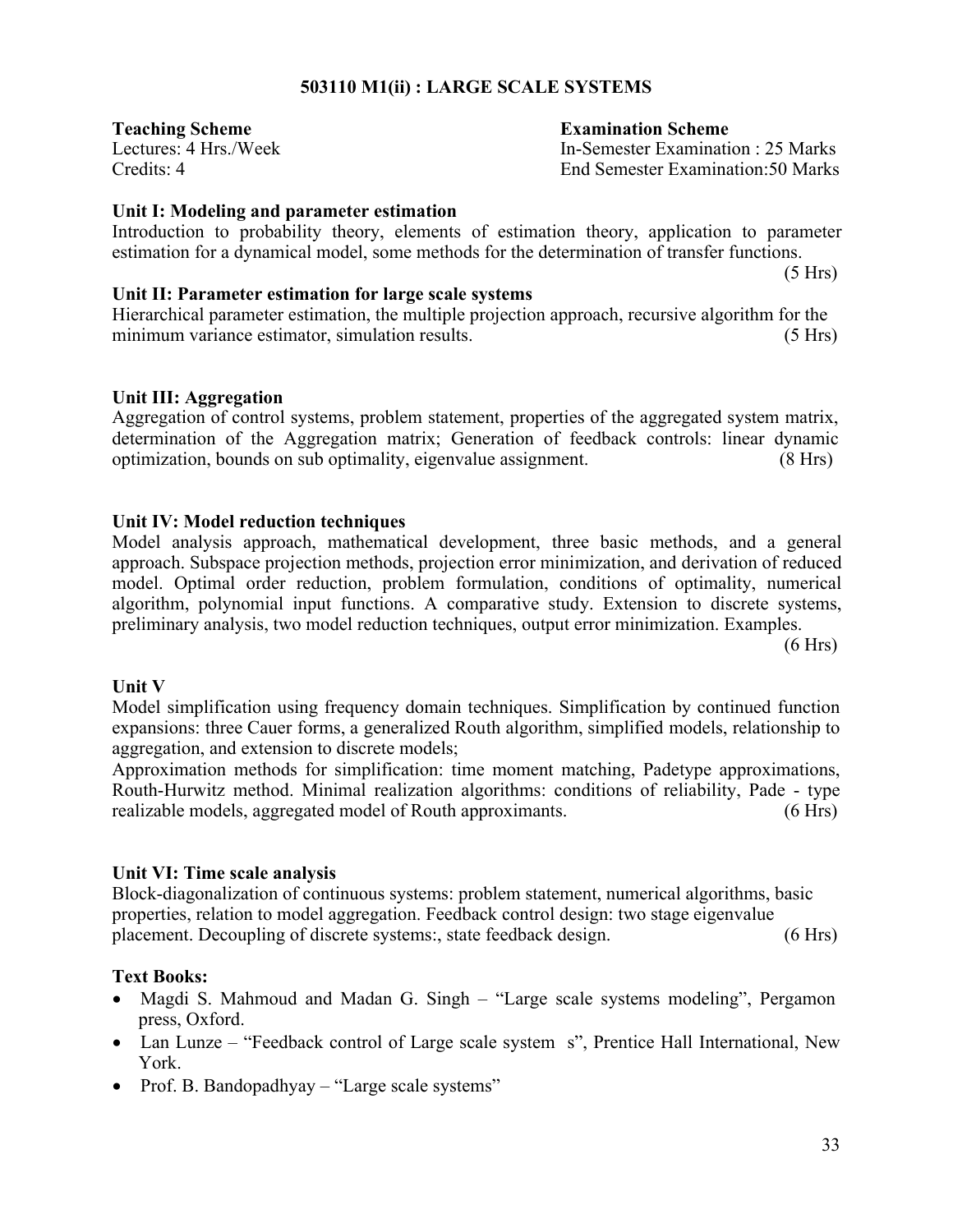- Magdi S. Mahmoud, Mohamed F. Hassan, Mohamed G. Darwish- "Large scale control systems - Theories and Techniques", Marcel Dekkar, Inc, New Y ork and Basel.
- Yacov Y. Haimes "Large scale systems", Publisher: North Holland publishing Co. Amsterdam.
- Dragoslav D. Siljak "Large scale dynamic systems: stability and structure", Norht Holland, New York.
- International federation of automatic control (IFAC) symposia series, 1990, No. 9, "Large scale systems: theory and applications 1989.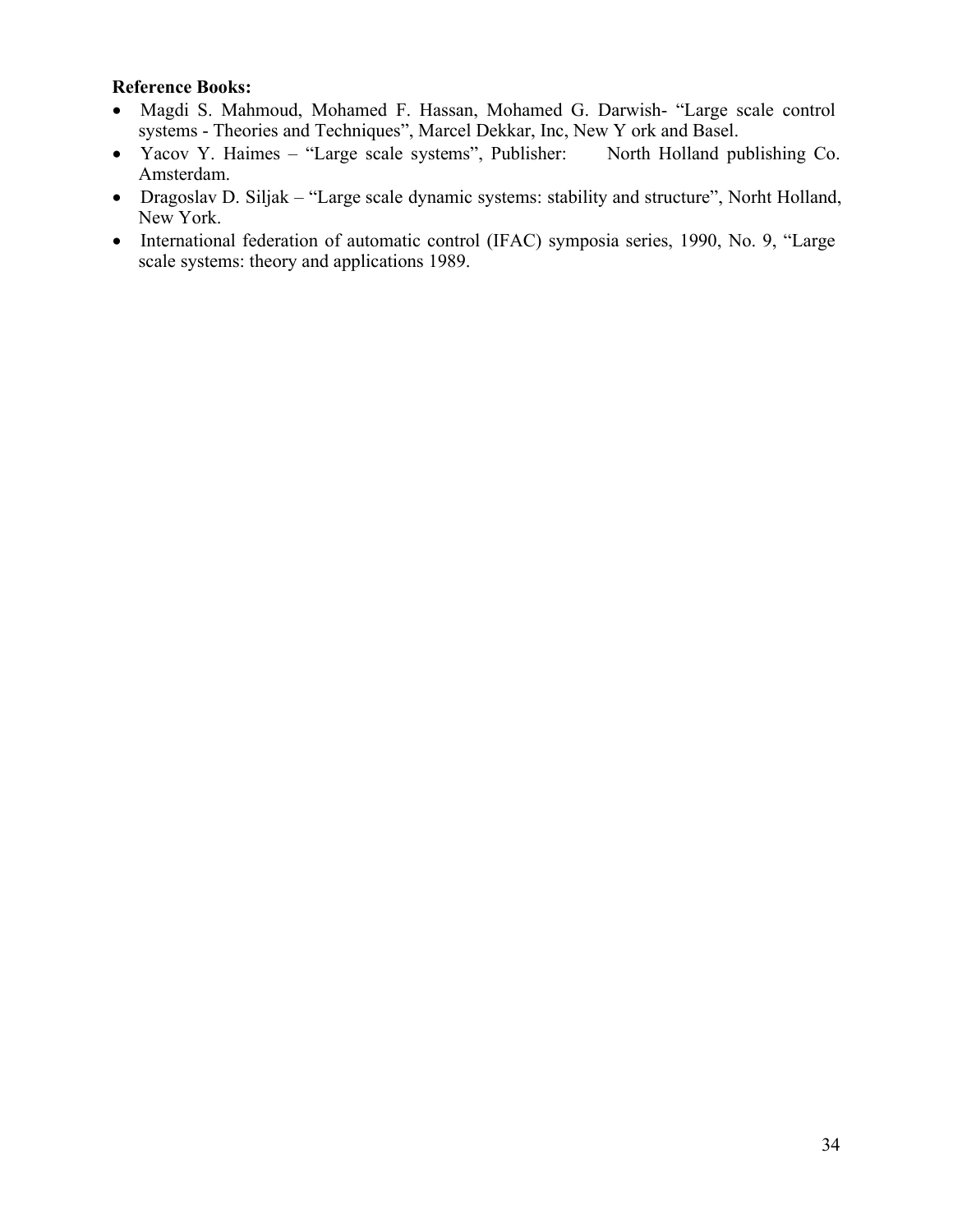## **503110 M2(i) : ELECTRIC VEHICLES**

Credit : 1

**Teaching Scheme Examination Scheme** Lectures: 1 Hr/Week In-Semester Examination : 25 Marks

## **Unit I**

History and development of on-road Electric Vehicles(EV). Different configurations of hybrid EVs with block diagram representation, merits & demerits of different configurations in view of vehicle efficiency and energy storage system. [7 Hrs]

## **Unit II**

Energy storage systems – Basics of EV batteries, specifications, power density, Energy density, Charging & Discharging cycle and recommended methodologies for charging. Recommended drives for EV and converter topology used in EVs. [7 Hrs]

## **Reference books –**

1] Ron Hodkinson & John Fenton, Light Weight Electric/ Hybrid Vehicle design, Butterworth Publications, Heinemann

2] H. A. Kiehne, Battery Technology Handbook, MARCEDLE KKEIRN,C

3] Sandeep Dhameja , Electric vehicle battery systems , Butterworth–Heinemann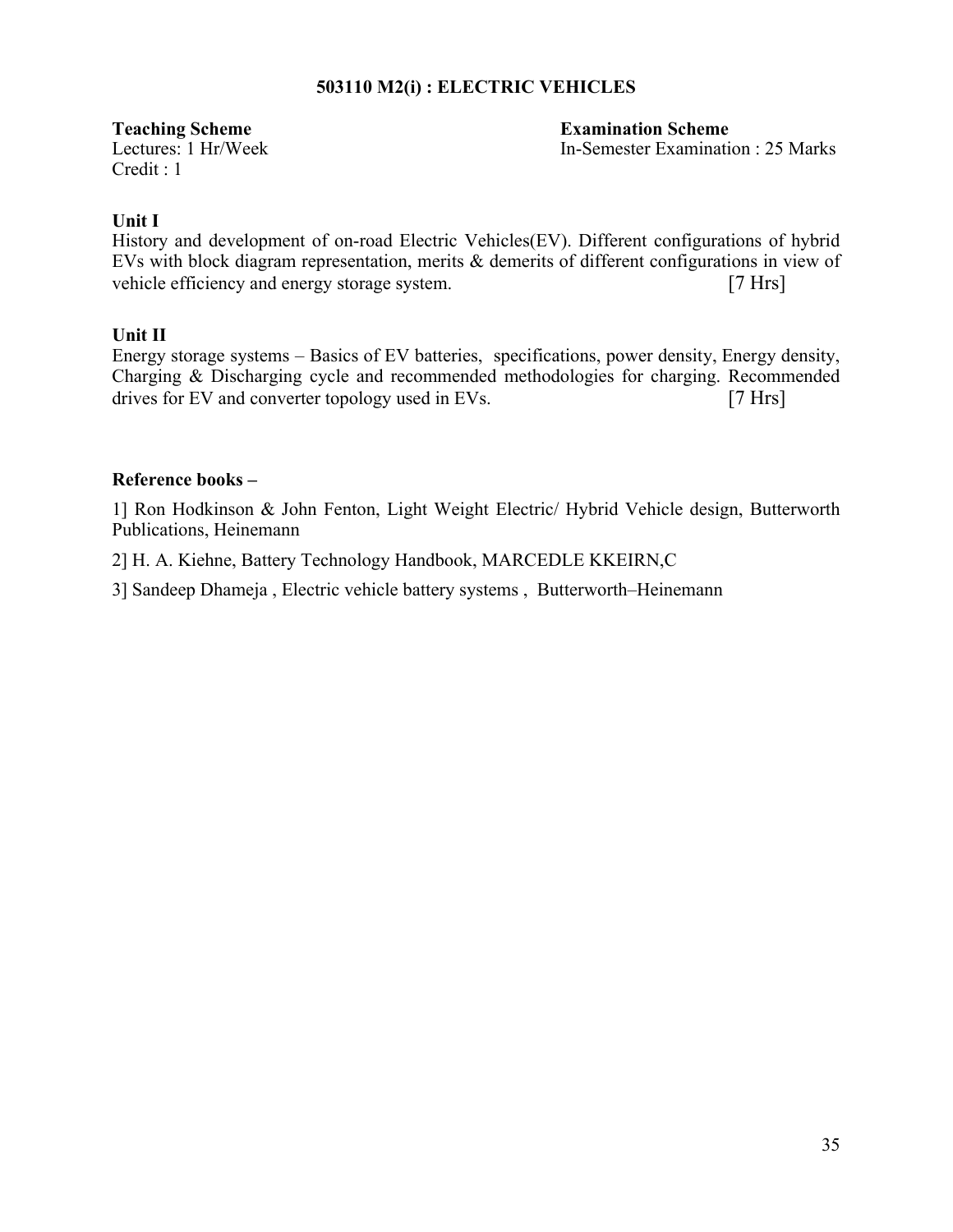## **503110 M2 (ii) : FUNDAMENTALS OF CYBER SECURITY**

Credit : 1

**Teaching Scheme Examination Scheme** Lectures: 1 Hr/Week In-Semester Examination : 25 Marks

## **Unit I:**

## **Introduction cyber security**

Ethics and Law, What is a Cyber Crime / Social Theories, Computer Security: Then and Now, Computer System Security / Access Controls, Intrusion Detection: An Overview, Malicious Software Use and Detection [4 Hrs] **Security principles, threats and attack techniques:** Introduction to security, Information security, Security triad: Confidential, Integrity, Availability, Focus of control, Security threats and attacks, Security management **[2 Hrs**] **Authentication and access control:** Identification, Authentication, Authentication by

passwords, Protecting passwords, Access control structures, Types of access control **[**2 Hrs**]**

## **Unit II:**

**Lattice and reference monitors:** Security levels and categories, Lattice diagram, Reference monitors, Security kernel, Hardware security features, protecting memory **[**2 Hrs**] Security models:** Bell-LaPadula, Biba, Non-deducibility, Non-interference, Other models

[2 Hrs**]**

**Cryptography:** Cryptographic mechanisms, Digital signatures, Encryption, Certificates **[**2 Hrs**]**

## **Reference Books**

1.Dieter Gollmann, "Computer Security*",* 2nd ed., John Wiley & Sons, 2006 ISBN: 0-470- 86293-9

2. Rick Lehtinen and G.T. Gangemi, "Computer Security Basics", O'Reilly Media, Inc., 2<sup>nd</sup> 2006 ISBN: 10: 0596006691

## **WEBSITES:**

- 1) www.cert.org
- 2) www.microsoft.com/security/
- 3) www.sans.org
- 4) www.us.cert.gov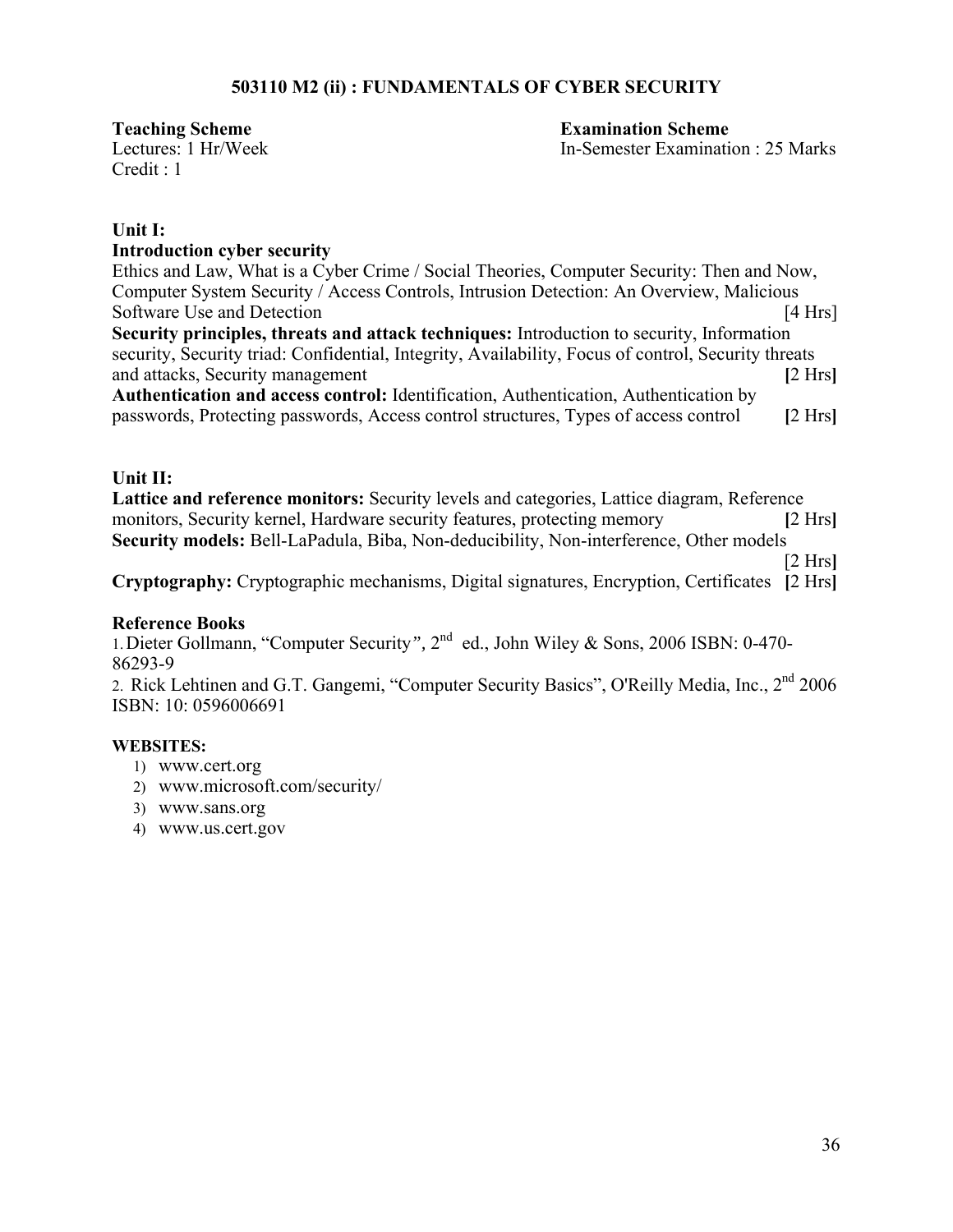## **503110 M2 (iii) : DISASTER MANAGEMENT**

 $C$ redit  $\cdot$  1

**Teaching Scheme Examination Scheme** Lectures: 1 Hr/Week In-Semester Examination : 25 Marks

## **Unit I: Disaster, Hazards and Vulnerability**

Concept of disaster, different approaches, concept of risk, levels of disasters Disaster phenomena and events, Natural and man-made hazards; response time, frequency and forewarning levels of different hazards, Characteristics and damage potential of natural hazards; hazard assessment, dimensions of vulnerability factors; vulnerability assessment, Vulnerability and disaster risk, Vulnerabilities to flood and earthquake hazards. [7 Hrs]

## **Unit II: Disaster management mechanism and Planning**

Concepts of risk management and crisis management, Disaster management cycle Response and Recovery , Development, Prevention, Mitigation and Preparedness Planning for relief , Strategies for disaster management planning , Steps for formulating a disaster risk reduction plan, Disaster management Act and Policy in India, Organizational structure for disaster management in India, Preparation of state and district disaster management plans.

[7Hrs]

Students shall submit a detailed case study report on any disaster, prevention and preparedness.

## **Text books**

1. Alexander, D. *Natural Disasters,* ULC press Ltd, London, 1993.

2. Carter. W. N., *Disaster Management: A Disaster Management Handbook,* Asian Development Bank, Bangkok, 1991.

3. Chakrabarty. U. K., *Industrial Disaster Management and Emergency Response,* Asian Books Pvt. Ltd., New Delhi 2007.

4. Disaster Management, Lotus Publications Pvt. Ltd.

## **References**

1. Manual on Natural Disaster Management in India, NCDM, New Delhi, 2001.

2. Disaster Management in India, Ministry of Home Affairs, Government of India, New Delhi, 2011.

3. National Policy on Disaster Management, NDMA, New Delhi, 2009.

4. Disaster Management Act. (2005), Ministry of Home Affairs, Government of India, New Delhi, 2005.

5. http://nidm.gov.in/ - National Institute of Disaster Management (NIDM) (Ministry of Home Affairs, Govt. of India) website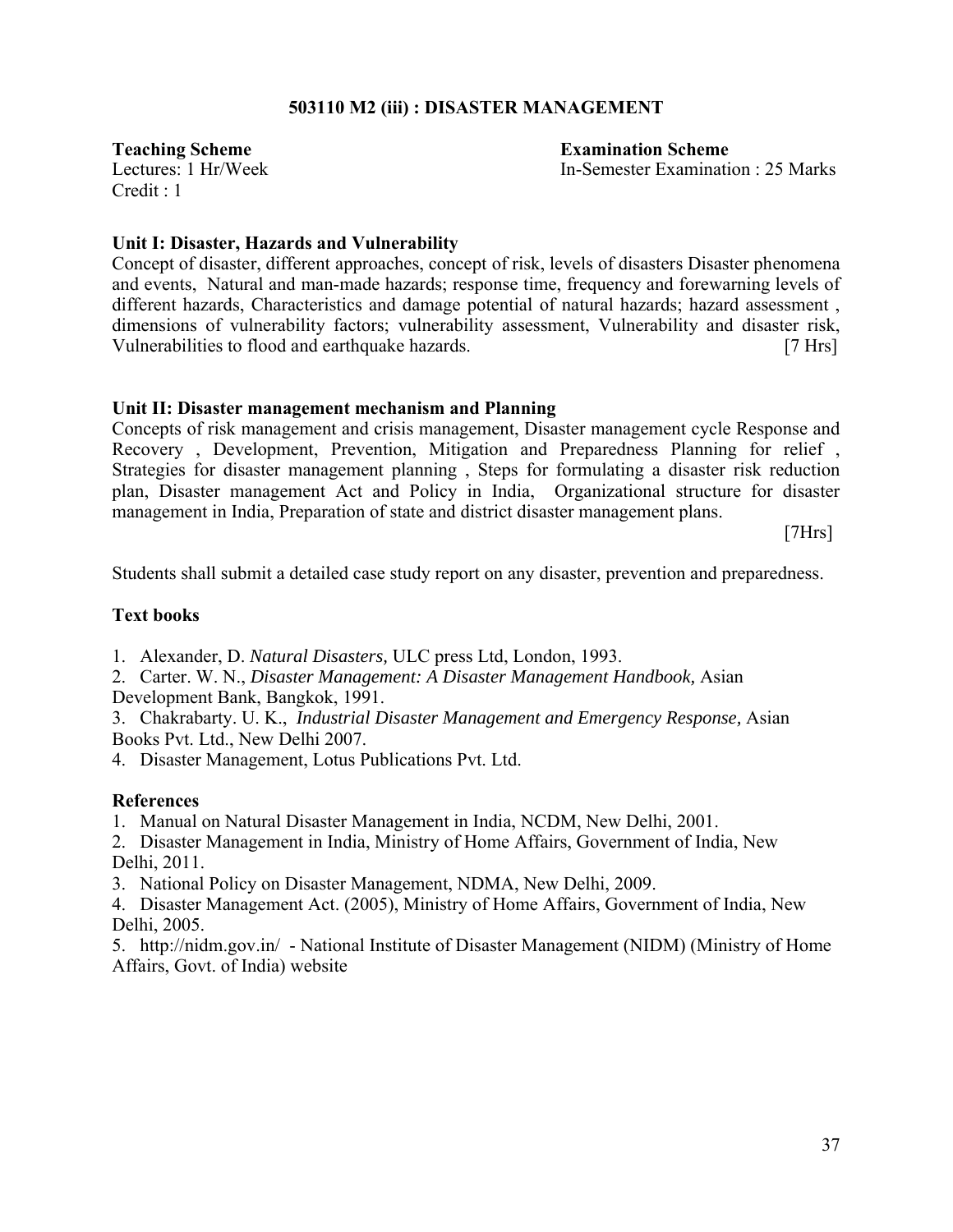## **503110 M2 (iv) : COMMUNICATION PROTOCOLS IN SCADA SYSTEM**

Credit: 1

## **Unit I**

**SCADA Systems:** Introduction and definitions of SCADA

**Basic SCADA system Architecture:** Human Machine Interface, Master Terminal Unit, Remote Terminal Unit Communications for SCADA systems, Configuration of SCADA systems, SCADA system applications, SCADA systems in operation and control of interconnected power systems, Functions of SCADA systems, Common features of SCADA systems Automatic substation control, SCADA configuration, Energy management system, system operating states, system security, State estimation

## **Unit II**

**Communication in power systems:** Inductive coordination, Voice communication, carrier systems, Power line carrier systems, Microwave systems, co axial cable and optical fiber system, two way mobile radio systems.

**The Evolution of SCADA Protocols:** Overview of Open systems interconnection (OSI) Model, Functions of OSI Model Layers, OSI Protocols, Functions of Transmission control protocol / Internet protocol (TCP/IP) Layers, TCP/IP protocol, MODBUS model, DNP3 protocol, IEC61850 layered architecture, Control area network, Control and Information Protocol (CIP), DeviceNet, Control Net, EtherNet/IP, Flexible Function Block process (FFB), Process Field bus (Profibus), The Security Implications of the SCADA protocols.

## **Text Books:**

- 1. Ronald L. Krutz, "Securing SCADA System", Wiley Publishing
- 2. Sunil S. Rao, "Switchgear and Protections", Khanna Publication
- 3. Robert Miller, James Malinowski "Power System Operation", Mc Graw-Hill, Inc.

## **Reference Books:**

- 1. Gordan Clark, Deem Reynders, "Practical Modem SCADA Protocols"
- 2. Stuart A Boyer, "SCADA supervisory control and data acquisition" International Society of Automation, North Carolina, 4th Edition.

## **Teaching Scheme Examination Scheme**

Lectures: 1 Hr/Week In-Semester Examination : 25 Marks

(7 Hrs)

(7 Hrs)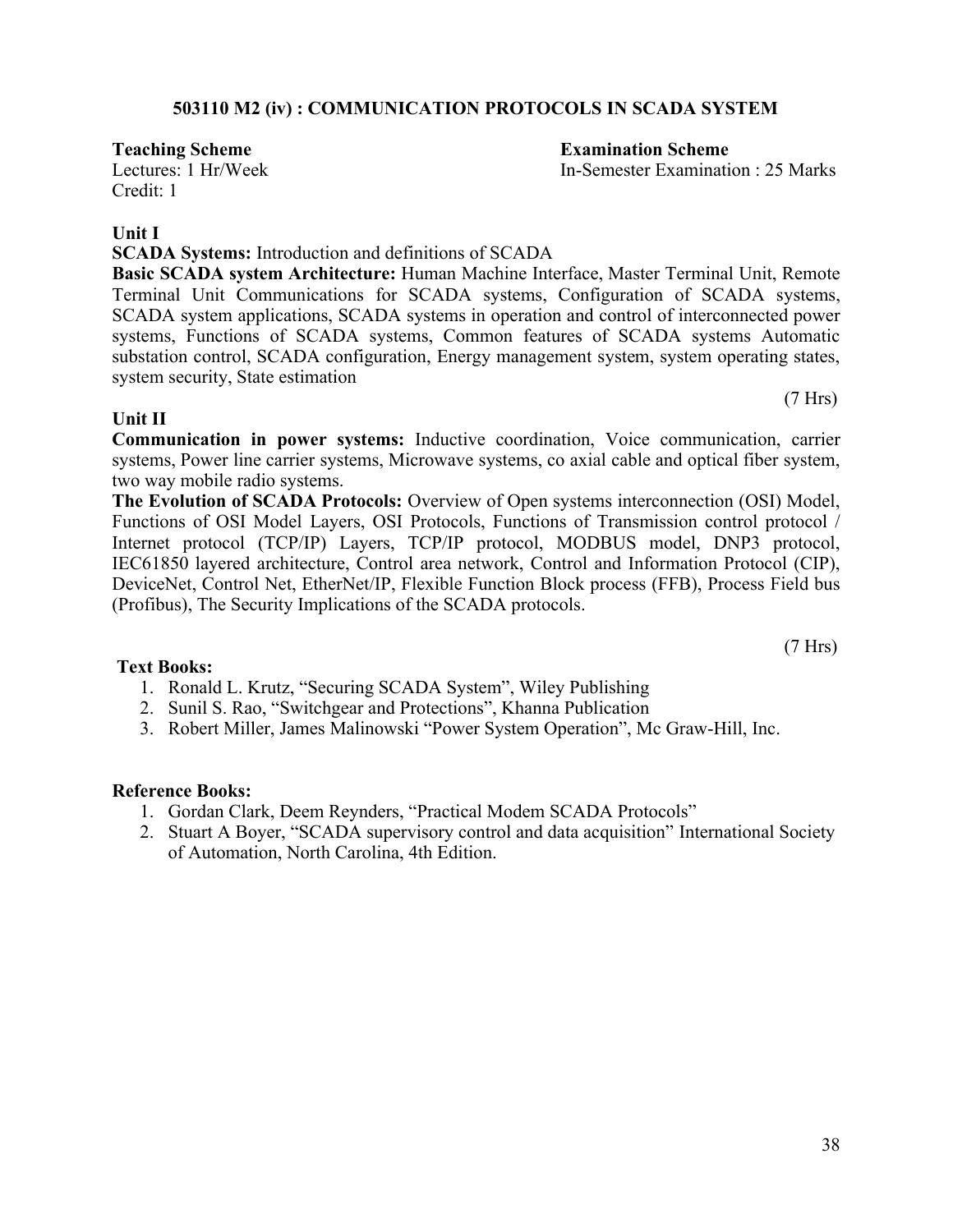## **503110 M2 (v) : MECHATRONICS**

**Teaching Scheme Examination Scheme** 

Lectures: 1 Hr /Week In-Semester Examination : 25 Marks

 $Credit \cdot 1$ 

#### **Unit I: Introduction**

Electrical Systems: Mathematical modeling of electro mechanical systems, RLC circuits, active and passive electrical circuits, PMDC motor, servo motor.

Mechanical Systems: Introduction to various systems of units, mathematical modeling of mechanical systems, Newton's laws, moment of inertia, forced response and natural response, rotational systems, spring mass system, free vibration, spring mass damper system, mechanical systems with dry friction, work energy and power.

Fluid and Thermal Systems: mathematical modeling of liquid level system, resistance and capacitance of liquid level systems with interaction.

Pneumatic Systems: mathematical modeling, resistance and capacitance of pneumatic systems, linearization of non-linear systems. [7 Hrs]

## **Unit II: Design and Sensor Interfacing**

A) Design of mechanical elements: design considerations, codes and standards, optimum design process, design variables, cost functions, design constraints, optimum design. Design of hydraulic system: hydraulic circuit design, actuator design, selection of pumps, selection of valves, design of control circuits.

b) Sensor Interfacing: analog and digital sensors, sensors for motion measurement, digital transducers, human–machine and machine-machine interfacing devices and strategy.

 $[7 Hrs]$ 

- 1. C. W. Desiha, "Common Sensors and Actuators", Prentice Hall.
- 2. Michel B. Histand and David G. Alciatore, "Introduction to Mechatronics and Measurement Systems", Tata Mc Graw Hill.
- 3. Devadas Shetty, Richard A. Kolkm, "Mechatronics system design, PWS publishing company, 1997.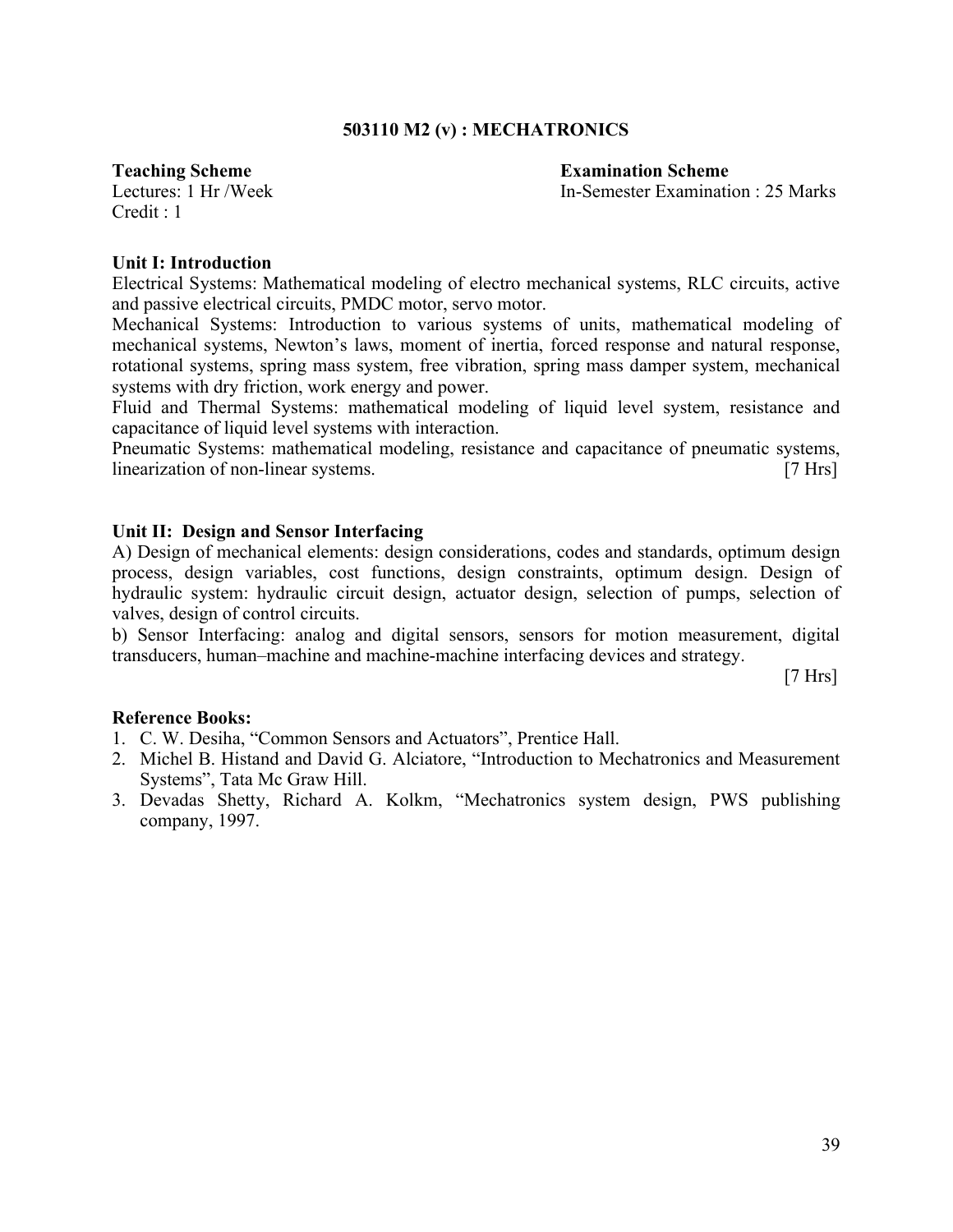## **503111: LAB PRACTICE – II**

**Teaching Scheme Examination Scheme 4 Hrs/Week Term Work : 50 Marks** Credits: 4 Oral : 50 Marks

A minimum of eight experiments should be performed under Lab Practice – II. Out of which minimum six experiments should be from the list below. Minimum six experiments should be based on compulsory subjects. A list of experiments that may be performed under various subjects of semester -II is given below as a guideline:

## 1. **Multivariable & Optimal Control Systems**

- a) Representation of multivariable control system in S.S, D.O and T. M. form.
- b) Pole placement using linear state variable form
- c) Numerical solution of matrix Riccati equation.
- d) Full order observer design/minimum time (Bang-Bang) control.

## 2. **System Identification & Adaptive Control:**

- a) Study of Nonparametric methods of system identifications..
- b) Simulation of Self Tuning Regulator
- c) Obtaining the time response of Model Reference Adaptive Control using MATLAB

## 3. **Advanced Digital Control Technique:**

a) MATLAB based program for digital modeling with sample and Hold device / state variable formulation /Numerical Integration.

b) MATLAB based simulation for study of concept of 'warping & pre-warping' principle.

c) Design an existing control system using digital PID controller

d) Comparison of TMS320C5X & TMS320C54X DSP based program.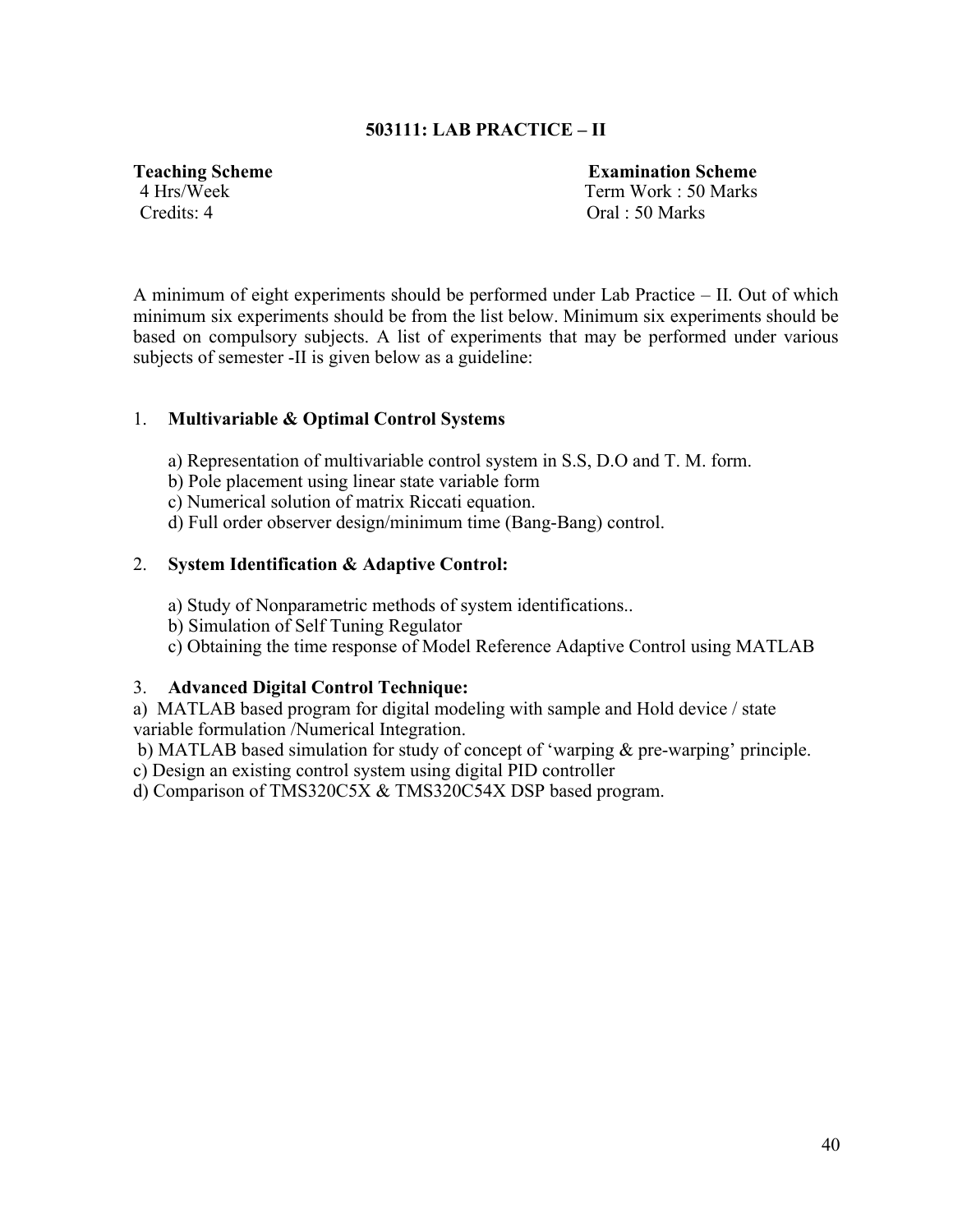## **503112 : SEMINAR – I**

**Teaching Scheme**<br>
4 Hrs/Week<br>
Term Work: 50 Marks Term Work : 50 Marks Credits : 4 Oral/ Presentation : 50 Marks

Seminar I **s**hall be on state of the art topic of student's own choice based on relevant specialization approved by an authority. The student shall submit the duly certified seminar report in standard format, for satisfactory completion of the work by the concerned Guide and head of the department/institute.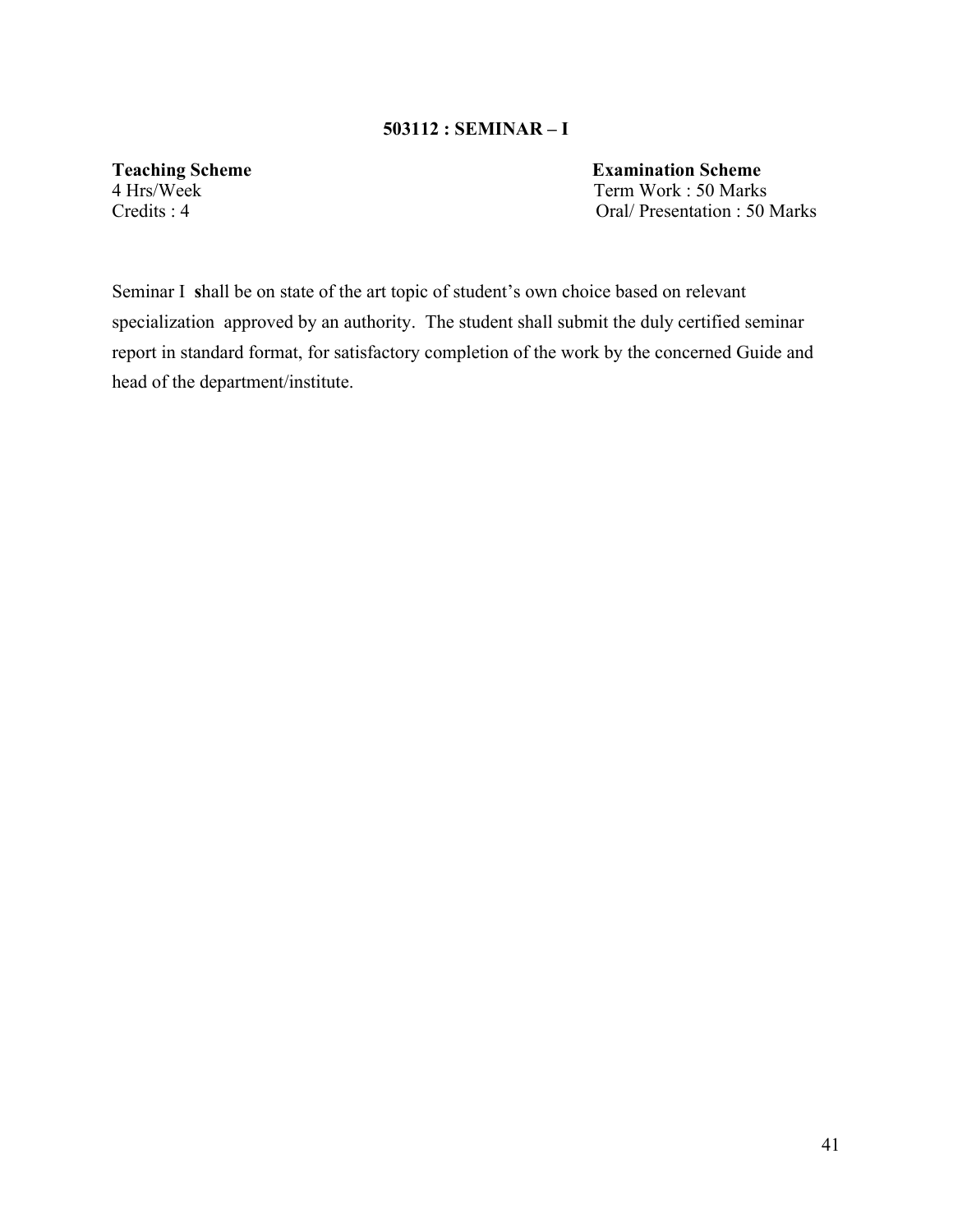## **603101 : ADVANCED DRIVES AND CONTROL**

**Teaching Scheme Examination Scheme**

Theory: 4 Hrs/Week In Semester Assessment : 50 Marks Credits: 4 End Semester Assessment : 50 Marks

## **Unit I: Introduction to motor drives:**

Classification, comparison of AC and DC drives, Basic elements, torque equations, component of load torque, multi-quadrant operation, equivalent drive parameters, components of power electronic drives, criteria for selection of drive components match between the motor and the load, calculation of time and energy in transient conditions, characteristics of mechanical systems, stability consideration, thermal consideration, thermal model of motor for heating and cooling, match between the motor and power electronics converter, closed loop control of drives. (7Hrs)

## **Unit II: DC drives**

System model, motor rating, motor mechanism dynamics, drive transfer function, effect of armature current waveform, torque pulsations, adjustable speed drives, chopper fed and 1 phase converter fed drives, effect of field weakening. (5 Hrs)

## **Unit III: A.C. Drives**

Basic Principle of operation of 3 Phase motor, equivalent circuit, MMF space harmonics due to fundamental current, fundamental spatial MMF distributions due to time harmonics simulation, effect of time and space harmonics, speed control by varying stator frequency and voltage, impact of nonsinusoidal excitation on induction motors, variable square wave VSI drives, variable frequency CSI drives, line frequency variable voltage drives. (6 Hrs)

## **Unit IV: Induction Motor drives:**

Review of induction motor equivalent circuit, effect of voltage, frequency and stator current on performance of the m/c, effect of harmonics, slip power recovery schemes-static Kramer drive and dynamic d.q. model, small signal model, voltage and current fed scalar control, direct and indirect vector control, sensor less vector control, direct torque and flux control.

(6 Hrs)

## **Unit V: Synchronous motor drives:**

Review of synchronous motor fundamental, equivalent circuit, dynamic d-q model, synchronous reluctance, sinusoidal and trapezoidal back emf permanent magnet motors, sinusoidal SPM machine drives, trapezoidal SPM machines drives, wound field machine drives, switched reluctance motor drives. (6 Hrs)

## **Unit VI: Closed loop control technique:**

Motor transfer function-P, PI and PID controllers, current control-Design procedure, phase locked loop (PLL) control-microcomputer control. Industrial applications and modern trends in drive, effect of RMS voltage variation on drive behavior. (6 Hrs)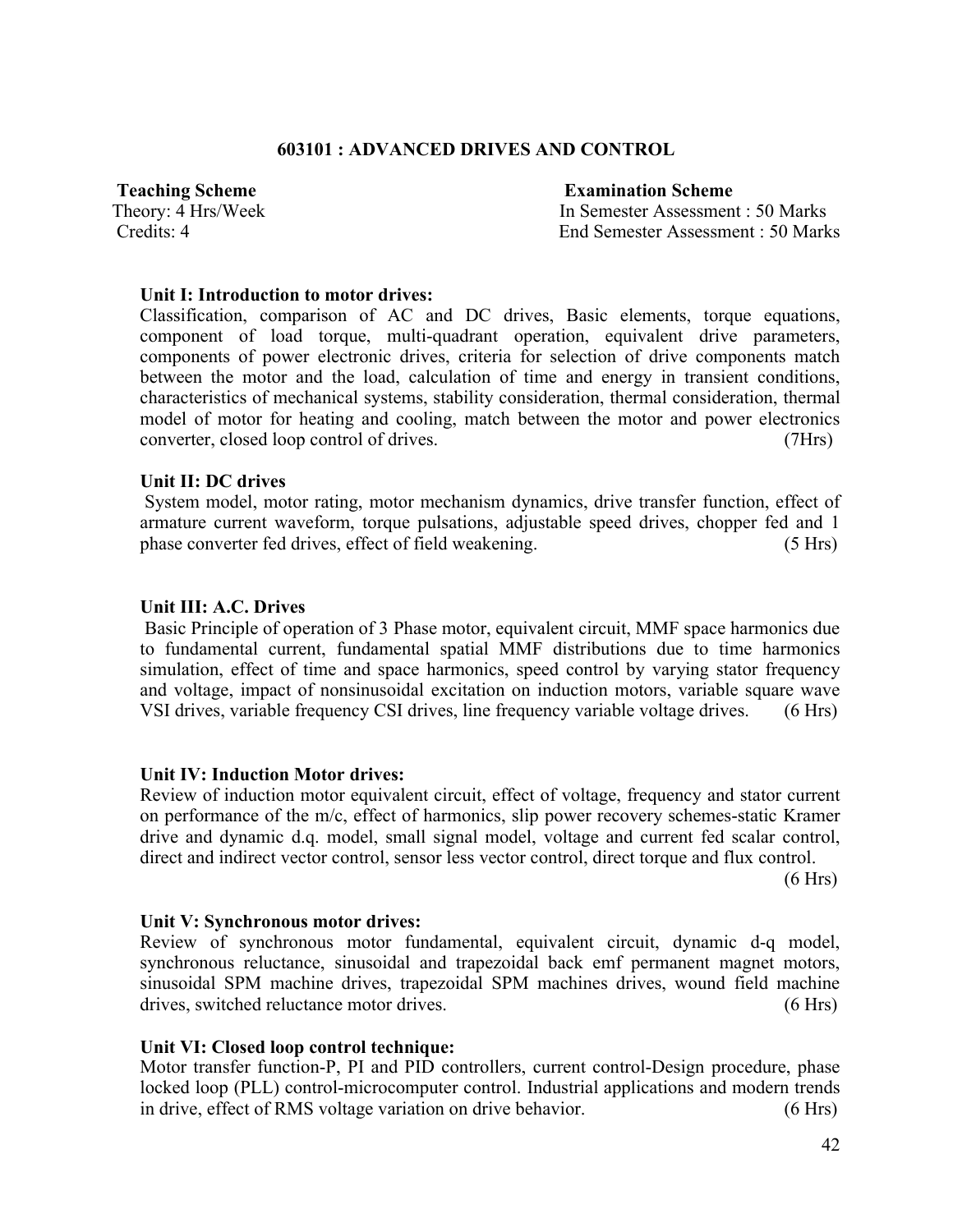## **Text Books:**

1. B. K. Bose, "Modern Power Electronics and AC drives", Pearson Education, Asia, 2003.

2. M. H. Rashid, "Power Electronics", Third Edition, PHI

3. G. K. Dubey, "Fundamentals of Electrical Drives", Narosa Publishing house.

## **Reference Books:**

1. V. Subrahmanyam, "Electric Drives-Concepts and Applications", TMH

2. G. K. Dubey, "Power Semiconductor controlled drives", PH 1989.

3. R. Krishnan, "Electric Motor Drives: Modeling, Analysis and Control", PH, 1998.

4. P. Vas, "Sensor less vector and direct torque control", Oxford Press, 1998.

5. W. Leonard, "Control of Electric Drives", Springer Verlag, 1985.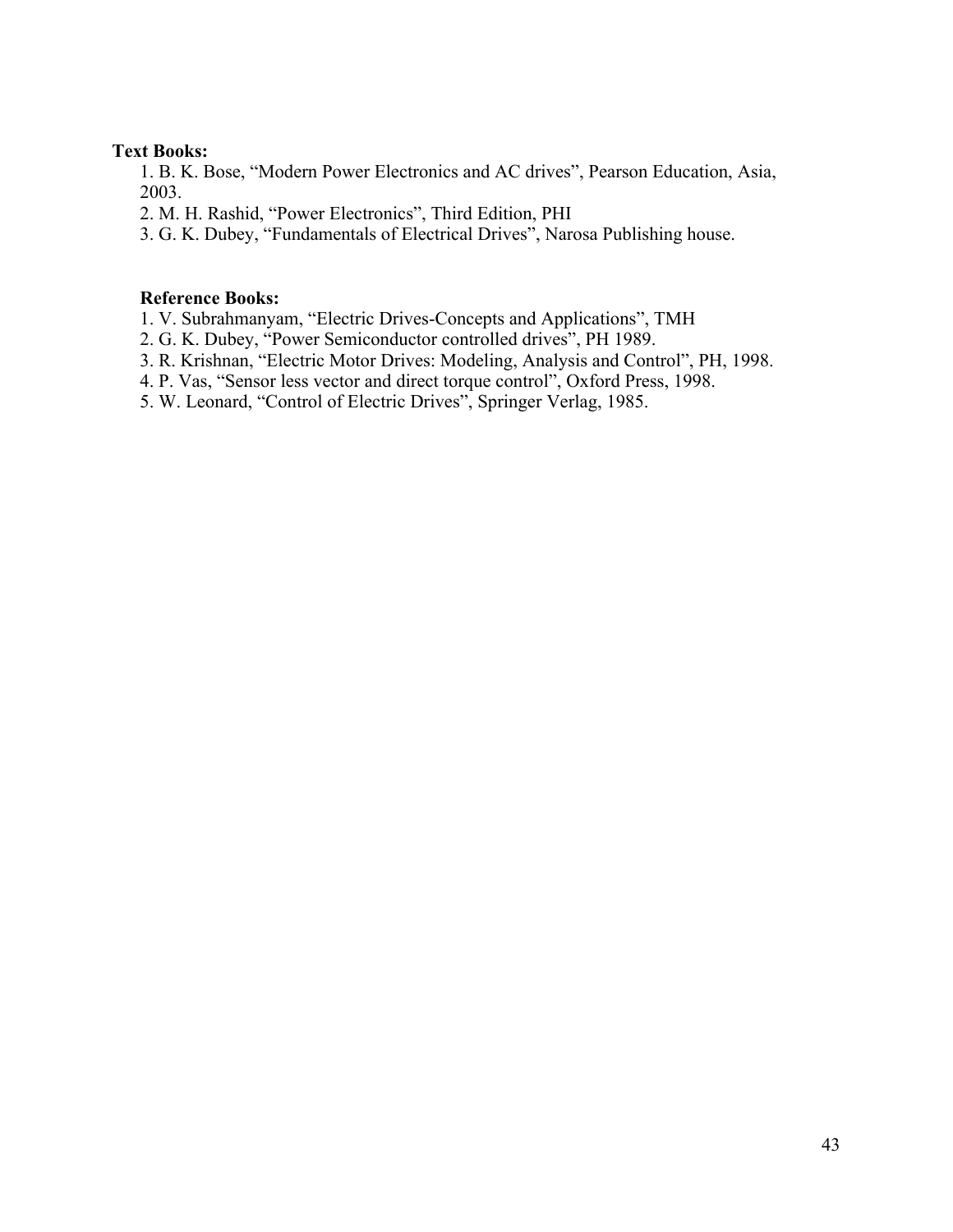## 44

## **603102 : COMPUTER AIDED CONTROL SYSTEM DESIGN**

**Teaching Scheme**<br> **Theory:** 4 Hrs/Week<br> **Examination Scheme**<br> **Examination Scheme**<br> **Examination Scheme** In Semester Assessment : 50 Marks Credits: 4 End Semester Assessment : 50 Marks

## **Unit I: Introduction**

Application of software and simulink for control system design. Review of compensation technique and choice of optimum parameters to obtain desired performance. Absolute stability and relative stability concepts. (5 Hrs) (5 Hrs)

## **Unit II: Design of Linear Control Systems**

Transient and steady state response; Polar, Bode, Root locus plots; Reshaping of these plots to obtain desired response, Initial condition and forced response.

(7 Hrs)

## **Unit III: Design of control systems by state variable techniques**

Controllability, Observability; Stability by using computer methods; solution of state and output equations of closed loop systems. Pole placement design, Full and reduced order observers, Linear Regulator problem, Quadratic performance Criterion. (6 Hrs)

## **Unit IV: Design of nonlinear control systems**

Phase plane technique, Describing Function method for nonlinearities like saturation, dead space, ON/OFF nonlinearities. Simulation techniques. (6 Hrs)

## **Unit V: PID Controller**

Tunable PID controller, Ziegler – Nichol's method, Simulation of multi-loop control system using P, PI, PID controller and finding the system response. Standard compensator structures: P, PI and PID control. (6 Hrs) (6 Hrs)

## **Unit VI: Design of digital control system**

Technique and methodology; Computation of digital equivalent of the analog controller, simulation and performance. Digital controller design, Regulator and observer design.

 $(6 Hrs)$ 

## **Text Books:**

- G. C. Goodwin, S. F. Graebe, M. E. Salgado, "Control System Design", Prentice Hall of India
- Norman S. Nise, "Control Systems Engineering",  $3<sup>rd</sup>$  Edition, Wiley
- George Ellis, "Control System Design Guide A Practical Guide",  $3<sup>rd</sup>$  Edition, Academic Press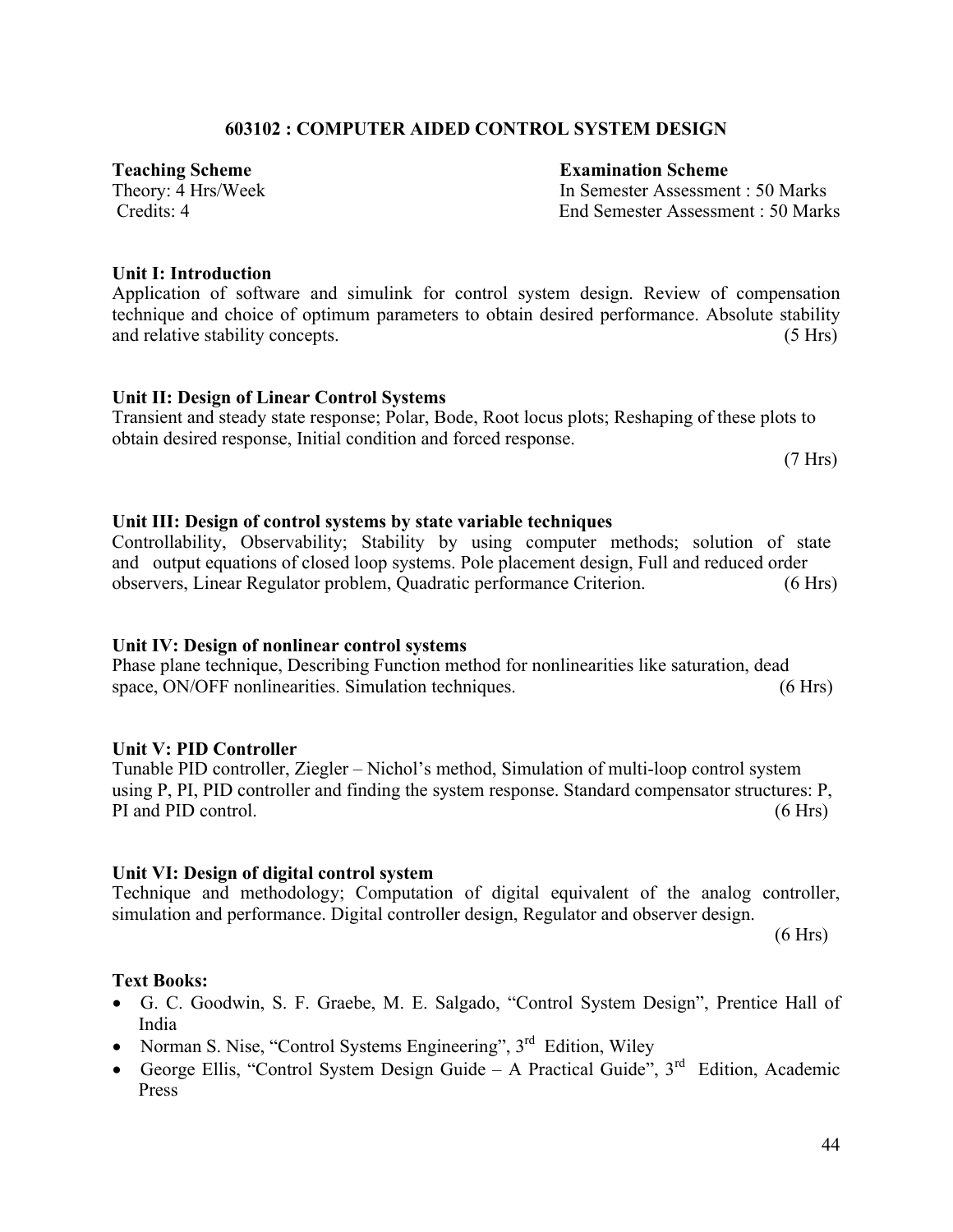- 1. M. Gopal, "Digital Control and State Variable Method", Tata McGraw Hill
- 2. Hadi Saadat, "Computational Aids in Control System Using MATLAB", McGraw Hill International
- 3. Ogata K., "Modern Control Engineering", 4<sup>th</sup> Edition, Prentice Hall
- 4. Ogata K. "System Dynamics", 3<sup>rd</sup> Edition, Prentice Hall
- 5. M. Gopal, "Control Systems Principles and Design", Tata McGraw Hill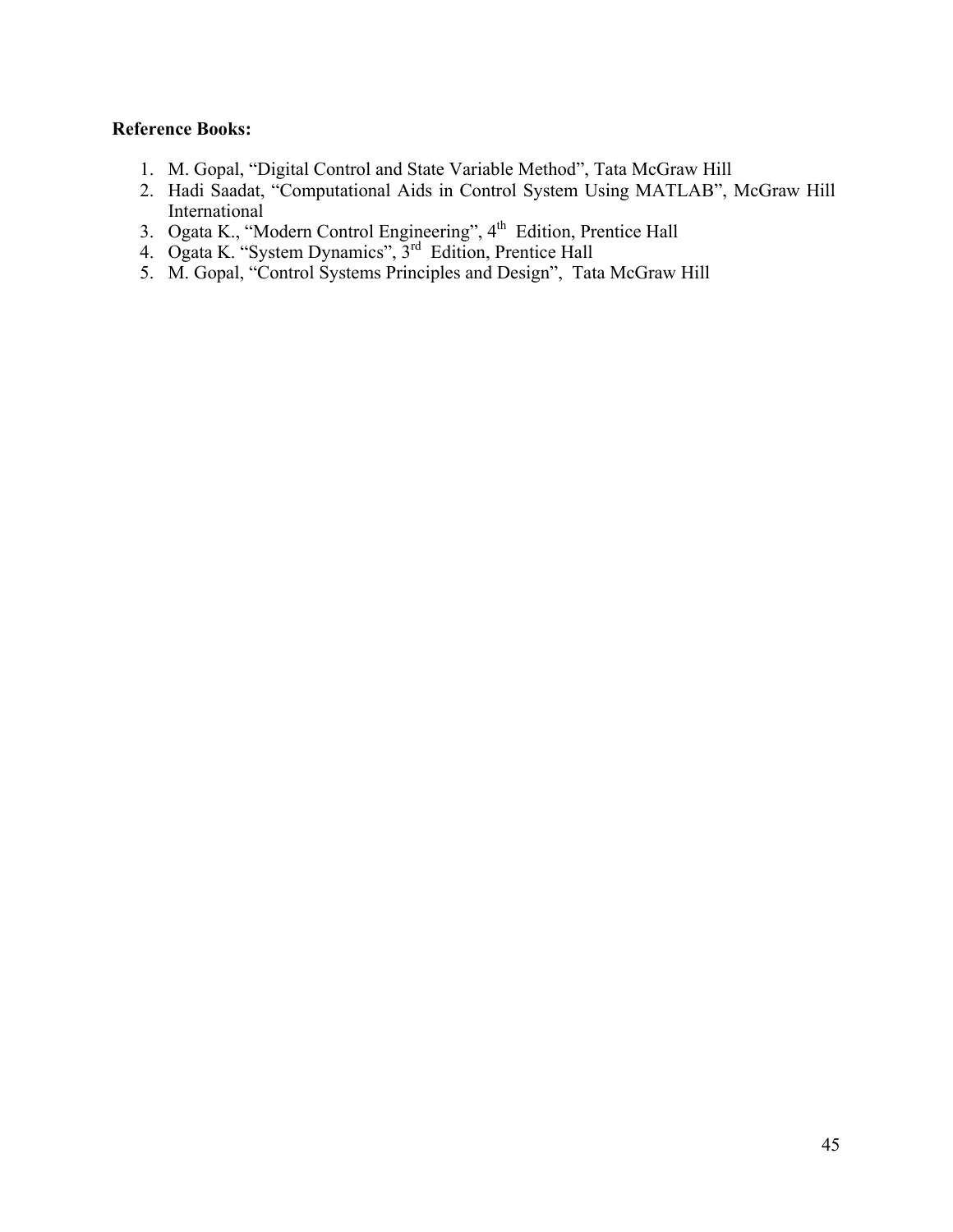## **603103: (ELECTIVE III)**

| <b>CODE</b> | <b>TEACHING</b><br><b>SCHEME</b> | <b>EXAMINATION SCHEME</b>           |                                             |    |                        |              |                |
|-------------|----------------------------------|-------------------------------------|---------------------------------------------|----|------------------------|--------------|----------------|
|             |                                  | Paper                               |                                             |    |                        |              | <b>CREDITS</b> |
| 603103      | Lect/week                        | In<br>semester<br><b>Assessment</b> | End<br><b>Semester</b><br><b>Assessment</b> | TW | Oral /<br>Presentation | <b>Total</b> |                |
|             |                                  | 50                                  | 50                                          |    | -                      | <b>100</b>   |                |

| Code No.      | <b>Modules of 4 credit</b><br>(Select any one) | Code No.       | <b>Modules of 1 credit (Select</b><br>any one) |
|---------------|------------------------------------------------|----------------|------------------------------------------------|
| 603103 M1(i)  | Intelligent Control                            | 603103 $M2(i)$ | Artificial Intelligent tools                   |
| 603103 M1(ii) | SCADA Systems and<br>Applications              | 603103 M2(ii)  | Intelligent Sensors and<br>instrumentation     |
|               |                                                | 603103 M3(iii) | Human Rights                                   |
|               |                                                | 603103 M3(iv)  | Green building design                          |
|               |                                                | 603103 $M3(v)$ | <b>MEMS</b> and Applications                   |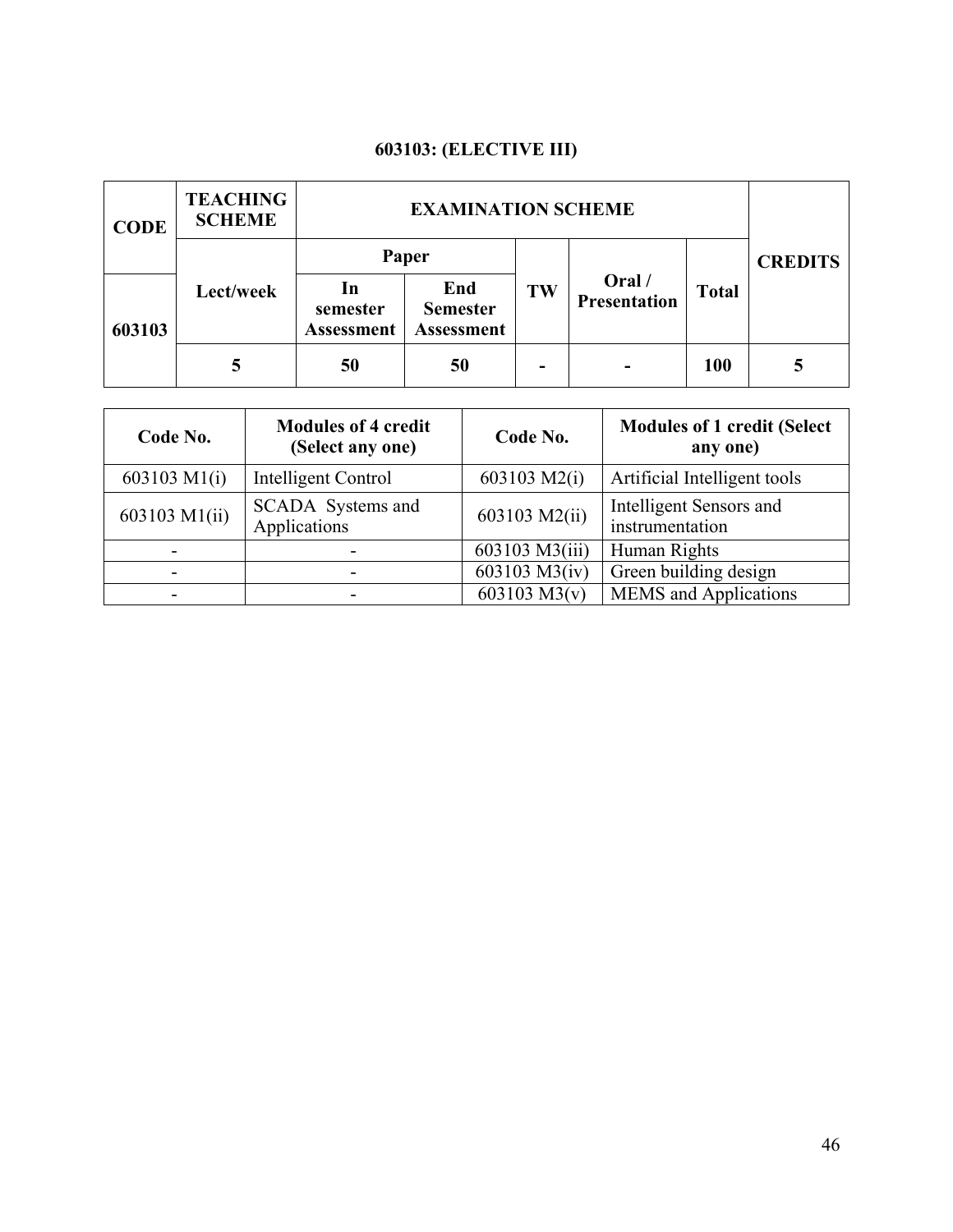## **603103 M1 (i): INTELLIGENT CONTROL**

**Teaching Scheme Examination Scheme** Lectures: 4 Hrs./Week In-Semester Examination : 25 Marks Credits: 4 End Semester Examination:50 Marks

## **Unit I: Introduction to Neural Networks**  Introduction, Humans and Computers, Biological Neuron, Biological and Artificial Neuron Models, Historical Developments. Essentials of Artificial Neural Networks: Artificial Neuron Model, Operations of Artificial Neuron, Types of Neuron Activation Function, ANN Architectures, Classification Taxonomy of ANN-Connectivity, Neural Dynamics: Activation and Synaptic, Learning Strategy: Supervised, Unsupervised, Reinforcement, Learning Rules.

**Unit II: Feed Forward Neural Networks**

Introduction, Perceptron Models: Discrete, Continuous and Multi-Category, Training Algorithms: Discrete and Continuous Perceptron Networks, Perceptron Convergence theorem. Multilayer feed forward Neural Networks. Credit Assignment Problem, Generalized Delta Rule, Derivation of Back propagation (BP) Training, Summary of Back propagation Algorithm, Learning Difficulties and Improvements.  $(6 Hrs)$ 

## **Unit III: Associative Memories**

Paradigms of Associative Memory, Pattern Mathematics, Hebbian Learning, General Concepts of Associative Memory: Associative Matrix, Association Rules, Hamming Distance, The Linear Associator, Matrix Memories, Content Addressable Memory, Bi-directional Associative Memory (BAM) Architecture, BAM Training Algorithms: Storage and Recall Algorithm, BAM Energy Function, Proof of BAM Stability Theorem. Self-Organizing Maps (SOM) and Adaptive Resonance Theory (ART). Introduction, Competitive Learning, Vector Quantization, Self-Organized Learning Networks, Kohonen Networks, Linear Vector Quantization, Stability-Plasticity Dilemma, Feed forward competition, ART1, ART2. (6 Hrs)

## **Unit IV: Fuzzy set Theory**

Fuzzy versus crisp, Crisp sets: operation, properties, partition and covering, fuzzy sets: membership function, Basic fuzzy set operations, properties of fuzzy sets, crisp relations: Cartesian product, operation and relations, fuzzy relations: Fuzzy Cartesian product, operation on fuzzy relations.

## **Unit V: Fuzzy systems**

Crisp logic: Laws on prepositional logic, Inference in prepositional logic, predicate logic: Interpretation of predicate logic formula, Inference in predicate logic, fuzzy logic: Fuzzy quantifiers, fuzzy Inference, fuzzy rule based system, defuzzification methods.

## **Unit VI: Applications based on ANN and Fuzzy Logic Technique**

Neural network applications: Pattern recognition, control and Process Monitoring, fault diagnosis and load forecasting. Fuzzy logic application: Greg viot's fuzzy cruise controller, Air conditioner controller. (6 Hrs)

(6 Hrs)

 $(6 Hrs)$ 

 $(6Hrs)$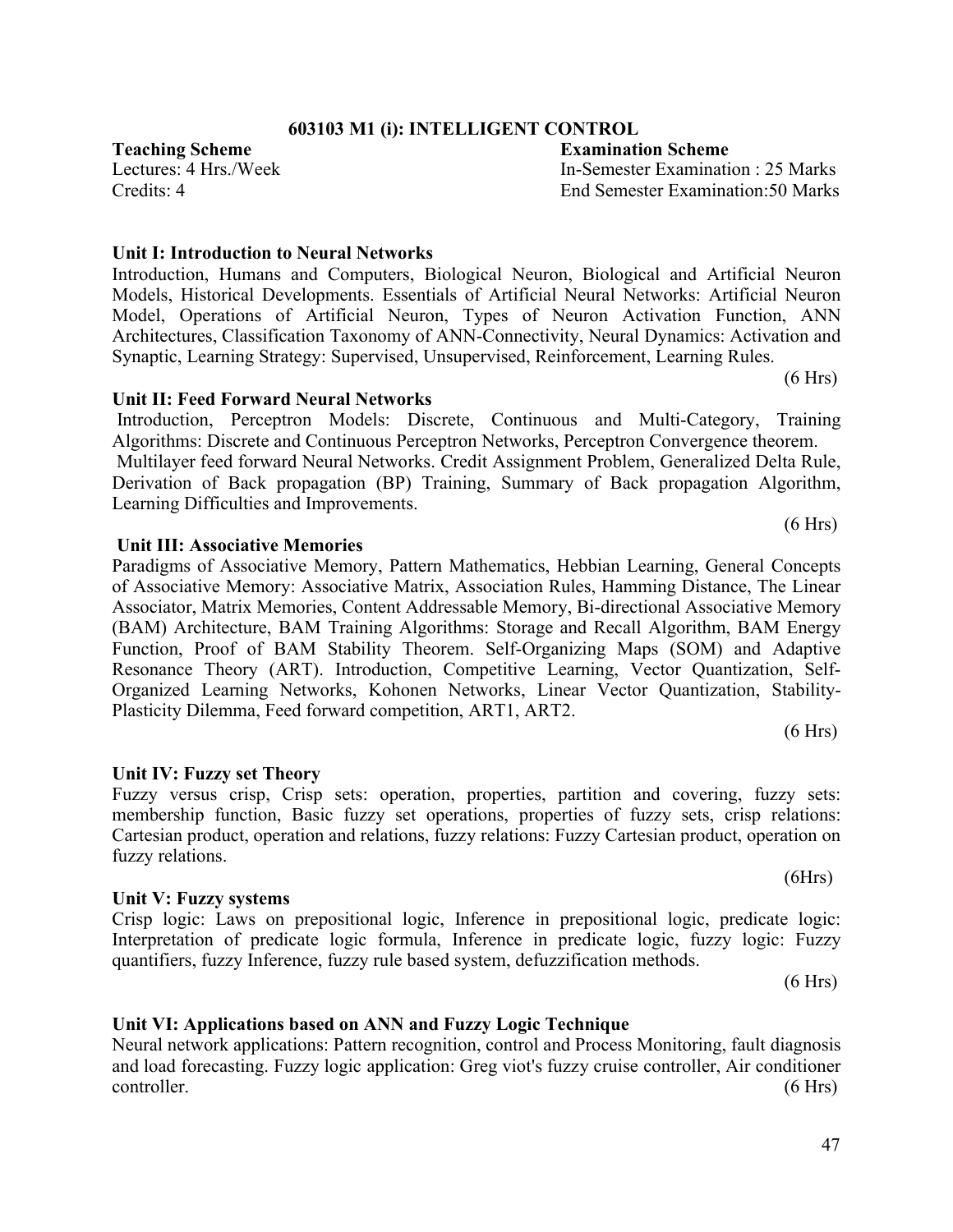## **Text Books:**

1. Neural Network Design-Hagan, Demuth, Beale- Thomas Learning, Vikas Publishing House

2. Introduction to Artificial Neural Systems - Jacek M. Zuarda, Jaico Publishing House, 1997.

3. Neural Networks, Fuzzy logic, Genetic algorithms: synthesis and applications by Rajasekharan and Rai - PHI Publication.

## **Reference Books:**

1. Neural and Fuzzy Systems: Foundation, Architectures and Applications, - N. Yadaiah and S. Bapi Raju, Pearson Education

2. Neural Networks - James A Freeman and Davis Skapura, Pearson, 2002.

3. Neural Networks - Simon Hykins, Pearson Education

4. Neural Engineering by C. Eliasmith and CH. Anderson, PHI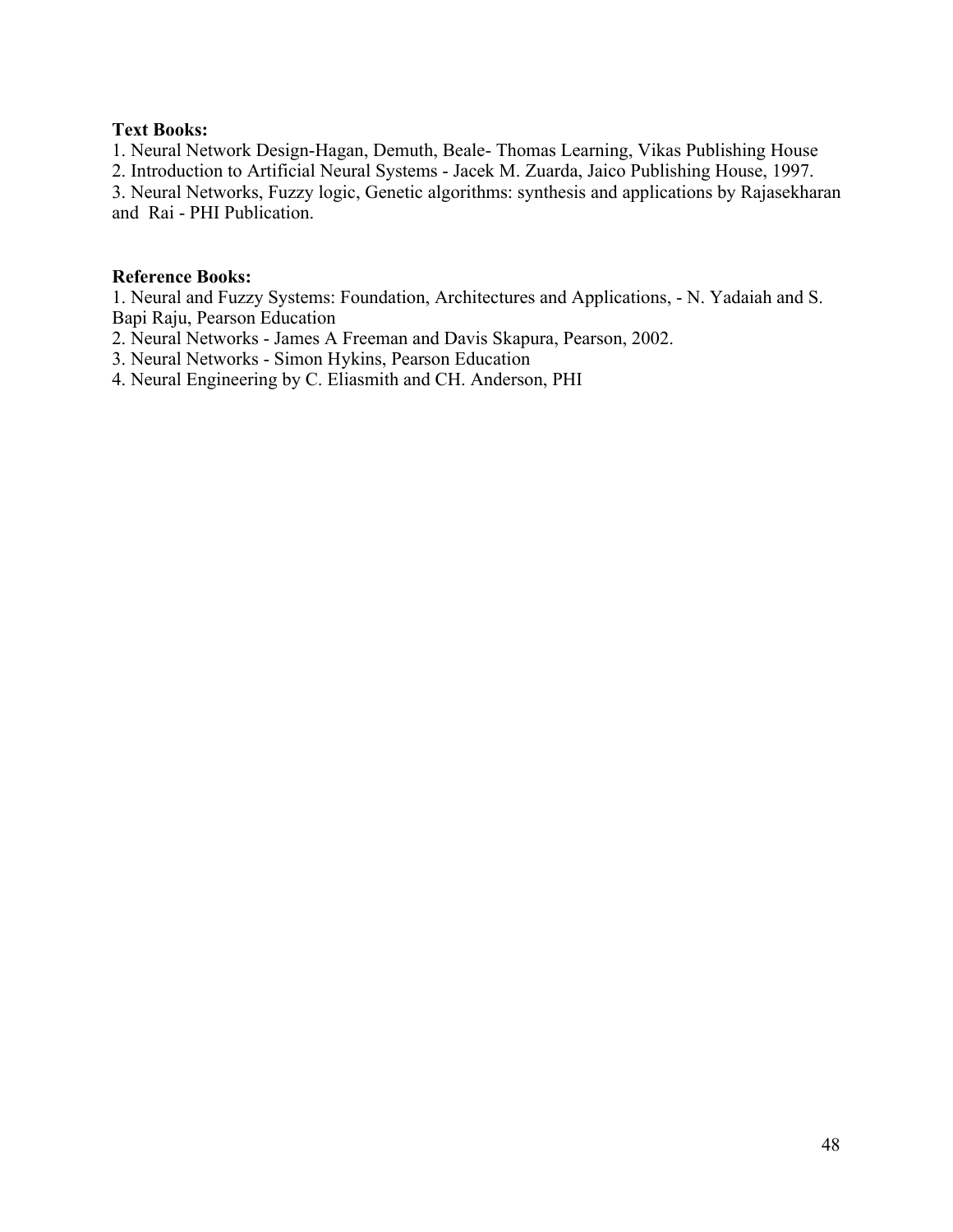## **603103 M1 (ii) : SCADA SYSTEMS AND APPLICATIONS**

SCADA server.

**Teaching Scheme**<br> **Teaching Scheme**<br> **Examination Scheme**<br> **Examination Scheme**<br> **Examination Scheme**<br> **Examination Scheme** 

**Unit I: Introduction to SCADA and PLC:**

## SCADA: Data acquisition system, evaluation of SCADA, communication technologies, monitoring and supervisory functions.PLC: Block diagram, programming languages, Ladder diagram, Functional block diagram, Applications, Interfacing of PLC with SCADA.

**Unit II: SCADA system components:** Schemes, Remote Terminal Unit, Intelligent Electronic Devices, Communication Network,

#### **Unit III: SCADA Architecture** Various SCADA Architectures, advantages and disadvantages of each system, single unified

# standard architecture IEC 61850 SCADA / HMI Systems.

## **Unit IV: SCADA Communication**

Various industrial communication technologies- wired and wireless methods and fiber optics, open standard communication protocols.

## **Unit V: Operation and control of interconnected power system**

Automatic substation control, SCADA configuration, Energy management system, system operating states, system security, state estimation. (6 Hrs)

## **Unit VI: SCADA applications**

Utility applications, transmission and distribution sector operation, monitoring analysis and improvement. Industries oil gas and water. Case studies, implementation, simulation exercises.

 $(5 Hrs)$ 

## **Text Books:**

- Stuart A Boyer: SCADA supervisory control and data acquisition, International Society of Automation, 2010
- Gordan Clark, Deem Reynders, Practical Modem SCADA Protocols

## **Reference Book:**

• Sunil S. Rao, Switchgear and Protections, Khanna Publishers.

In-Semester Examination : 25 Marks. Credits: 4 End Semester Examination:50 Marks

 $(5 Hrs)$ 

 $(8 Hrs)$ 

 $(6 Hrs)$ 

 $(6 Hrs)$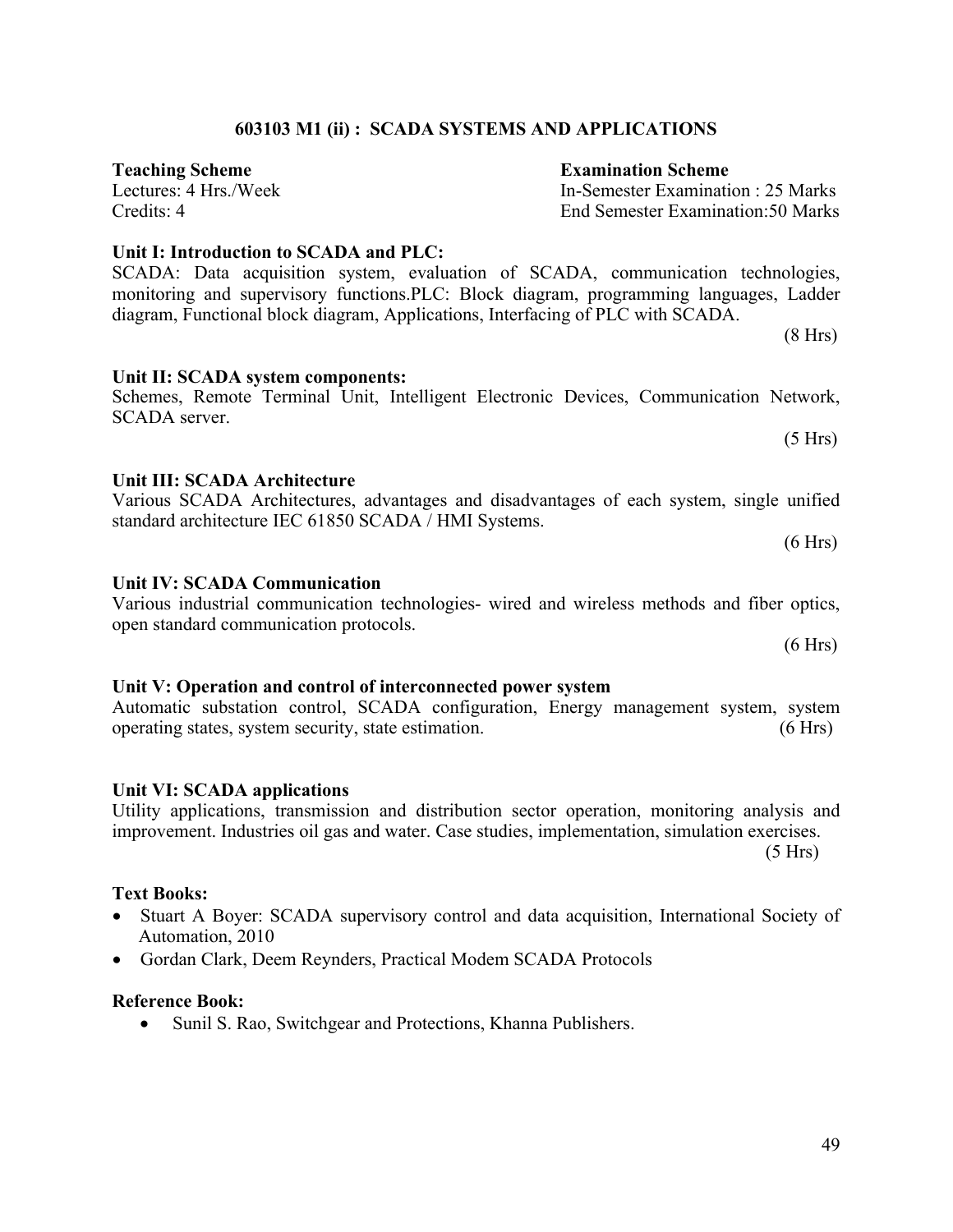## **603103 M2(i) : ARTIFICIAL INTELLIGENT TOOLS**

 $C$ redit  $\cdot$  1

## **Unit I: Fuzzy Logic System**

Introduction to crisp sets and fuzzy sets, basic fuzzy set operation and approximate reasoning. Introduction to fuzzy logic modeling and control. Fuzzification, inferencing and defuzzification. Fuzzy knowledge and rule bases. Fuzzy modeling and control schemes for nonlinear systems. Self-organizing fuzzy logic control. Case studies and assignment based on applications of fuzzy logic.

**Unit II Genetic Algorithm** Basic concept of Genetic algorithm and detail algorithmic steps, adjustment of free parameters. Concept on some other search techniques like tabu search and and-colony search techniques for solving optimization problems. GA application to power system optimization problem, Case studies: based on use of GA for optimization. [ 7Hrs ]

## **Text Books:**

- 1) M. Ganesh "Introduction to Fuzzy Sets and Fuzzy Logic", Prentice Hall, India.
- 2) Zimmerman H.J. "Fuzzy set theory-and its Applications"-Kluwer Academic Publishers, 1994.

## **Reference Books:**

1) KOSKO B. "Neural Networks And Fuzzy Systems", Prentice-Hall of India Pvt. Ltd., 1994. 2) KLIR G.J. & FOLGER T.A. "Fuzzy sets, uncertainty and Information", Prentice-Hall of India Pvt. Ltd., 1993.

3) Driankov, Hellendroon, "Introduction to Fuzzy Control", Narosa Publishers.

# **Teaching Scheme**<br> **Teaching Scheme**<br> **Examination Scheme**<br> **Examination Scheme**<br> **Examination Scheme**<br> **Examination Scheme**

In-Semester Examination : 25 Marks

[ 7Hrs]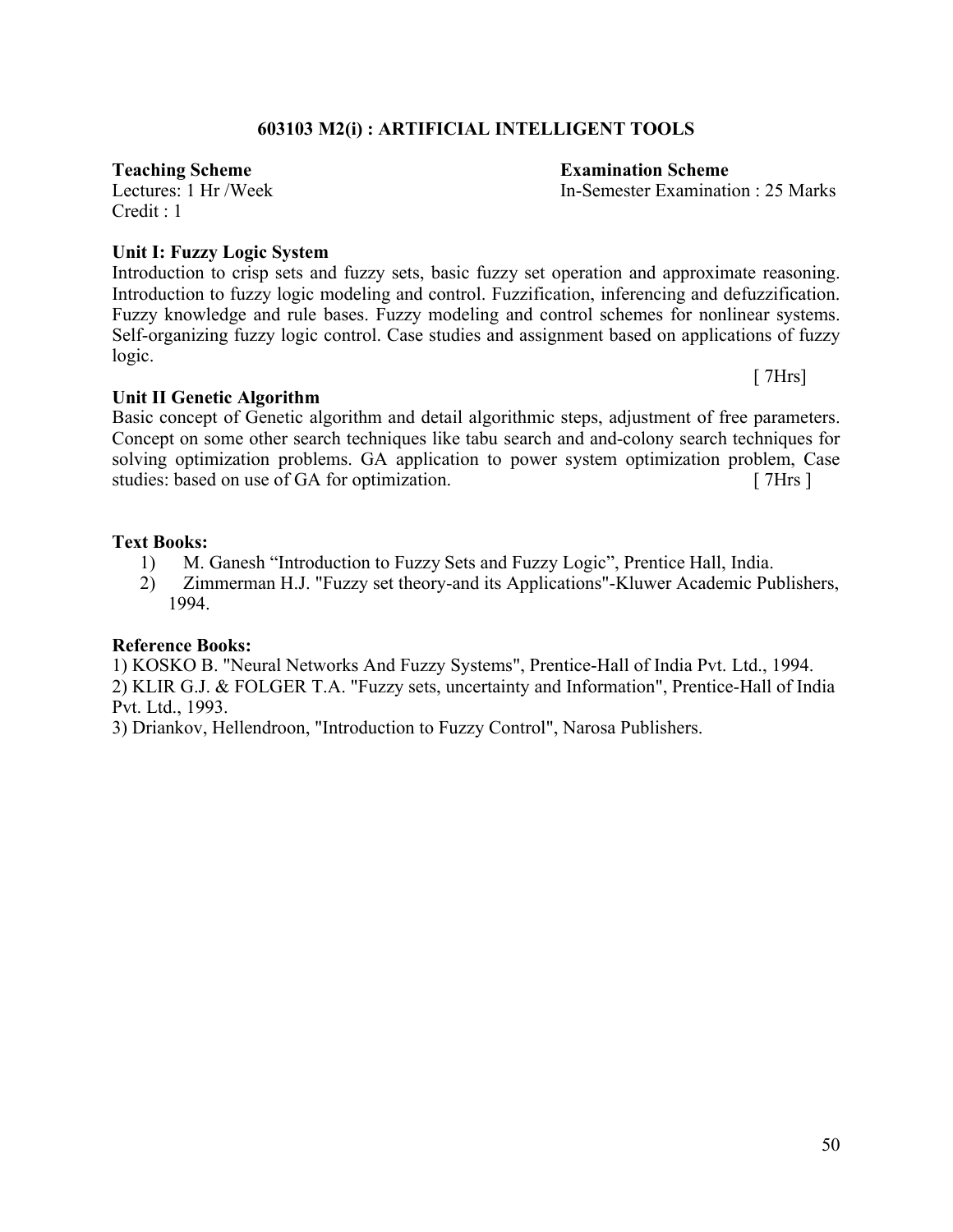## **603103 M2(ii) : INTELLIGENT SENSORS AND INSTRUMENTATION**

 $C$ redit  $\cdot$  1

**Teaching Scheme**<br> **Teaching Scheme**<br> **Examination Scheme**<br> **Examination Scheme**<br> **Examination Scheme**<br> **Examination Scheme** 

In-Semester Examination : 25 Marks

#### **Unit I : Introduction**

Sensors: primary sensing principles and measurement variables, sensor performance characteristics and terminology. Instrumentation: transducer measurement circuit, signal conditioning circuit, Data conversion: DAC, ADC, virtual instrumentation with Lab View.

 $[7 Hrs]$ 

#### **Unit II : Smart Sensors**

Primary sensors; excitation; compensation; information coding/ processing; data communication; standards for smart sensor interface. Recent trends in sensor technologies: Introduction; film sensors (thick film sensors, thin film sensors); semiconductor IC technology standard methods; Micro Electro-Mechanical Systems (micro-machining, some application examples); nanosensors.

[7 Hrs]

## **Text books:**

1 Barney, G. C., "Intelligent Instrumentation", Prentice Hall, 1995.

2 D. Patranabis, "Sensors and Transducers": PHI, 2003.

## **Reference Book:**

1) Alan s. Morris, "Principles of Measurement & Instrumentation", PHI Pvt. Ltd., 1999.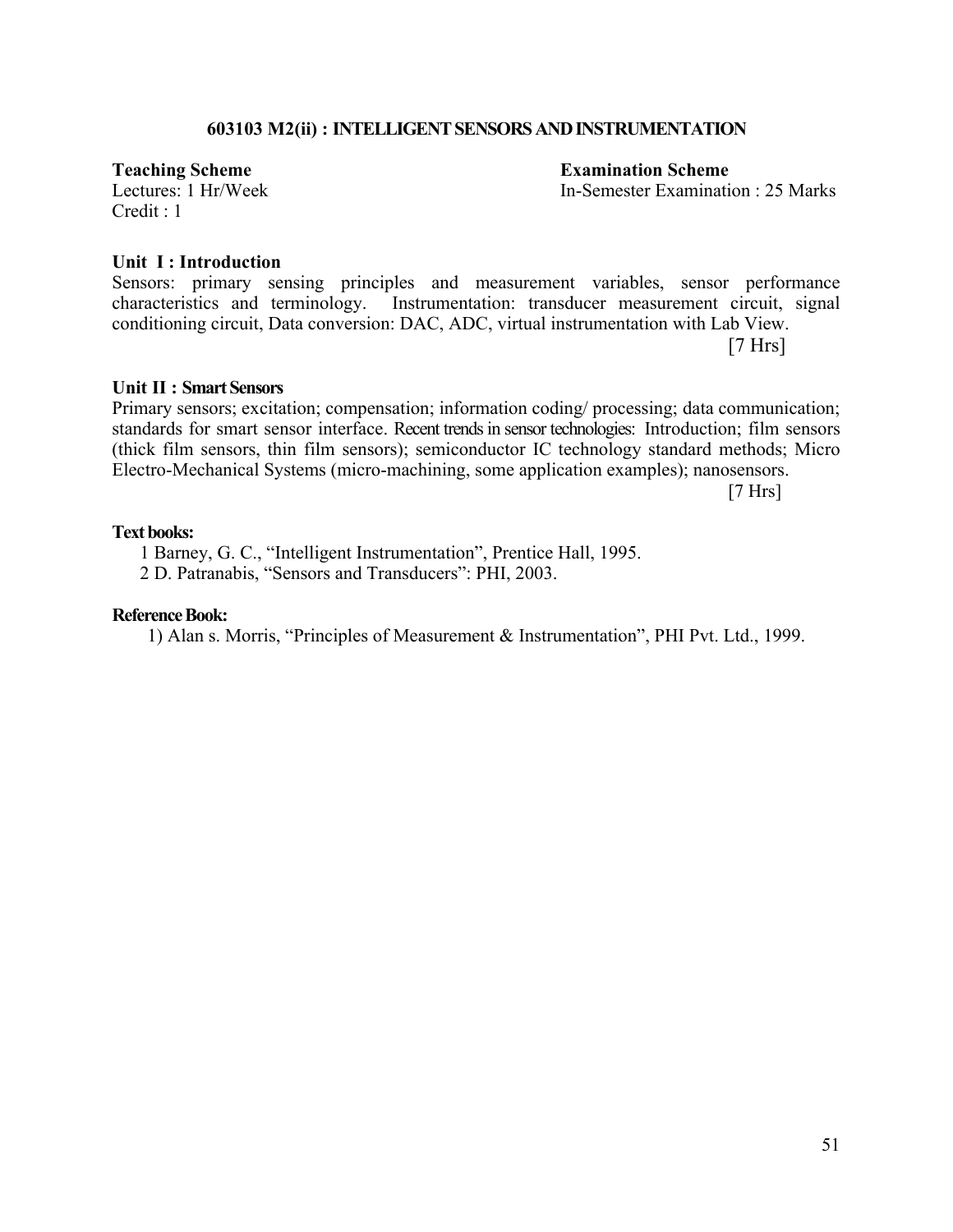## **603103 M2(iii) :HUMAN RIGHTS**

## **Teaching Scheme Examination Scheme**

Lectures: 1 Hr/Week In-Semester Examination : 25 Marks  $Credit \cdot 1$ 

## **Unit 1:**

## **Human Rights – Concept, Development, Evolution**

- Philosophical, Sociological and Political debates

- Benchmarks of Human Rights Movement.

## **Human Rights and the Indian Constitution**

- Constitutional framework
- Fundamental Rights & Duties
- Directive Principles of State Policy
- Welfare State & Welfare Schemes

## **Human Rights & State Mechanisms**

- Police & Human Rights
- Judiciary & Human Rights
- Prisons & Human Rights
- National and State Human Rights Commissions [ 7 Hrs]

## **Unit 2 :**

## **Human Rights of the Different Sections and contemporary issues**

- Unorganized Sector
- Right to Environment,
- -Globalization and Human Rights
- Right to Development,

## **Citizens' Role and Civil Society**

- Social Movements and Non-Governmental Organizations
- Public Interest Litigation

-Role of Non Government organizations in implementation of Human rights.

- Right to Information

## **Human Rights and the international scene** –Primary Information with reference to

- Engineering Industry
- UN Documents
- International Mechanisms (UN & Regional)
- International Criminal Court [7Hrs]

## **References:**

- 1) Study material on UNESCO,UNICEF web site
- 2) HUMAN RIGHTS IN INDIA A MAPPING, Usha Ramanathan

Available at: http://www.ielrc.org/content/w0103.pdf

3) Introduction to International Humanitarian Law by Curtis F. J. Doebbler - CD Publishing , 2005.

4) Freedom of Information by Toby Mendel - UNESCO, 2008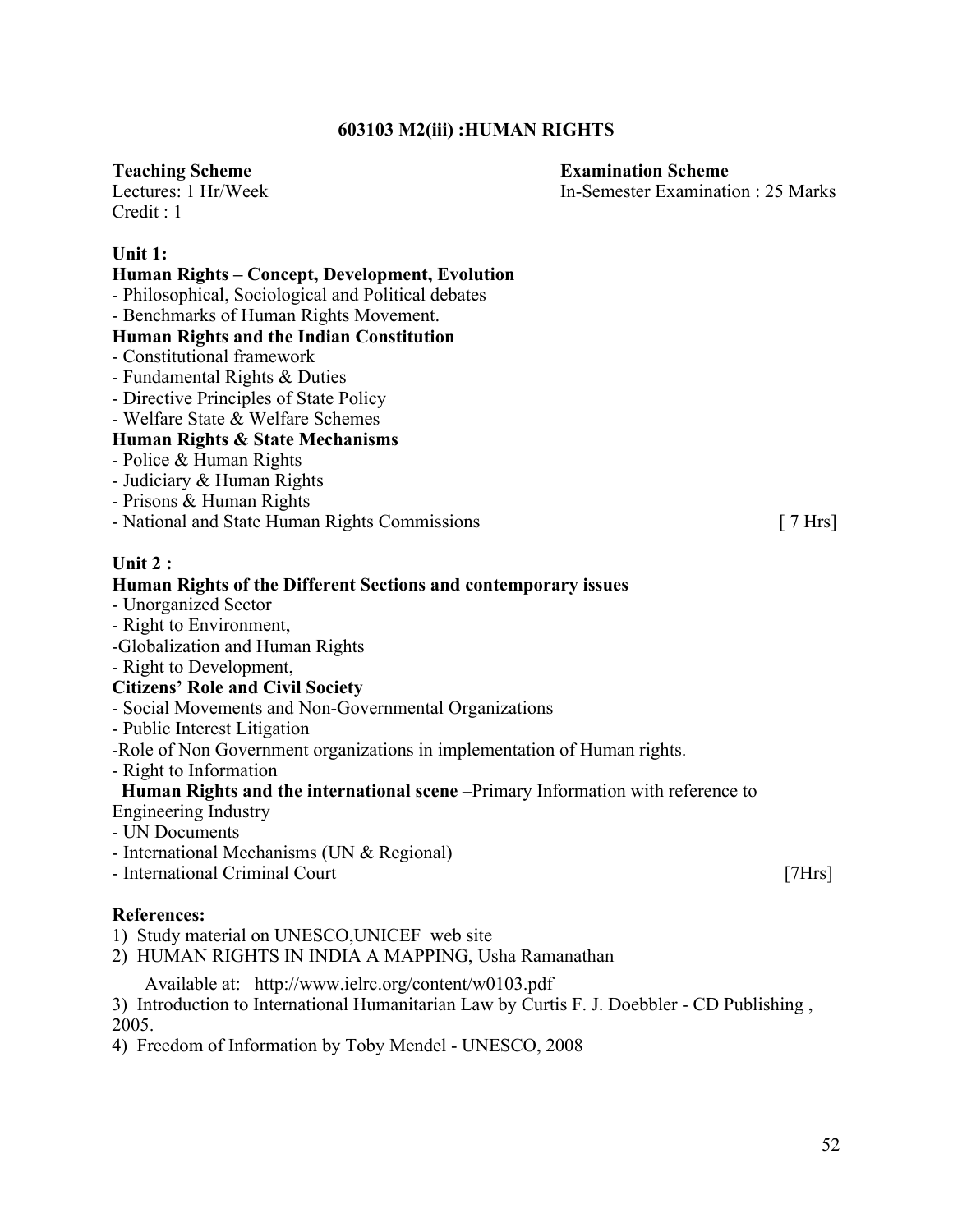## **603103 M2(iv) : GREEN BUILDING DESIGN**

In-Semester Examination : 25 Marks

**Teaching Scheme**<br> **Teaching Scheme**<br> **Examination Scheme**<br> **Examination Scheme**<br> **Examination Scheme**  $C$ redit  $\cdot$  1

## **Unit I : Sustainability and Building design**

Sustainability, objectives of sustainable development, Sustainable aspects of habitat design, sustainable buildings, principles, approaches and characteristics, climate data, climate parameters and zones, comparative analysis of various climatic zones, site planning recommended check list for identifying site characteristics, site development and layout. Efficient water management and waste water treatment, solid waste management. [7 Hrs]

## **Unit II : Energy efficiency :**

Solar passive techniques in building design to minimize load on conventional system i.e. heating, cooling, ventilation and lighting. Designing Energy efficient lighting and HVAC systems. Use of renewable energy system to meet part of building load. Green building certification. Overview various green building in India. Policy and regulatory mechanism. [7 Hrs]

## **Text Book :**

Seven wonders of Green Building Technology- Karen Sirvaitis, Twenty first century books.

## **References :**

- 1 Sustainable Building Design Manual, Volume 2, TERI, New Delhi
- 2 Energy Efficient Buildings in India, TERI, New Delhi
- 3 Sustainable Building Design Manual, Volume 1 TERI, New Delhi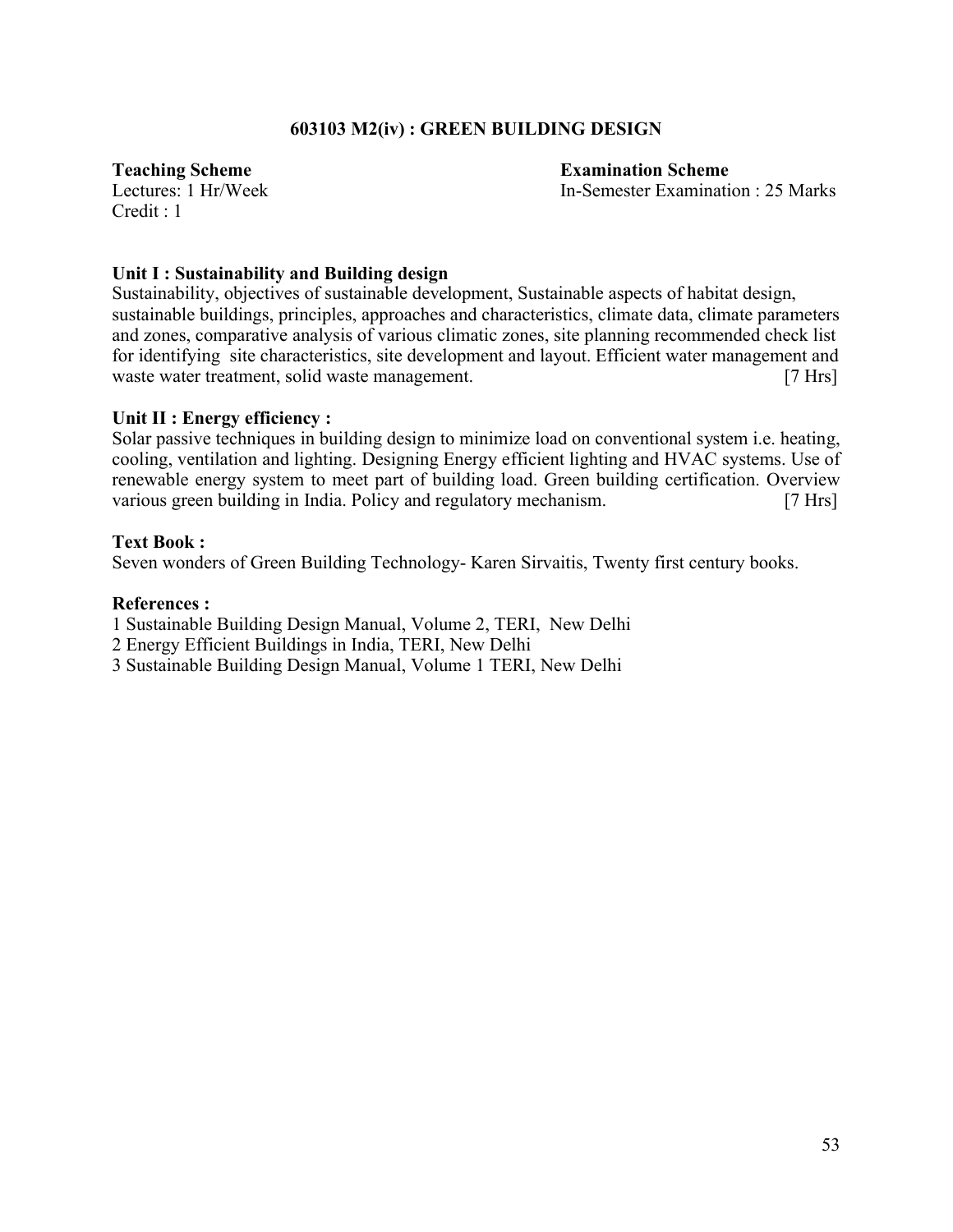## **603103 M2 (v) : MEMS AND APPLICATIONS**

**Teaching Scheme**<br> **Teaching Scheme**<br> **Examination Scheme**<br> **Examination Scheme**<br> **Examination Scheme**<br> **Examination Scheme** 

In-Semester Examination : 25 Marks

 $C$ redit  $\cdot$  1

## **Unit I: Introduction**

Characteristics of MEMS, energy domains and transducers, sensors and actuators, Introduction to micro fabrication, silicon based MEMS processes, new materials, and review of electrical and mechanical concepts in MEMS, semiconductor devices, stress and strain analysis. [7 Hrs]

## **Unit II: Sensors and Actuators**

Electrostatic sensors – parallel plate capacitors – applications – thermal sensing and actuation – thermal expansion – thermal couples – thermal resistors – applications – magnetic actuators – micro magnetic components – case studies of mems in magnetic actuators.

Piezo-resistive sensors and piezoelectric sensors – sensor materials - applications to inertia, pressure, and flow. [7 Hrs]

## **Textbook:**

1. Chang Liu, "Foundations of MEMS', Pearson Education Inc., 2006.

- 1. Nadim Maluf, "An Introduction to Micro Electro Mechanical System Design", Artech house, 2000.
- 2. Mohamed Gad-el-hak, "The MEMS Handbook", CRC Press, 2000
- 3. Tai Ran Hsu, "MEMS and Micro Systems Design and Manufacture" Tata Mc Graw Hill, new delhi, 2002.
- 4. Julian W. Gardner, Vijay K. Varadan, Osama O. Awadelkarim, "Micro Sensors, MEMS and smart devices", John Wiley & Sons Ltd., 2002
- 5. James J. Allen, "Micro Electro Mechanical System Design", CRC Press Published in 2005.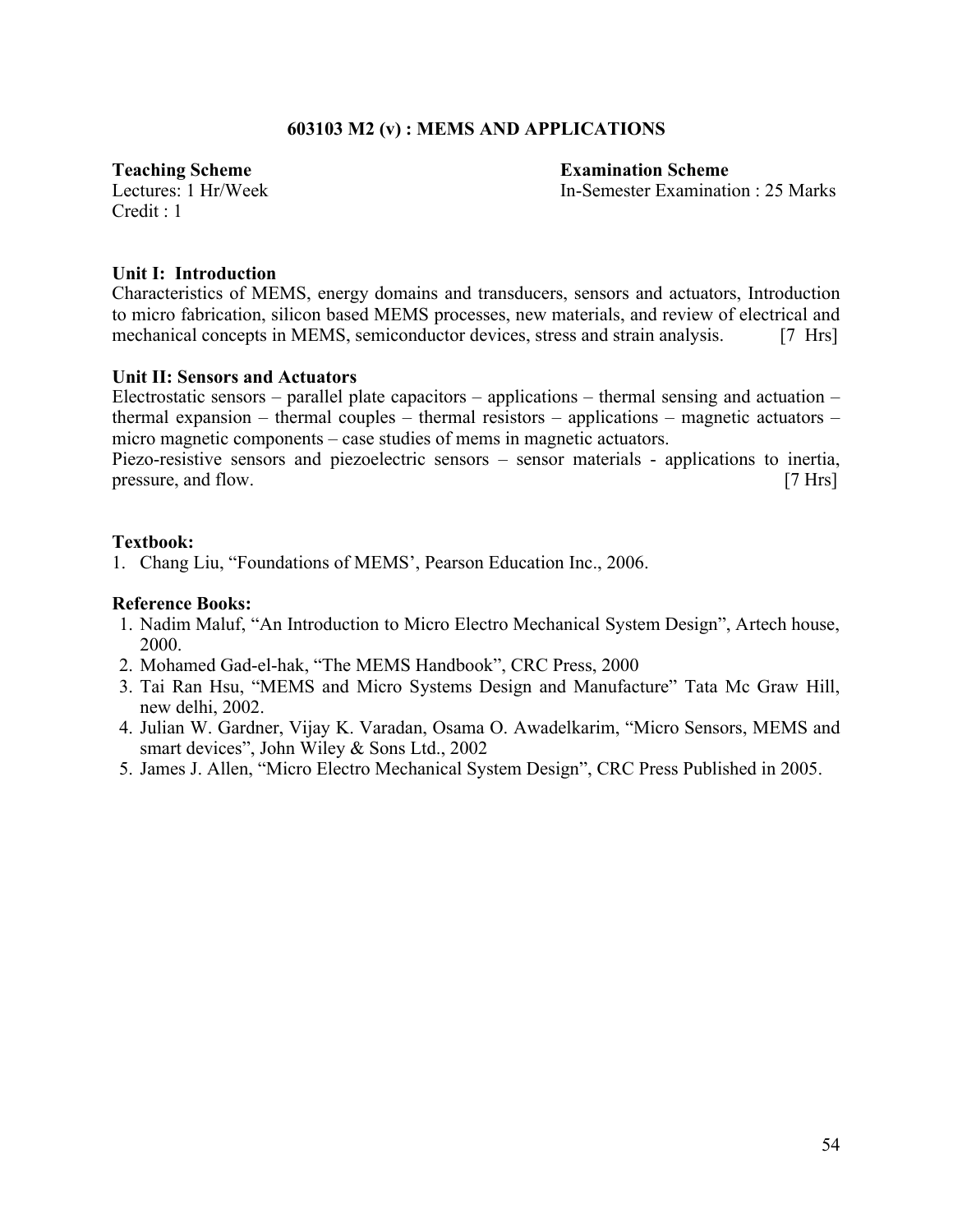## **603104 :SEMINAR – II**

**Teaching Scheme**<br>
4 Hrs / Week<br> **Term Work: 50 Marks** Term Work : 50 Marks Credits :4 Oral/ Presentation : 50 Marks

Seminar II shall be on the topic relevant to latest trends in the field of concerned branch, preferably on the topic of specialization based on the electives selected by him/her approved by authority. The student shall submit the seminar report in standard format, duly certified for satisfactory completion of the work by the concerned guide and head of the Department/Institute.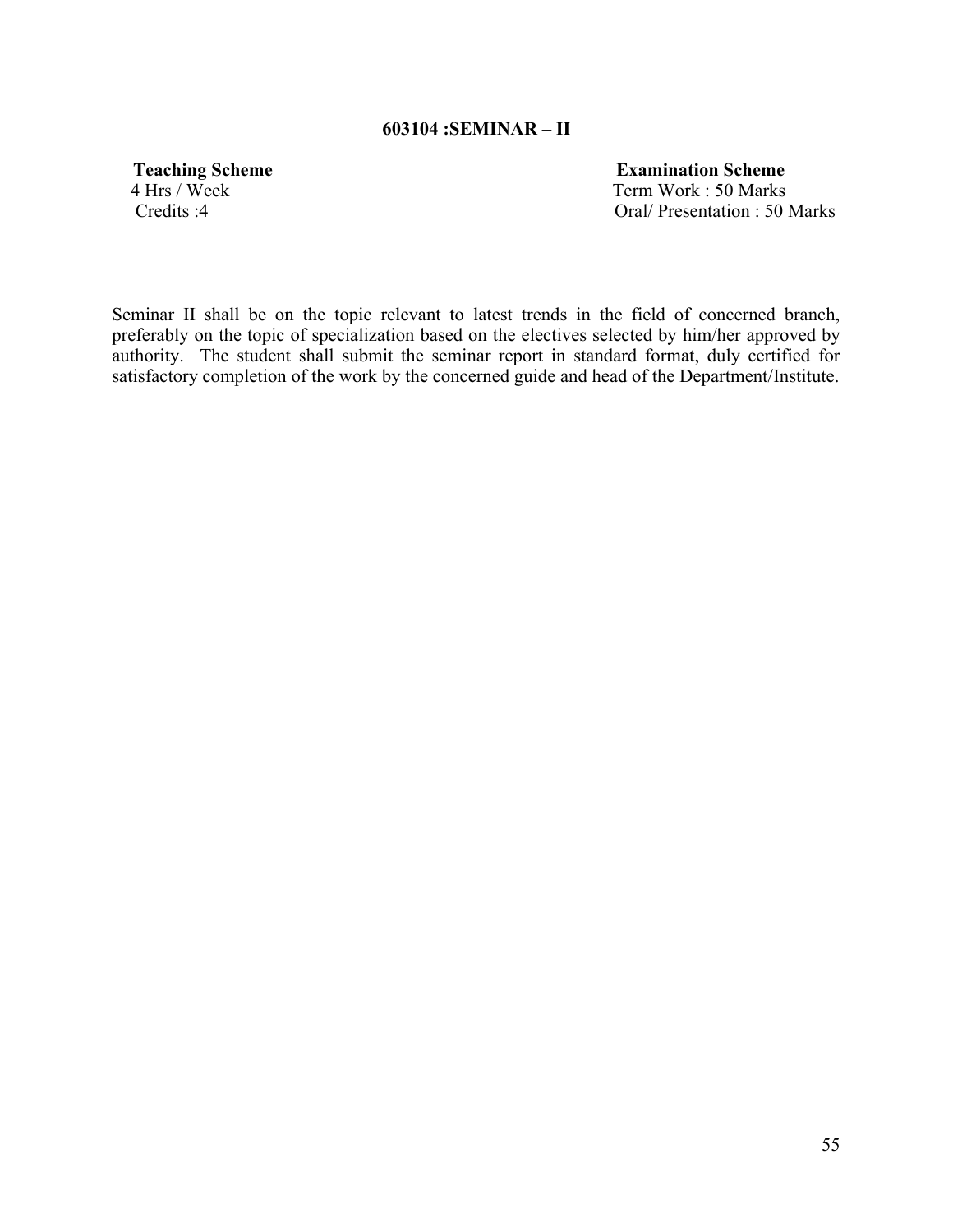## **603105 : PROJECT STAGE – I**

## **Teaching Scheme** Examination Scheme

8 Hrs/Week Term Work : 50 Marks Credits:8 Oral/ Presentation : 50 Marks Total : 100 Marks

 Project work Stage – I is an integral part of the project work. In this, the student shall complete the partial work of the project which will consist of problem statement, literature review, project overview, scheme of implementation (Mathematical Model/block diagram/ PERT chart, etc.) and Layout & Design of the Set-up. As a part of the progress report of Project work Stage-I, the candidate shall deliver a presentation on the advancement in Technology pertaining to the selected dissertation topic.

 The student shall submit the duly certified progress report of Project work Stage-I in standard format for satisfactory completion of the work by the concerned guide and head of the Department / Institute.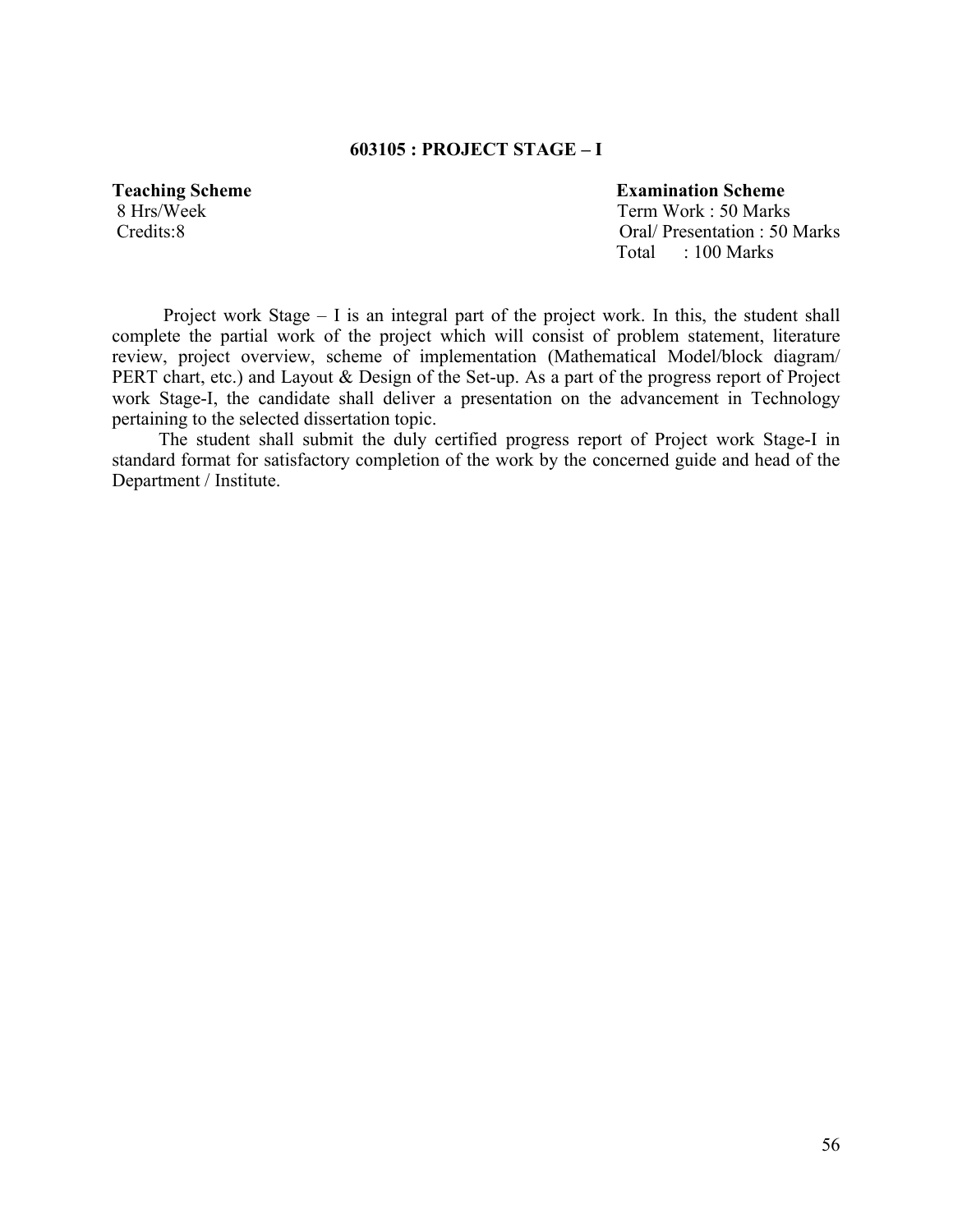## **603106 : SEMINAR- III**

**Teaching Scheme**<br>
5 Hrs/Week<br>
Term Work: 50 Marks

5 Hrs/Week Term Work : 50 Marks<br>Credits:5 Oral/Presentation : 50 I Oral/ Presentation : 50 Marks Total : 100 Marks

Seminar IIIshall preferably be an extension of seminar II**.** The student shall submit the duly certified seminar report in standard format, for satisfactory completion of the work by the concerned guide and head of the Department/Institute.